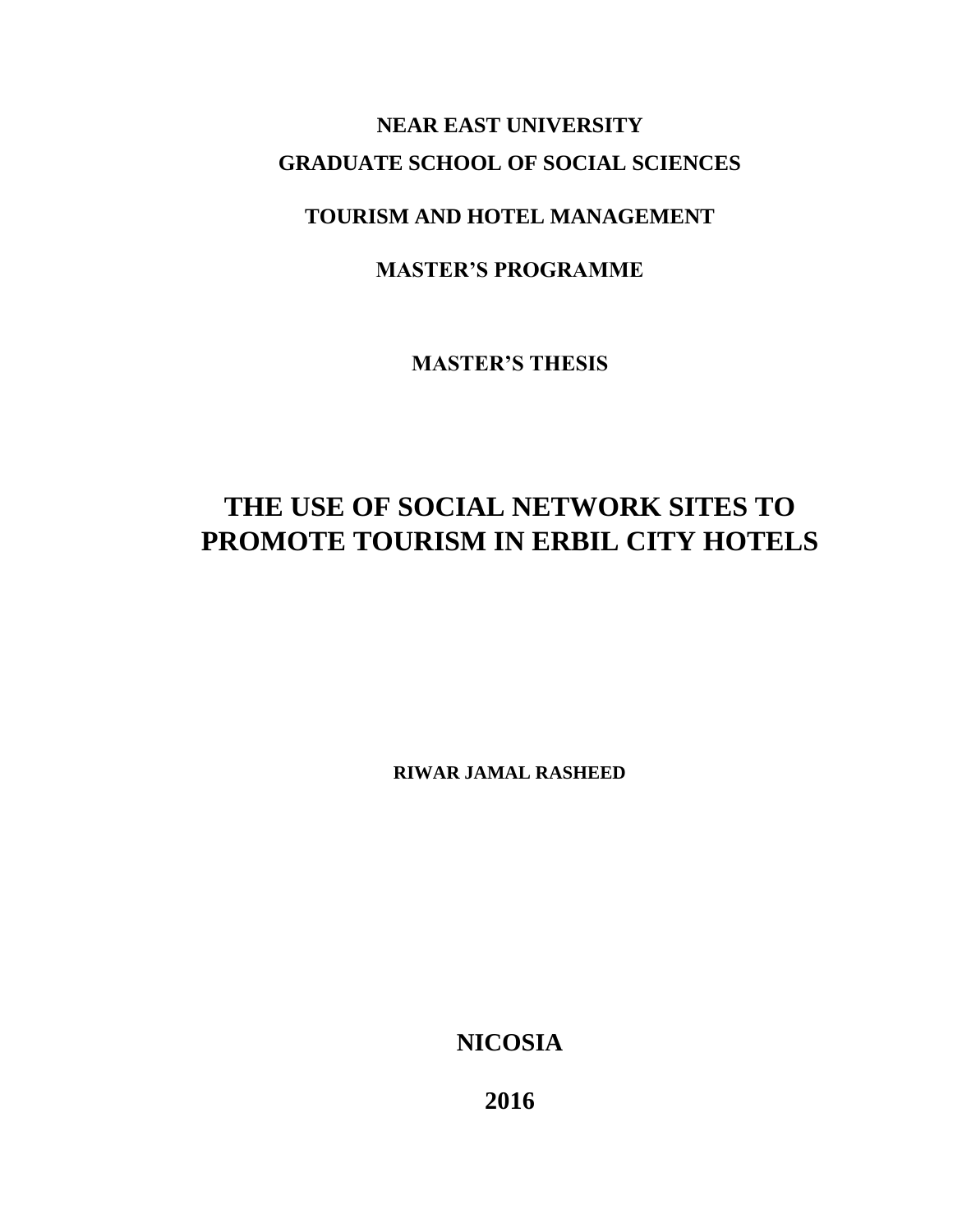# **NEAR EAST UNIVERSITY GRADUATE SCHOOL OF SOCIAL SCIENCES**

## **TOURISM AND HOTEL MANAGEMENT**

## **MASTER'S PROGRAMME**

**MASTER'S THESIS** 

# **THE USE OF SOCIAL NETWORK SITES TO PROMOTE TOURISM IN ERBIL CITY HOTELS**

**PREPARED BY RIWAR JAMAL RASHEED 20144855**

**SUPERVISOR**

**ASSOC. PROF. DR. TULEN SANER**

**NICOSIA**

**2016**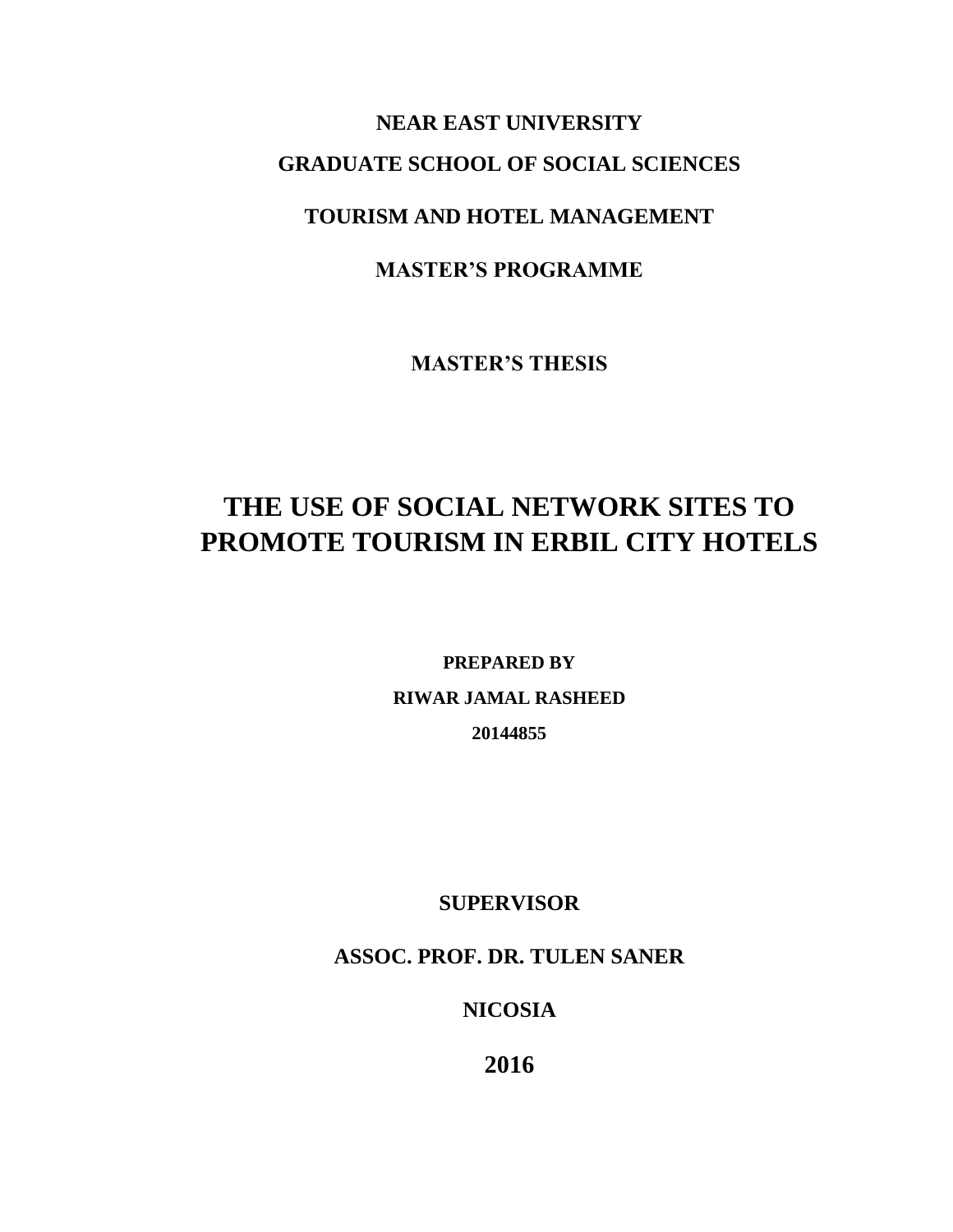## **NEAR EAST UNIVERSITY GRADUATE SCHOOL OF SOCIAL SCIENCES**

#### **Tourism and Hotel Management Master's Program Thesis Defense**

**The use of Social Network Sites to Promote Tourism in Erbil City Hotels** 

**We certify the thesis is satisfactory for the award of degree of Master of Tourism and Hotel Management**

> **Prepared by Riwar Jamal Rasheed**

**Examining Committee in Charge**

| Assoc. Prof. Dr. Tülen Saner | <b>Near East University</b>                       |
|------------------------------|---------------------------------------------------|
|                              | <b>Department of Tourism and Hotel Management</b> |

**Assoc. Prof. Dr. Hüseyin Bicen Near East University Department of Computer Education and Instructional technology**

**Assoc. Prof. Dr. Şerife Eyüpoğlu Near East University Department of Business Administration**

**Approval of the Graduate School of Social Sciences**

**Assoc. Prof. Dr. Mustafa Sağsan**

**Acting Director**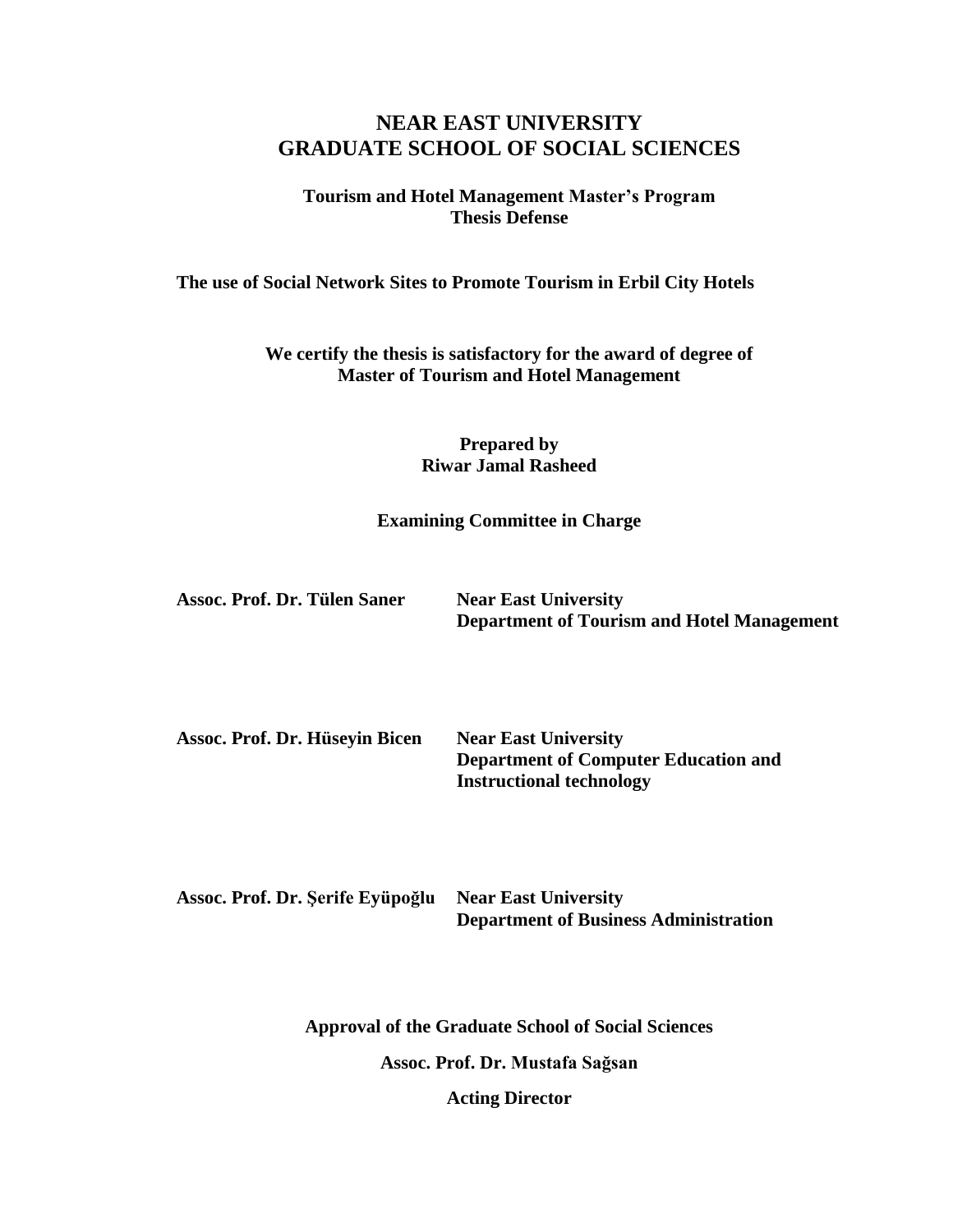#### **DECLARATION**

I hereby declare that:

This master thesis is the final product of my own work and has not been submitted before for any degree, examination or any related qualifications at any university or institution and ALL the sources I have used or quoted, have received due acknowledgments as complete references.

Name; Surname

Riwar Jamal Rasheed

Signature…………………………………..

Date…………………………………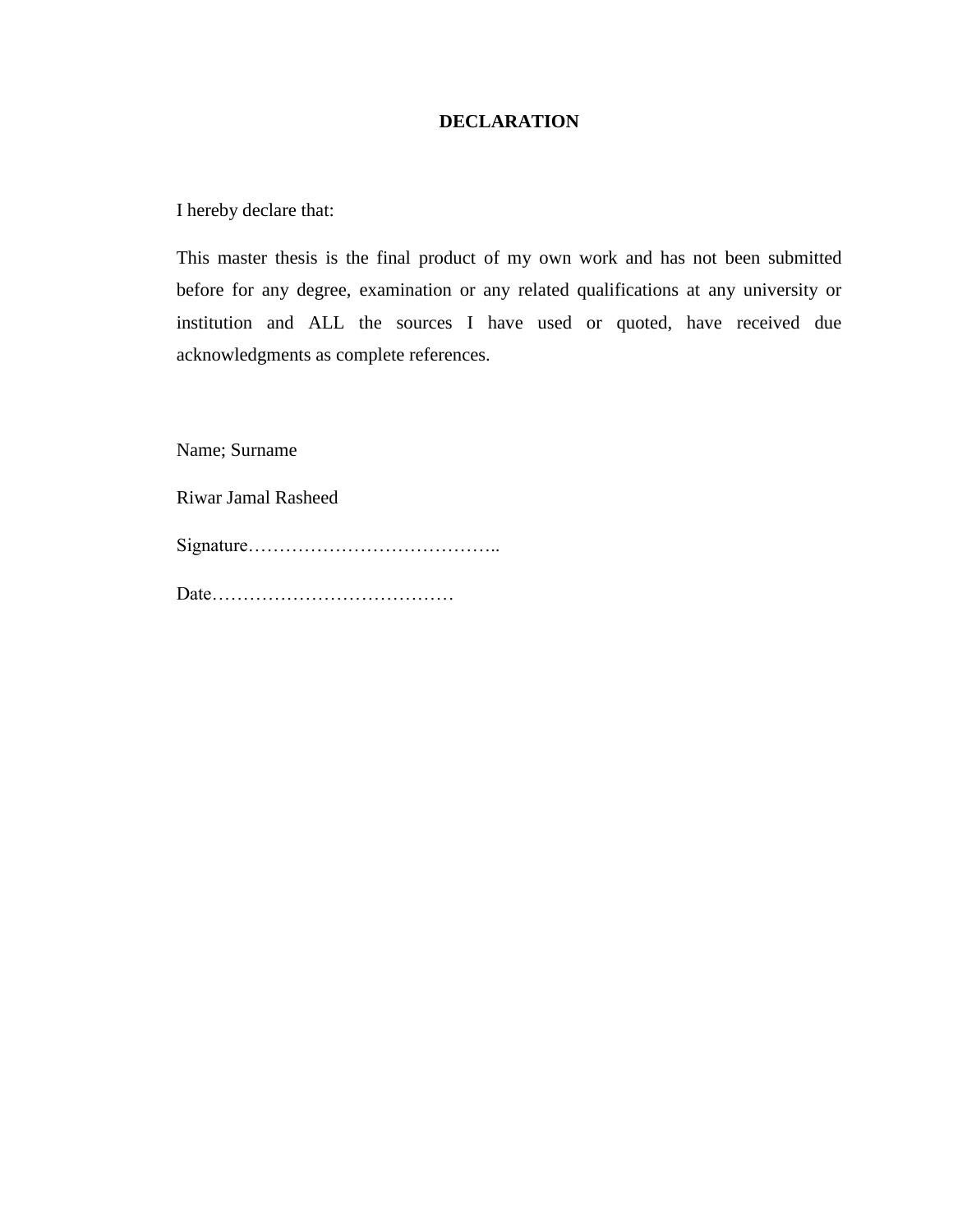#### **DEDICATION**

This goes to my beloved family. Whose undying support has made it possible to attain my goal of completing my master program. To my parents Mr and Mrs Jamal, your unconditional love and support has brought me this far. Thank you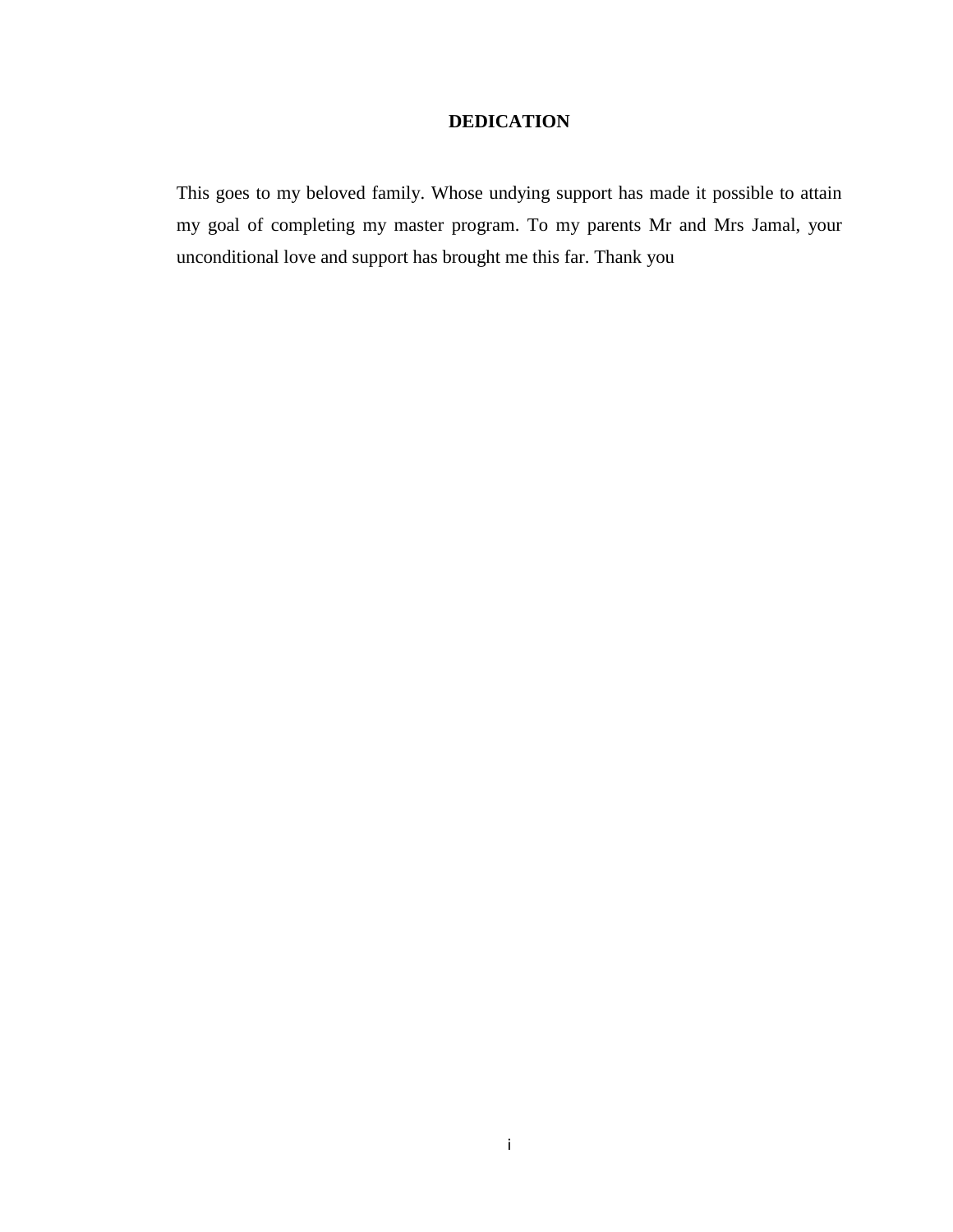#### **ACKNOWLEGMENTS**

<span id="page-5-0"></span>First and foremost, I would like to extend my appreciation and thanks to my supervisor assoc. Prof. Dr. Tulen Saner who has been my guide in completing my thesis. Her outstanding intellect inspired me to do the best for this work and for that I am very thankful. I will forever remember the time well spent with you and all the knowledge that you passed on to me.

Secondly, it is with great honor and respect that I acknowledge my late mother Bayan (God bless her dear soul) and father Jamal, without them I wouldn't be where I am today. To my wife Mariam, who has been my source of strength and wisdom, for that I am deeply grateful.

Thirdly, I want to thank my sisters Roj and Biyav for their support in all my academic endeavors. Special thanks to the department of Tourism and Hotel Management who equipped me with all the resources l needed to achieve my goal of attaining my master's degree.

Last but not least, I want to specially thank my brother Rasheed who has pushed me beyond limits and continued to support, mentor, inspire and encourage me in everything that l do. Thank you so much.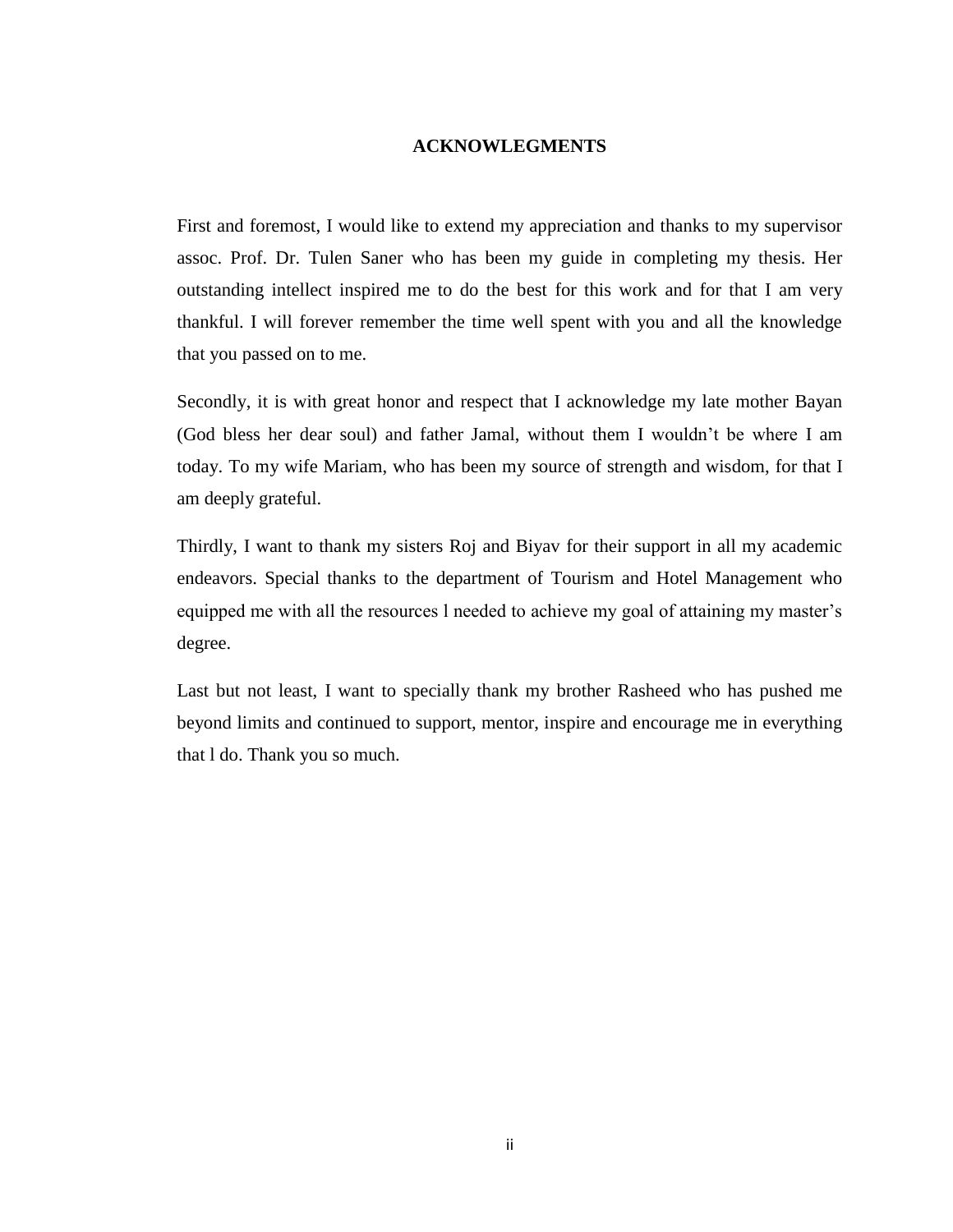#### **ABSTRACT**

<span id="page-6-0"></span>The study examined the role of social network sites in tourism in Erbil city hotels. It is inarguably that social network sites have greatly evolved and this has extended to the tourism sector. The tourism sector in Kurdistan Region of Iraq is on the verge of expansion and social network sites are one of the avenues that can be exploited to further promote tourism in Kurdistan Region of Iraq. Empirical literature has shown strong support of the benefits that are attributed from the utilization of social network sites in tourism. 485 questionnaires were distributed to business tourists residing in 4 and 5-start hotels in Erbil, Kurdistan Region of Iraq on the condition that they used social network sites for tourism purposes. The collected data was analyzed using ordinary least squares regression method. The results showed that social network sites are playing a positive role in as far as informational, promotional, competitive and innovative roles are concerned.

**Key Words:** Tourism, social networks sites, tourist destinations, tourism product, informational role, promotional role, competitive role and innovative role.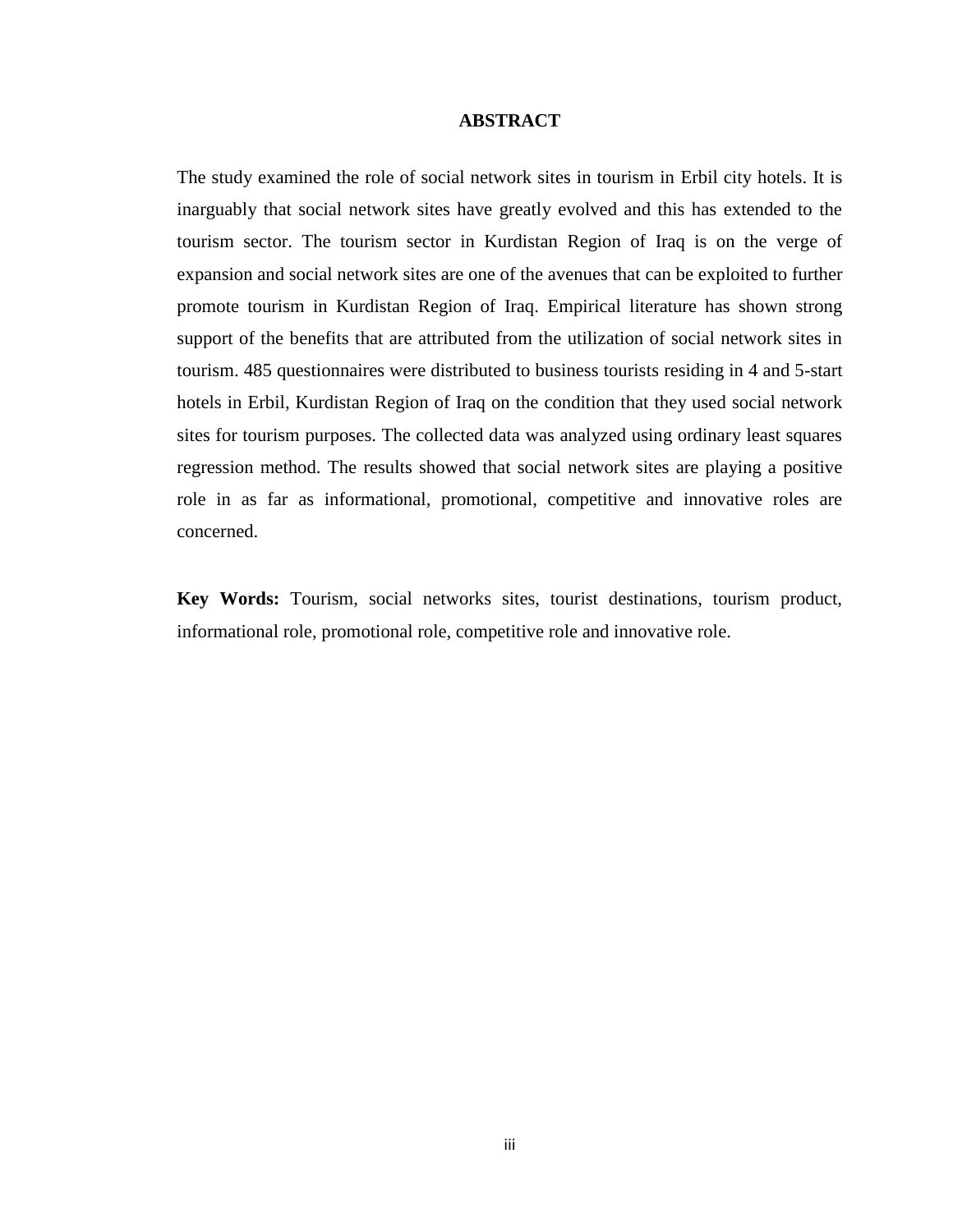Bu çalışmada Erbilde turizmin sosyal ağ sitelerinde ki rolü incelenmiştir. Tartışmasız sosyal ağ siteleri büyük ölçüde gelişmektedir ve bu turizm sektörünü de aynı oranda geliştirmiştir. Kürdistan turizm teşvikleri için kullanılabilen ve gün geçtikçe turizm sektörü gelişmekte olduğu ayrıca sosyal ağ sitelerinin kullanıldığı bölgedir. Ampirik literatür incelendiğinde turizmde sosyal ağ siteleri kullanılmasının güçlü faydalar sağladığını göstermiştir. BU araştırmada, Erbil, Irakin Kürdistan bolgesinde 4 ve 5 yıldızlı otellerde konaklayan iş amaçlı seyehat eden 485 turiste turizm amaçlı sosyal ağ sitelerinde kullanımlarıyla ilgili anket doldurtulmuştur. Toplanan veriler sıradan en küçük kareler regresyon yöntemi kullanılarak analiz edilmiştir. Sonuçlar sosyal ağ sitelerinin, bilgilendirme promosyon, rekabetçi ve yenilikçi roller açısından olumlu bir rol oynaydağını göstermektedir.

**Anahtar Sözcükler:** Turizm, Sosyal Ağ Siteleri, Turist Bölgeleri, Turizm Ürünü, Bilgilendirme Rolü, Promosyan Rolü, Rekabetçi Rolü, Yenilikçi Rolü.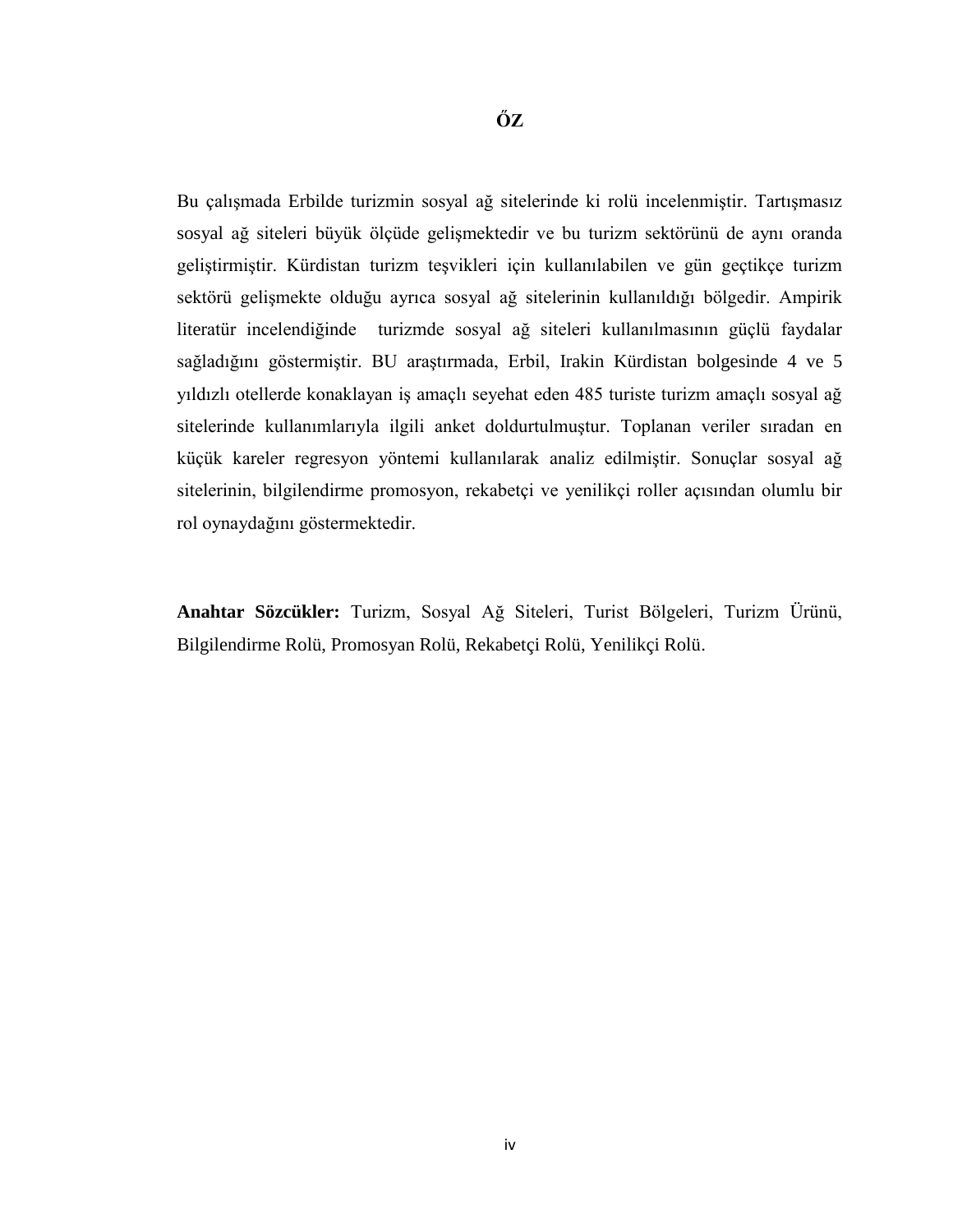## **TABLE OF CONTENTS**

<span id="page-8-0"></span>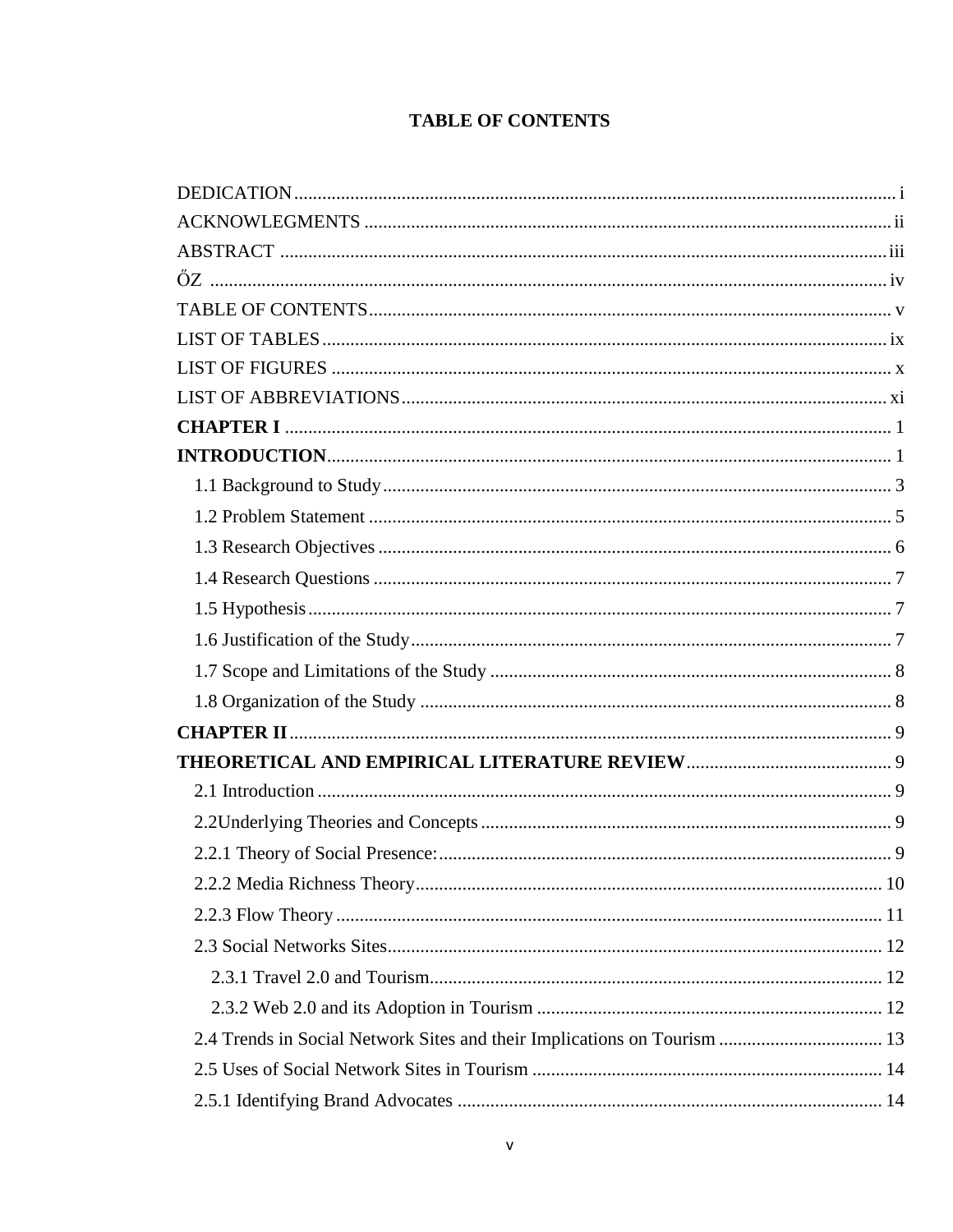| 2.6 Impacts of Online Social Network Sites on Consumer Behavior and Tourism 16 |  |
|--------------------------------------------------------------------------------|--|
|                                                                                |  |
|                                                                                |  |
|                                                                                |  |
|                                                                                |  |
|                                                                                |  |
|                                                                                |  |
|                                                                                |  |
|                                                                                |  |
|                                                                                |  |
|                                                                                |  |
|                                                                                |  |
|                                                                                |  |
|                                                                                |  |
|                                                                                |  |
|                                                                                |  |
|                                                                                |  |
|                                                                                |  |
|                                                                                |  |
|                                                                                |  |
|                                                                                |  |
|                                                                                |  |
|                                                                                |  |
|                                                                                |  |
|                                                                                |  |
|                                                                                |  |
|                                                                                |  |
|                                                                                |  |
|                                                                                |  |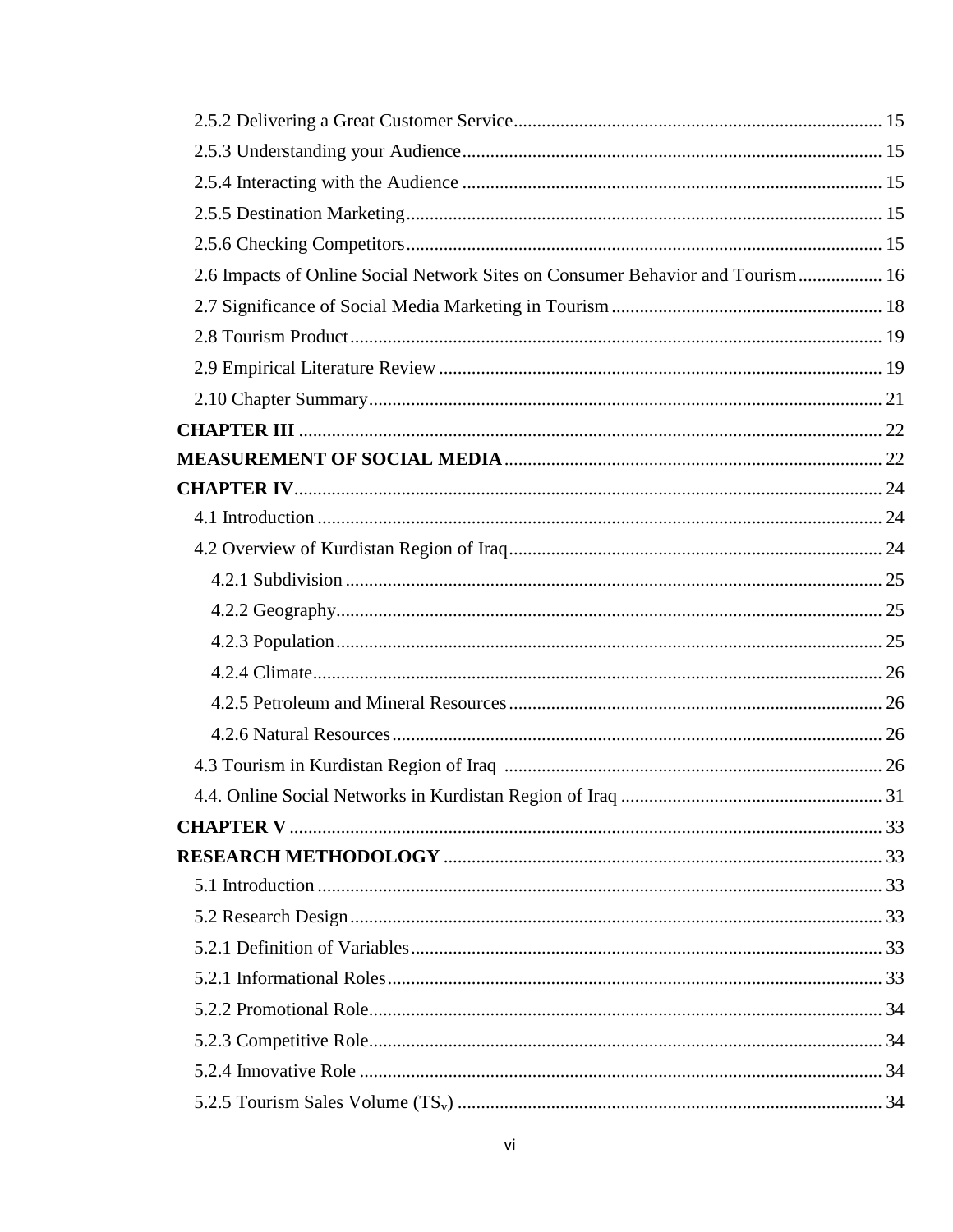| 6.3 Effectiveness of the Roles Social Network Sites in Tourism in Erbil  45          |  |
|--------------------------------------------------------------------------------------|--|
| 6.3.1 Effectiveness of the informational role of social Network Sites in Tourism  45 |  |
| 6.3.2 Effectiveness of the Promotional Role of Social Network Sites in Tourism  46   |  |
| 6.3.3 Effectiveness of the competitive role of social Network Sites in tourism 47    |  |
| 6.3.4 Effectiveness of the Innovative Role of Social Networks Sites in tourism 47    |  |
|                                                                                      |  |
|                                                                                      |  |
|                                                                                      |  |
|                                                                                      |  |
|                                                                                      |  |
|                                                                                      |  |
|                                                                                      |  |
|                                                                                      |  |
|                                                                                      |  |
|                                                                                      |  |
|                                                                                      |  |
|                                                                                      |  |
|                                                                                      |  |
|                                                                                      |  |
|                                                                                      |  |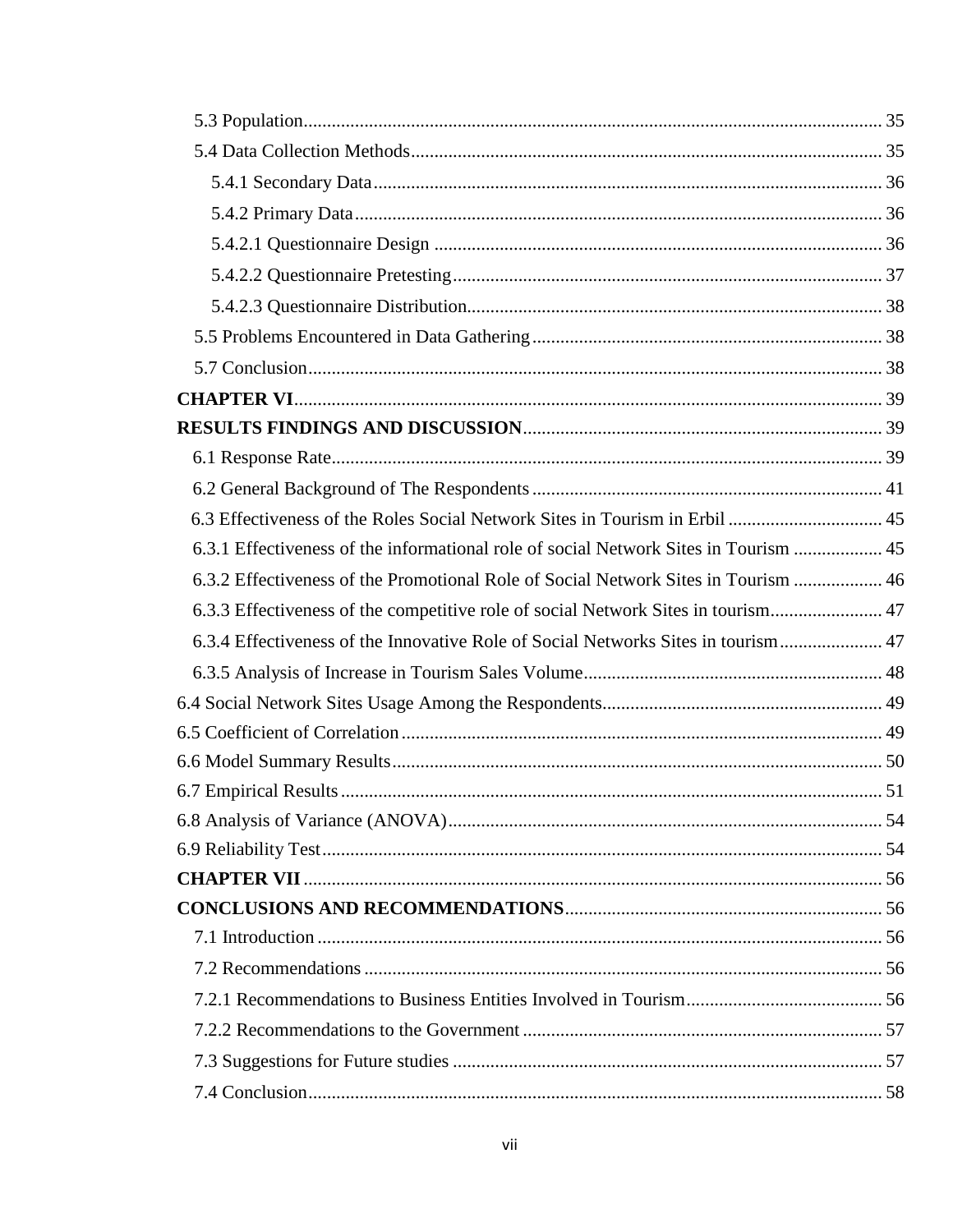<span id="page-11-0"></span>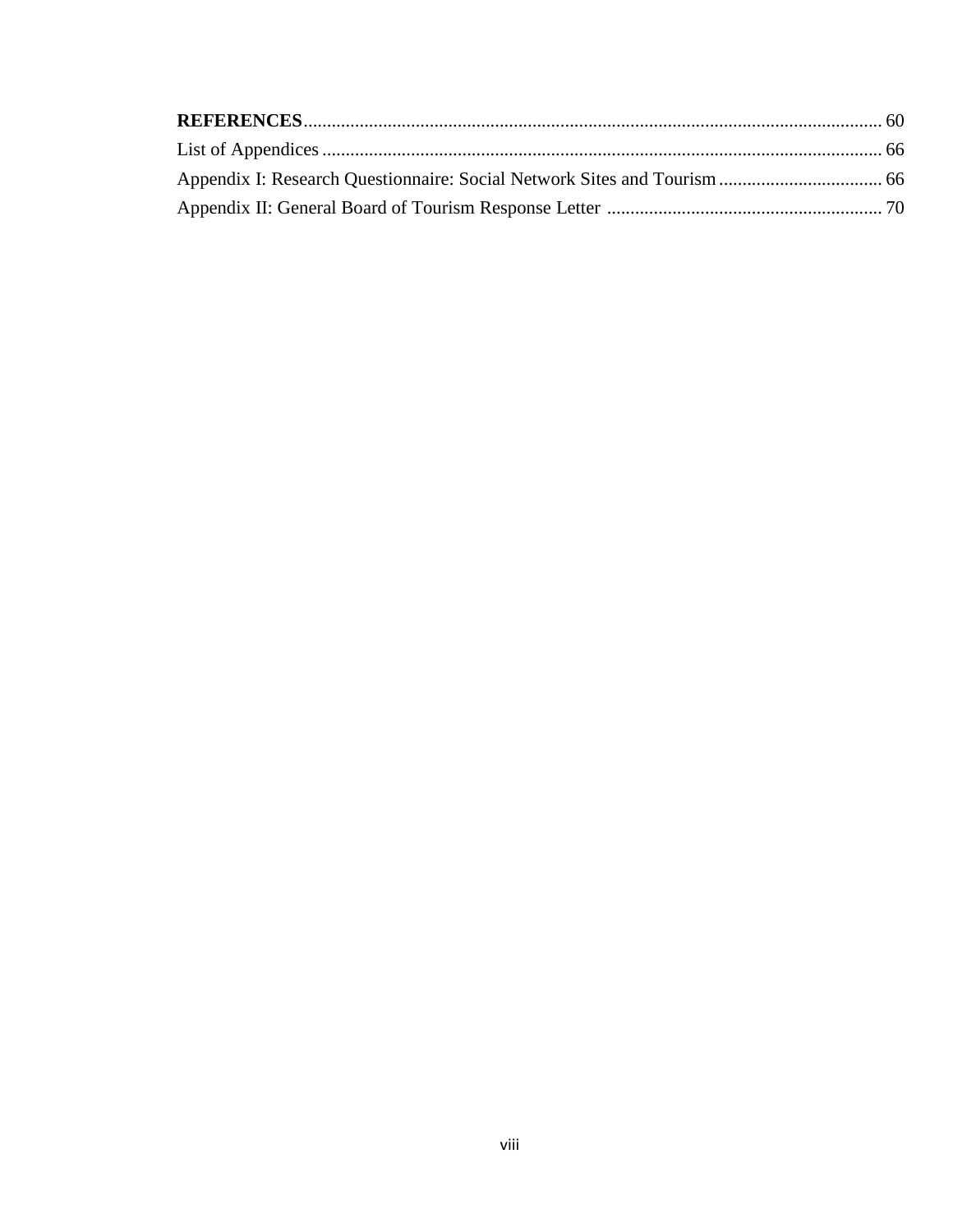## **LIST OF TABLES**

| 4.4 The number of hotels, motels, tourism villages, beds, and restaurants and cafes in |  |
|----------------------------------------------------------------------------------------|--|
| 4.5 The number of guests who visited Kurdistan Region between 2007-2014  29            |  |
| 4.6 The 2014 classified number of hotels in Erbil, Suleimania and Dohuk by stars,      |  |
| 4.7 The number of tourists that came to Kurdistan region from 31 December 2007 to 31   |  |
| 4.8 The percentage in the number of tourists that came to Kurdistan region from 31     |  |
|                                                                                        |  |
|                                                                                        |  |
|                                                                                        |  |
|                                                                                        |  |
| 6.5 The number of tourists who visited Erbil and their country of origin  43           |  |
|                                                                                        |  |
|                                                                                        |  |
|                                                                                        |  |
|                                                                                        |  |
|                                                                                        |  |
|                                                                                        |  |
|                                                                                        |  |
|                                                                                        |  |
|                                                                                        |  |
|                                                                                        |  |
|                                                                                        |  |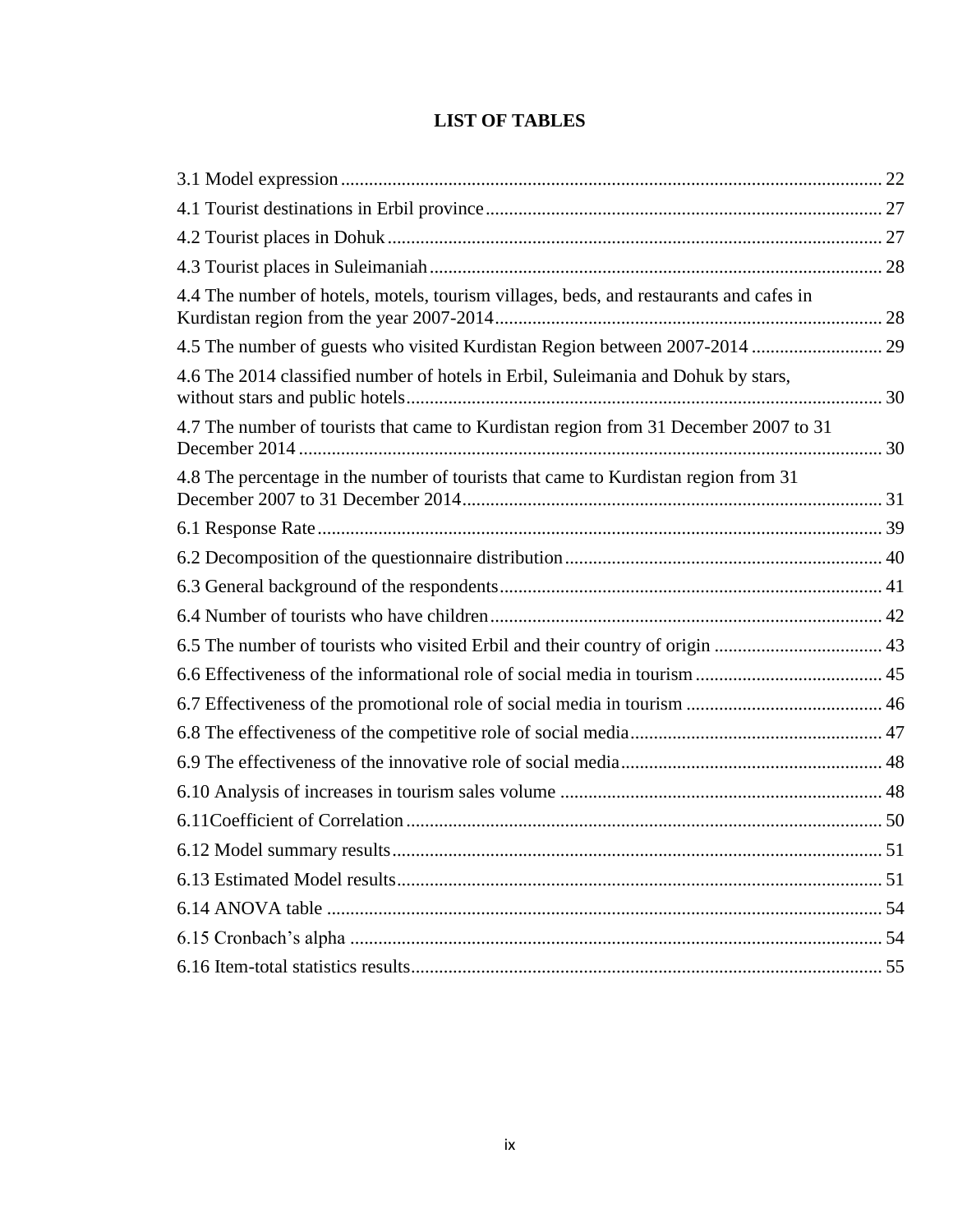#### **LIST OF FIGURES**

<span id="page-13-0"></span>

| Figure 4.2 Classification of the number of tourists who visited Kurdistan 200729 |  |
|----------------------------------------------------------------------------------|--|
| Figure 6.1 Use of tourism applications among the tourists who visited Erbil42    |  |
|                                                                                  |  |
|                                                                                  |  |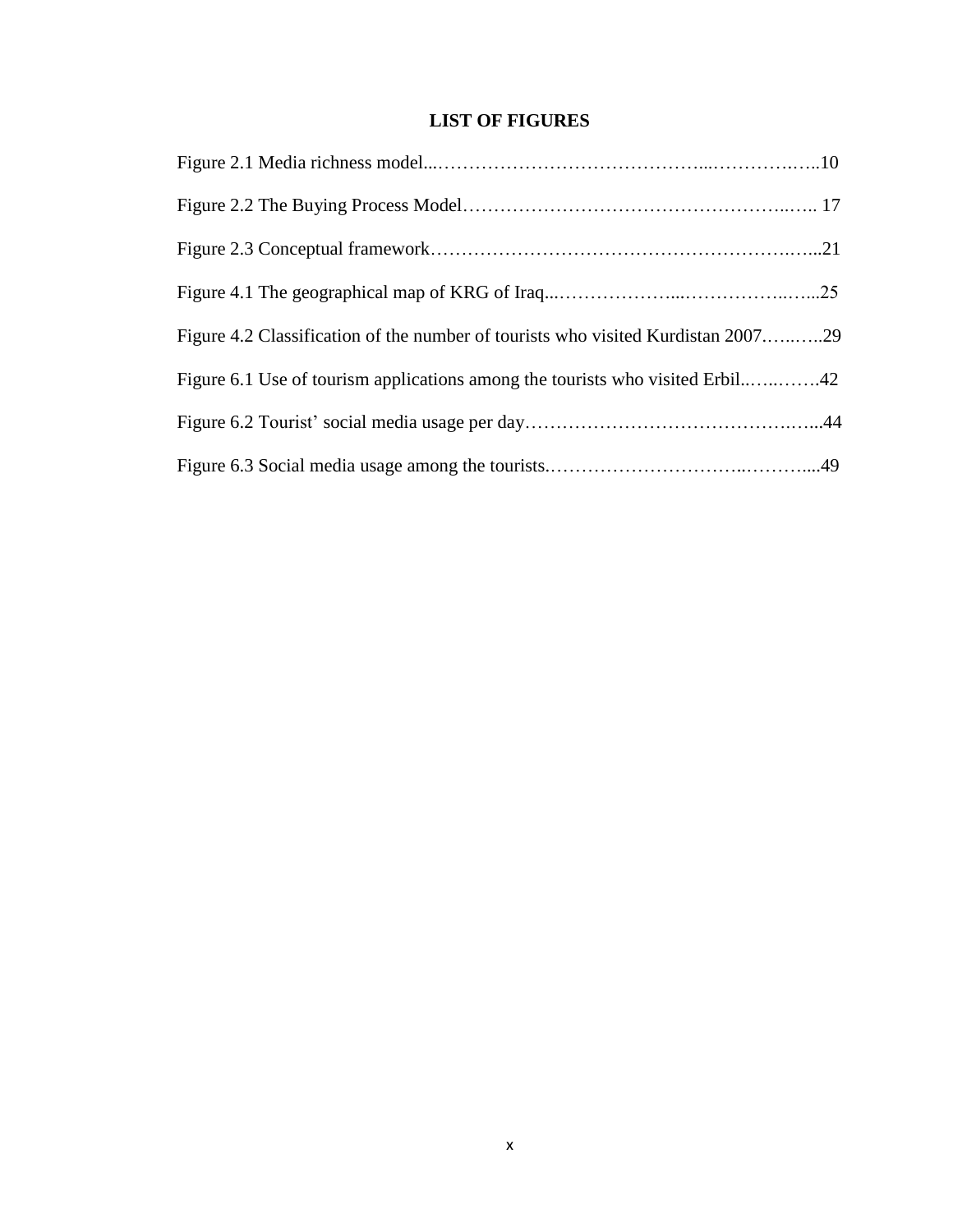#### **LIST OF ABBREVIATIONS**

- <span id="page-14-0"></span>**GDP –** Gross Domestic Product
- **KRG** Kurdistan Regional Government
- **KTA** Kurdistan Tourism Authority
- **SPSS**  Statistical Package for Social Scientist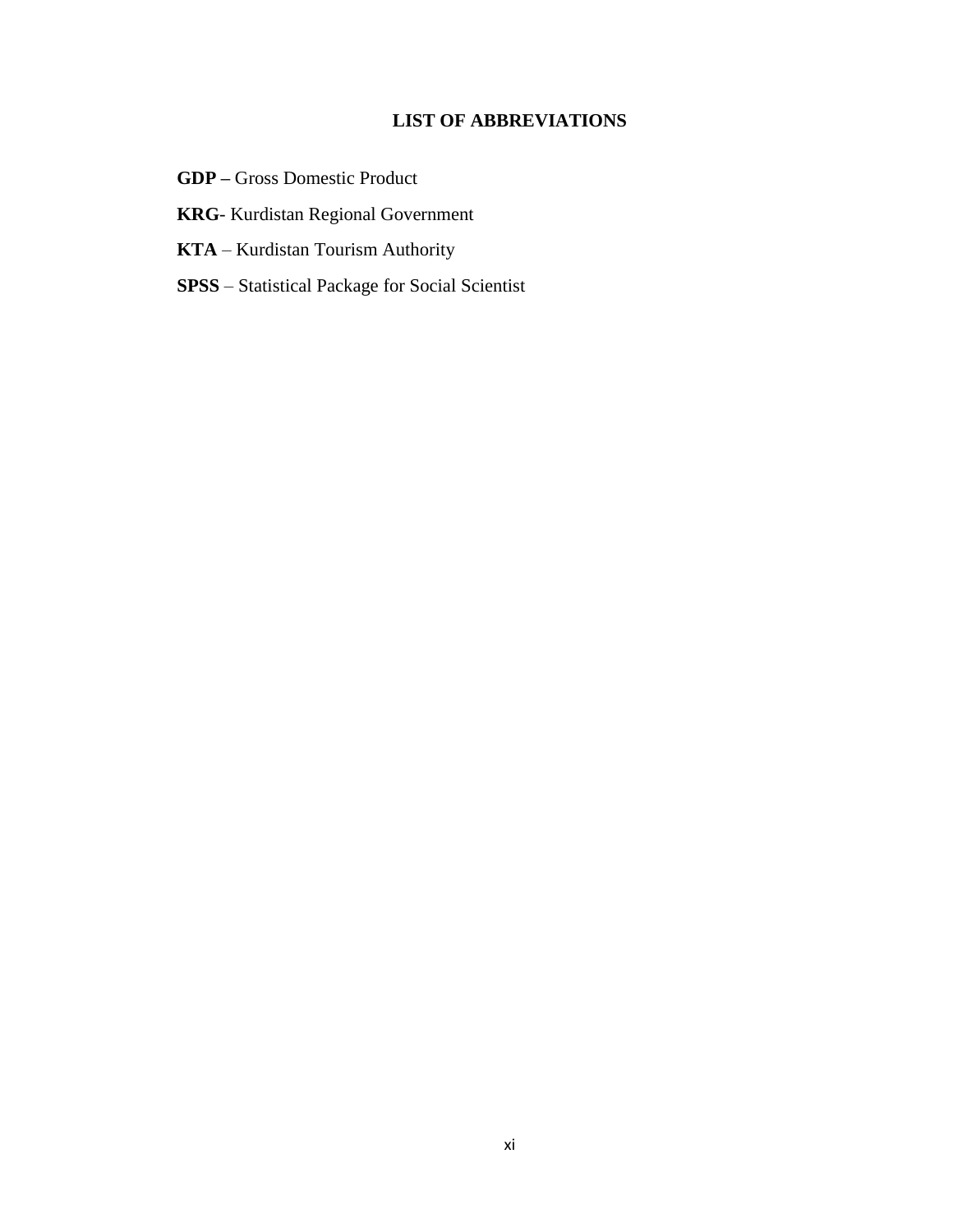#### **CHAPTER I**

#### **INTRODUCTION**

<span id="page-15-1"></span><span id="page-15-0"></span>The study looks at the use of social network sites to promote tourism. This chapter focuses on background to study, problem statement, hypothesis, research questions, research objectives, justification of the study, and organization of the study.

The world has witnessed exponential growth in social network sites and users. Statistical reports by Bradbury(2013) have it that 16% of 18-29 year old internet users were social networking site users and that in 2010 this number had surged to 86%. Henrikson (2011) echoed the same idea and asserted that social networking has extended and taken root in older age groups. Henrikson's (2011) ideas were based on his findings which revealed that the number of 50-64 year olds and 65 years and above old internet users using social networking sites had risen from 7% and 5% in September 2005 to 26% and 47% respectively in May 2010.

Various definitions have been put forward to define social network sites. Below are some of the definitions.

Social network sites refers to all forms of electronic communication such as websites for social networking and microblogging through which users create online communities to share information, ideas, personal messages and other content (The Social Media Tourism Symposium 2011).

Social network sites are web-based services that allow individuals to construct a public or semi-public profile within a bounded system, articulate a list of other users with whom they share a connection and view and transverse their list of connections and those made by others within the system. (Dana 2007).

Social network sites refers to the wide range of internet based and mobile services that allow users to participate in online exchanges, contribute user-created content or join online communities (Dewing 2012)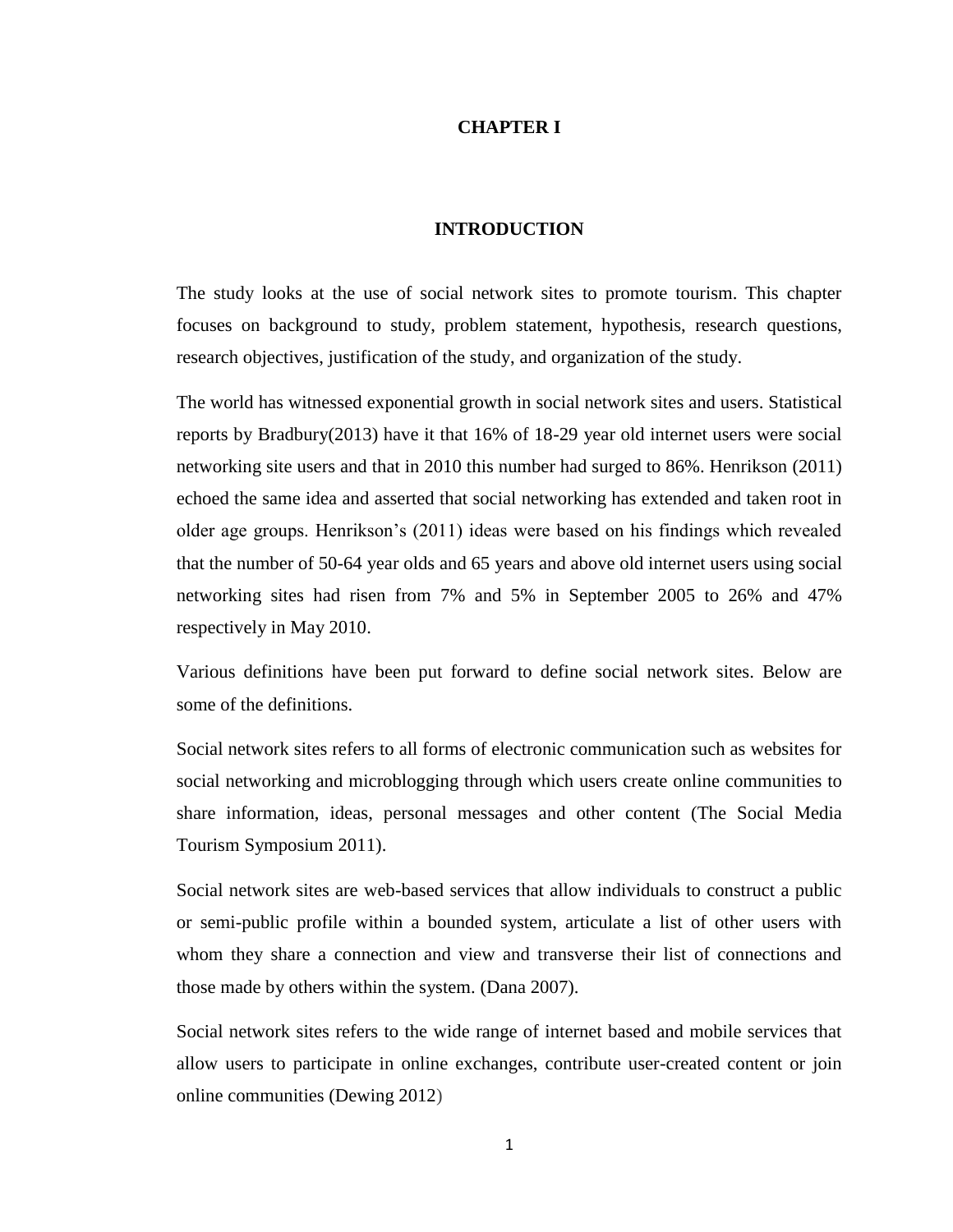A definition by Dewing (2012) will be adopted for consideration in this study. However, for the purposes of this study social network sites will be defined as all forms of electronic communication such as internet based and mobile services for social networking and microblogging that allow users to participate in online exchanges, contribute user-created content or join online communities.

Broadband internet rose to popularity in 1990 and this eventually led to the developments of websites that allowed users to create and upload content. Though the first websites were dominated by the likes of sixdegrees.com and Friendster, they has been a widespread development and acceptance in network sites. Figures released in 2012 by CBC (2012) and Knowiton (2012) showed that Twitter had 517 million users while Facebook had 1 million users during the same time period.

It can be noted that social networking developments have not been limited to the social aspect of life. These developments have been greatly embraced by the corporate world and as a result social networking has become a daily norm in start-ups, small, medium sized and large corporations. Despite such a growth in usage and applicability, researchers still contend that little has been done to analyze how such social network sites developments affect business process and performance (Denyer et al. 2011). Bughin (2009) therefore contended that great need be put to determine the extent to which the utilization of social network sites impacts business process performance. However, such analysis needs to be drawn to tourism which has greatly taken a toll in the usage of social network sites.

The World Travel Market asserts that the role of technology especially social network sites has helped tourism business to promote their services and reach customers in a more personal way. This follows after the World Travel Market witnessed more than 1 billion arrivals of tourists around the world in 2012. This can be attributed to the ability of social network sites to serve as communication media that can instantly cross borders. Tourism business have greatly harnessed social network sites developments and are now incorporating it in their promotion and planning activities. One of the significant role social networking sites have played in tourism is in destination marketing. Social networking sites are playing significant roles in tourism and it is being used to attract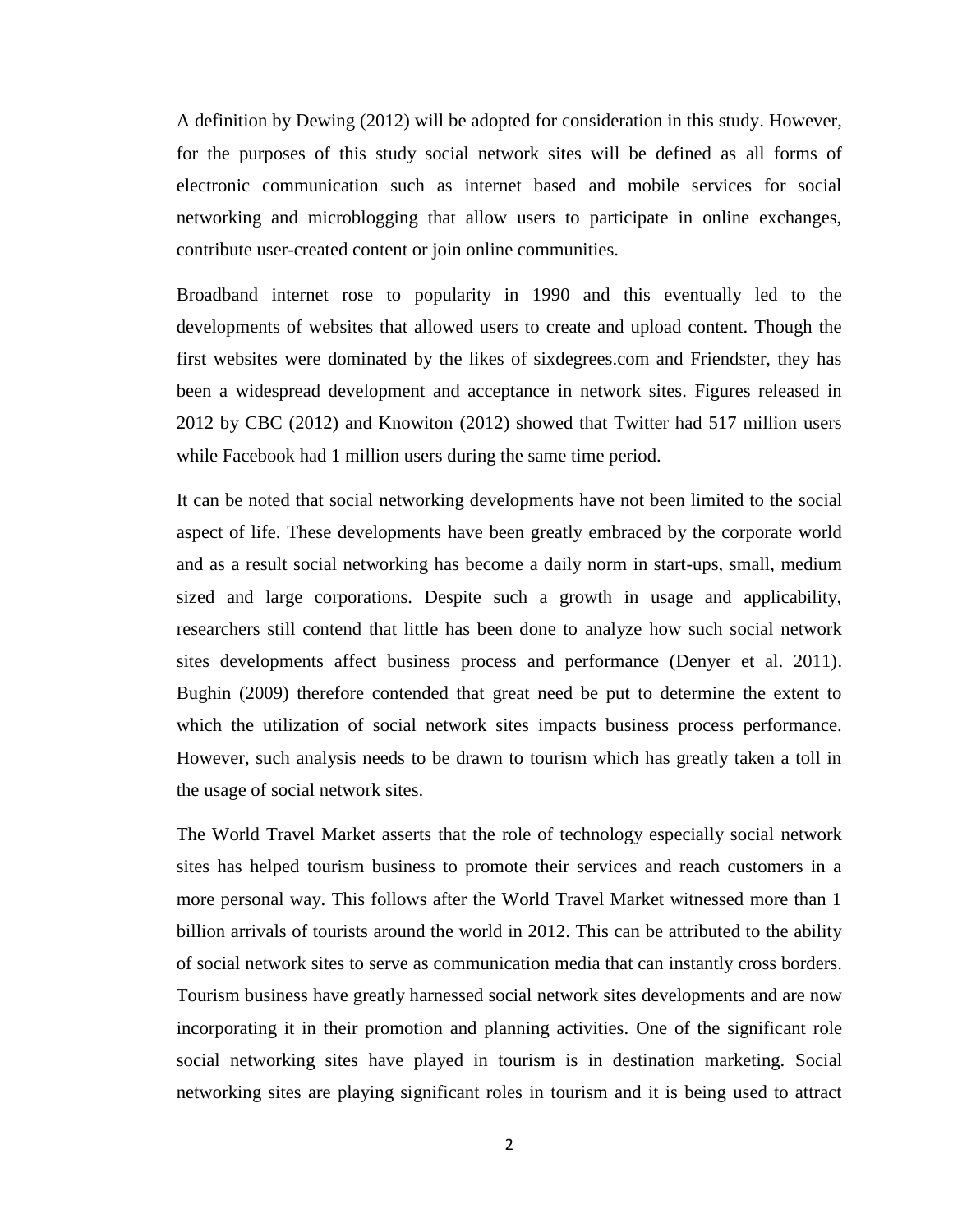customers, engage users' interest and participation, retain users and build loyalty, learn about user preferences and to provide relevant customized information to users.

#### <span id="page-17-0"></span>**1.1 Background to Study**

There have been a series of sessions and meetings in and outside Kurdistan Region of Iraq in the area of tourism. Such events are meant to promote and further develop Kurdistan's tourism industry. These events include the 21 November 2007 Duhok Governorate tourism session organized by Kurdistan Region's tourism minister (KRG, 2007).

On the other hand, there have been growing fears surrounding security and stability in KRG. A study by Padden (2006) reviewed that insurgent bombings and daily sectarian violence have greatly distorted KRG's tourism identity. The biggest challenge is being posed by ISIS which has been raking havoc in Northern and Western Iraq and in August 2015 it advanced in Northern Iraq routing government forces and taking the important city of Mosul by coup de main (Washington institute: 2015).As a result, a number of countries such as Australia, UK, Sweden, Japan and Germany have imposed strict travel warnings to KRG. Besides a fall in tourism revenue, KRG's tourism sector has suffered from a number of issues stretching from negative publicity to fall in ranking in terms of international rankings. Meanwhile, the telecommunications and information industry has evolved greatly and this has seen a number of social network sites platforms taking form worldwide. This includes Facebook, Whatsapp, Twitter, Skype, TripAdvisor, Linkedin. The benefits from the use of social network sites have been immense and Rowe (2011) outlined seven ways one should be leveraging social network sites which include;

- 1) Solicit endorsements
- 2) Maximize revenue per seat;
- 3) Bond with guests;
- 4) Manage reputation;
- 5) Reach out to new customers
- 6) Recruit new staff and
- 7) Build a buzz.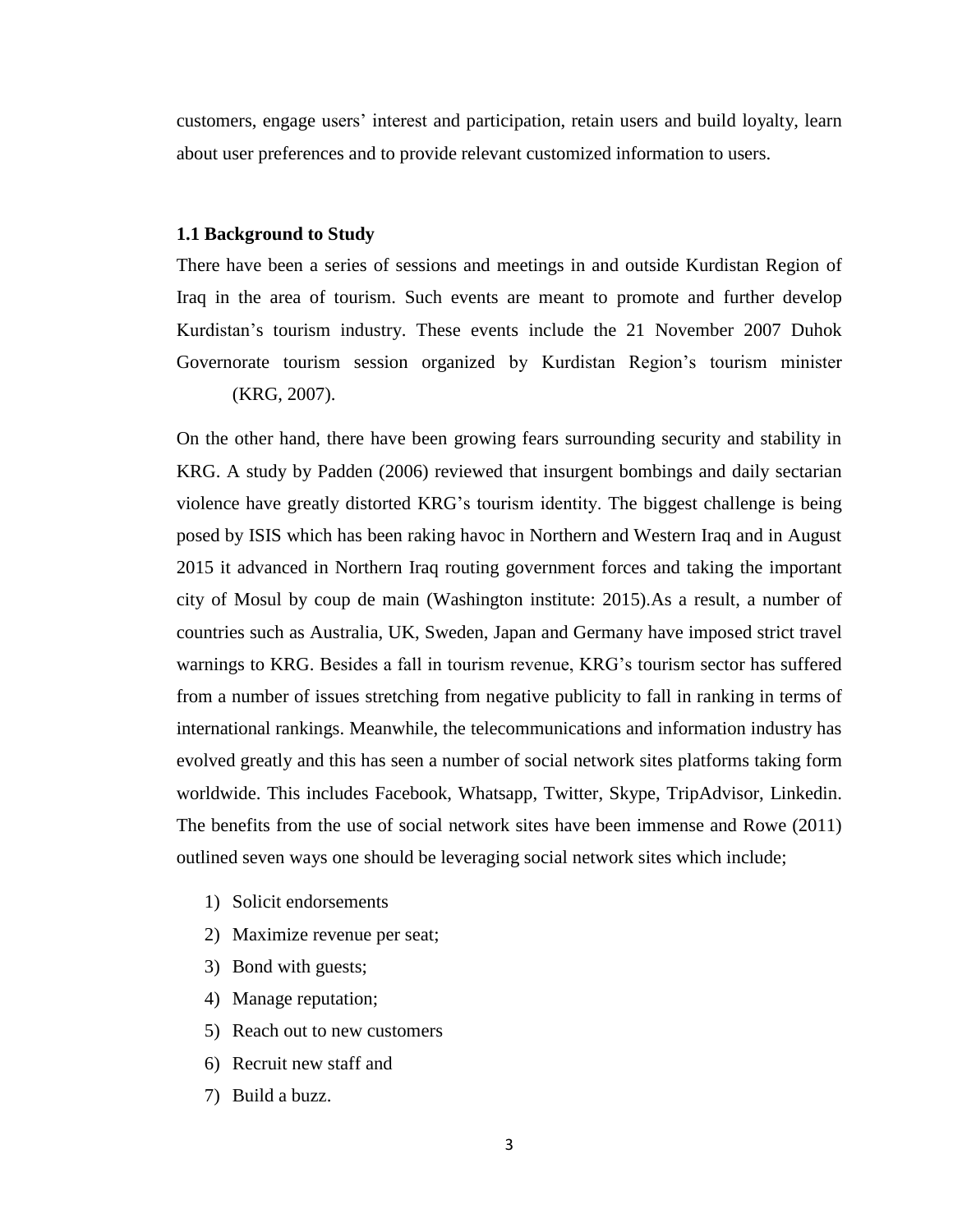Social network sites are now playing a great role in tourism as they act as a source of information for travelers. A study by Zheng (2010) reviewed that search engines are now referring users to social network sites when searched for travel information and other tourist packages.

On the other hand, KRG's telecommunications and information industry is still evolving to standards that will see the information and communications technology industry positively impacting the tourism industry. As much negative information about KRG has surfaced through social network sites, analysts still believe that social networks sites can positively turnaround the same situation.

Despite all these challenges, KRG's tourism minister contends that KRG has vast amounts of untapped resources, chiefly, oil, gas and other minerals (possibly uranium) as well as agriculture. As a result, KRG's tourism industry is being foreseen as the chief tool that will positively market and portray the region's image. Thus KRG's tourism minister advocated the need to inform international tourists of the autonomous and safety position that now surrounds KRG. One of the ways they suggested was using every possible media to promote KRG as a tourism destination and this includes social networks sites.

In a study conducted by Kapiki (2015), it is reviewed that if the tourism and hospitality industry is to compete successfully it has to make use of information and communication technologies notably social networks sites. It is further highlighted that social networks sites allow the hospitality industry to attract more guests, ameliorate service quality, deliver exceptional service guest satisfaction, and increase in revenue as well as market share (Kapiki, 2015).

Social network sites are a crucial tool for success in business today and globally, different estimates have suggested that 50% of leisure trips and 40% of business trips are booked online (Jashi, 2013). In this study, Jashi (2013) further estimated that from the period 2014, over 3 billion of the world's population will be able to transact electronically via mobile or internet technology with 90% mobile penetration rate and 6.5 billion mobile connections. It can be noted that tourist demand satisfaction is determined by the impact and usage of social network sites marketing. To a large extent,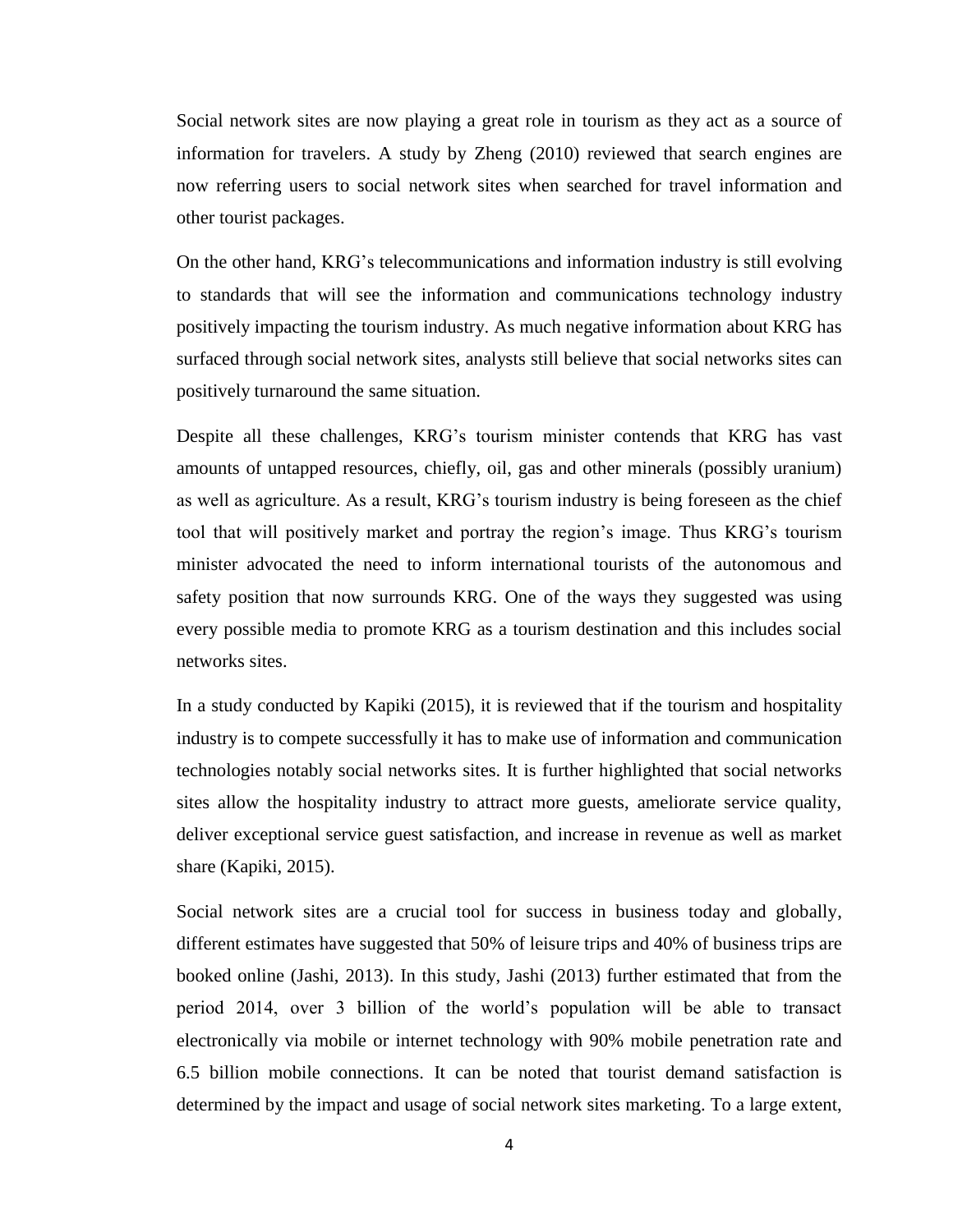social networks sites are now being used to stimulate and encourage interaction of customers so as to promote tourist awareness.

Other researchers strongly contend that as long as the conflicts between KRG and Baghdad government over disputed territories are still prevalent, then the KRG's tourism industry will still sink in the doldrums. Currently efforts are being made to rebrand KRG's image in the eyes of international tourists and these includes initiatives such as loans being offered to individuals wishing to launch tourism ventures especially from the region's major city centers such as Erbil, Sulaimani and Dahuk (Almonitor,2013), the strengthening of the Peshmerga forces and police and Asayish to boost security and promote KRG as a safe tourism destination. With the huge role social networks sites are playing in the tourism industry worldwide this study therefore seeks to analyze how social network sites influences tourism in KRG.

#### <span id="page-19-0"></span>**1.2 Problem Statement**

One of the most significant impacts of social network sites is their ability to relay information quickly. Social network sites have evolved greatly and this has changed both the economic, social and political landscape. Researchers strongly contend that the tourism industry can benefit a lot from such changes if it can harness and tap into such changes. For instance, Kamal (2013) further postulated that information spread through social networks helps to create transnational links whereby individuals and groups are able to engage in widespread dialogue. However, Larsen (2006) proffers a different perspective and argues that social network sites are effective when luring international tourists compared to domestic tourist especially in KRG where most people do not have access to internet. For example, an article by Hawlergov (2013) points out that in 2005 Kurdistan Region of Iraq internet penetration was close to 0 and the only telecom was the government monopoly entity with aging exchanges and no fiber optics.

Other researchers such as Germann (2013), further argue that social network sites can only play a significant role in tourism if the number of internet service provider is more thus allowing affordability and huge access. This argument is synonymous with events in Kurdistan where the sole provider that connects Kurdistan internet to the world is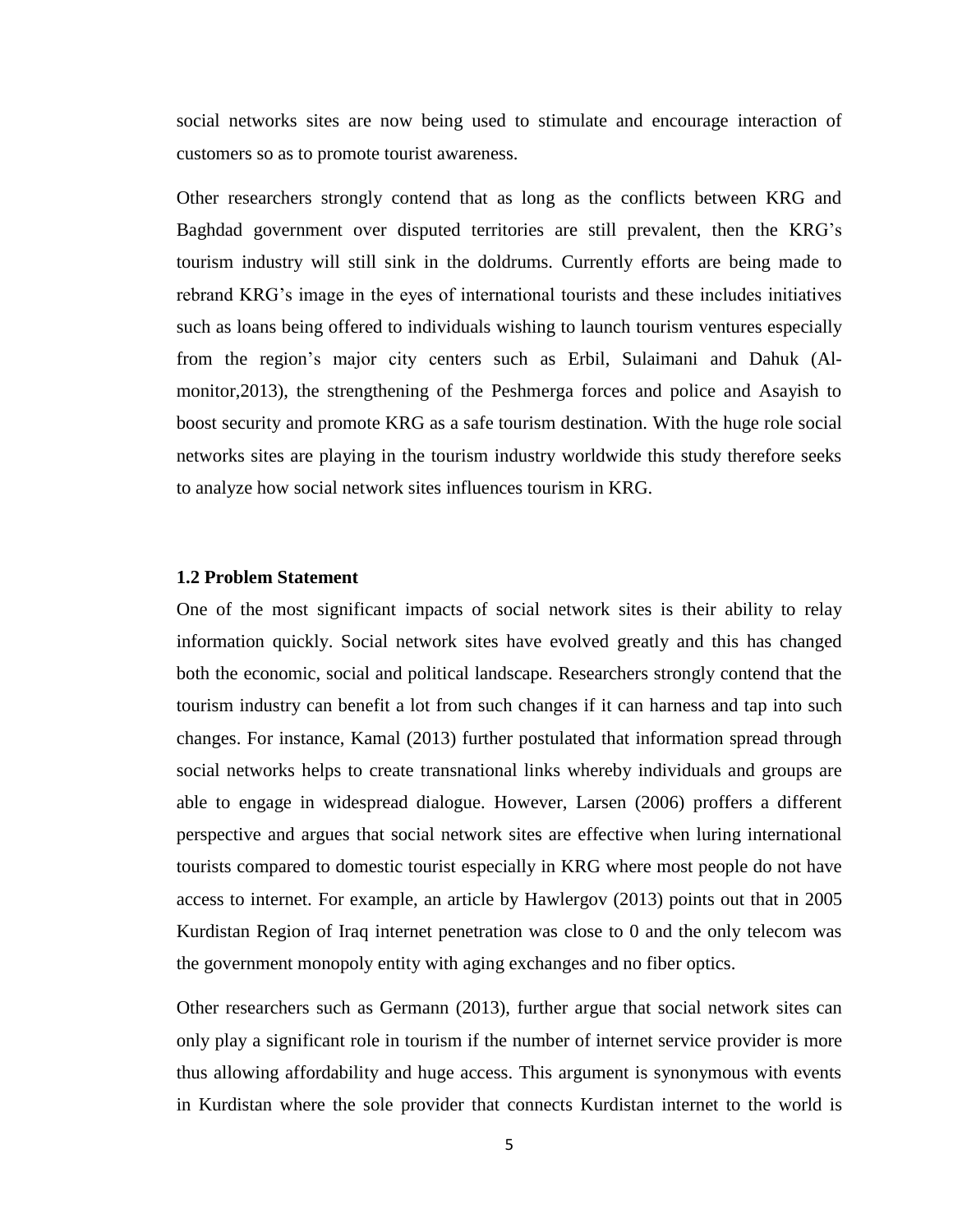Turkey. Such ability to provide internet service by Turkey hinges on good relations between KRG and Turkey of which most Iraq's see it as a way of Turkey to rip KRG of gas and oil.

Secondly, other studies show that internet usage is a bit expensive in KRG and this hampers the ability of social network sites to positively influence tourism in KRG. Hawlergov (2013) further revealed that if you are in KRG, 1 Mb is the most expensive rate in the world, more expensive than Cuba. The major cause is still being attributed to the monopoly aspect of internet provision and argues that they must allow any private sector company to make deals with neighboring countries including connecting to KRG. In this report Hawlergov (2013) says the internet penetration rate in is at 8% and is only because of KRG, and that Newroz has managed to reach 10% penetration rate.

Despite all these different perspectives other tourist destinations especially in Africa (eMarketing, 2011) where internet penetration is very low have been seen to gain so much from social network sites. Thus there is a striking question on how exactly does social network sites influence tourism. There has not been a consensus as to the exact impact of social network sites on tourism when researchers like Roberts (2013) strongly argue that social network sites have negative impacts on businesses and that sometimes it needs to be ignored. This study therefore seeks to analyze the impacts of the use of social network sites on tourism.

#### <span id="page-20-0"></span>**1.3 Research Objectives**

The main objectives of this study are;

- 1. To examine the role of online social network sites on tourists visiting Erbil.
- 2. To assess the influence of social network sites on tourism trends.
- 3. To analyze how online social network sites developments can be used to determine the behavior of tourism in Erbil.
- <span id="page-20-1"></span>4. To assess how social network sites affect tourism markets in Erbil.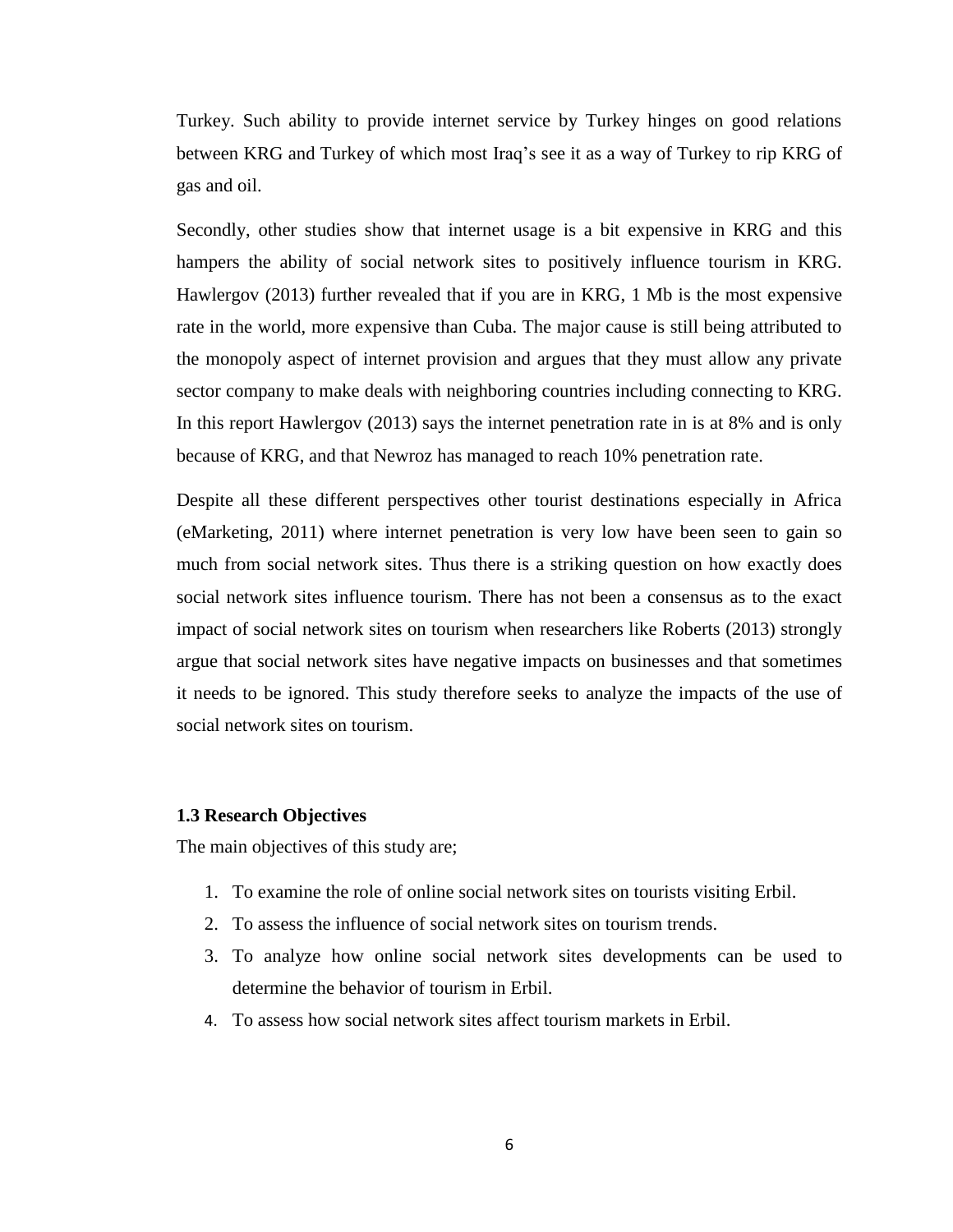#### **1.4 Research Questions**

- 1. What is the role of online social network sites on tourists visiting Erbil?
- 2. How do online social network sites influence tourism trends?
- 3. How can social network sites developments be used to indicate the behavior of tourism in Erbil?
- 4. How do social network sites affect tourism markets in Erbil?

#### <span id="page-21-0"></span>**1.5 Hypothesis**

**H0:** Social network sites play no significant role on the tourism industry.

**H1:** Social network sites play a significant role on the tourism industry.

#### <span id="page-21-1"></span>**1.6 Justification of the Study**

This study is carried out in partial fulfillment of the requirements of MSc Hotel and Tourism Management at Near East University. This thesis will be of great value to the following stakeholders;

#### **Researcher**

This research will add to the researcher's existing skills in particular research, analytical and decision making which can be used in future researches and policy making

#### **Near East University**

This study will serve as a source of reference to other scholars notably in the area of Tourism. Most studies have been conducted in the Western parts of the Globe such as America where social network developments have dramatically progressed. Such studies if applied to Middle East nations such as Kurdistan region of Iraq, may fail to provide concrete explanations of the role played by social networks on the tourism industry. Thus this study will be one of the few that draws attention to the problem in the Middle East region.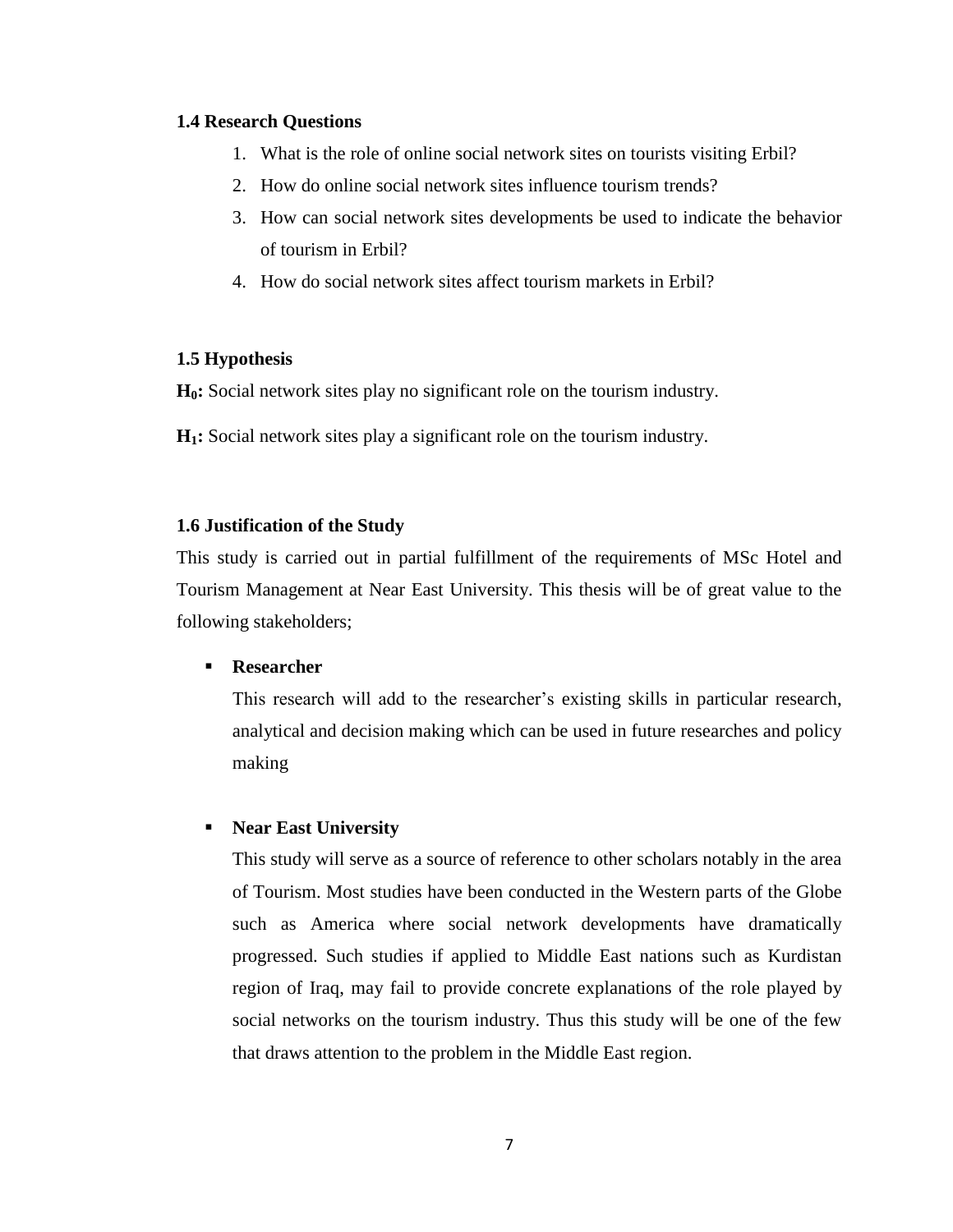In addition, social network developments are still evolving and the tourism industry still remains as the fastest growing service industry. This leaves a study gap and thus there is greater need to continually add to the few available social networks and tourism sources of knowledge that relate to Kurdistan region of Iraq.

#### **Policy Makers and other Stakeholders**

The study will aid policy makers to have a wide insight on how social networks can be effectively harnessed to promote tourism in Kurdistan Region of Iraq. As such, will result in an increase its market share and dominance in the industry.

#### <span id="page-22-0"></span>**1.7 Scope and Limitations of the Study**

The study analyses the impacts of social network sites on tourism and the area of interest is Erbil. The study is based on a combination of secondary data, and primary data on social network sites and tourism collected in Erbil. The researcher however encountered access to data problems because most of the data especially from the periods 2001 to 2007 is not readily available in Kurdistan and hence had to use questionnaires to retrieve the required information.

#### <span id="page-22-1"></span>**1.8 Organization of the Study**

This study is organized into seven chapters. Chapter one deals with the problem and its setting. Empirical and theoretical literature reviews are addressed in chapter two. This chapter outlines the theoretical concepts and other empirical literature that have been conducted under the subjects of social networks and tourism. Chapter three provides an outline of measurements of social network sites. On the other hand, chapter four provides a detailed review of tourism and hospitality in KRG while chapter five highlights the methodology used to analyze the collected data so as to answer the research questions. Chapter six dwells on empirical analysis and discussion of findings. Chapter seven concludes the study by looking at conclusion, policy recommendations and suggestions for future research. The next chapter looks at literature review.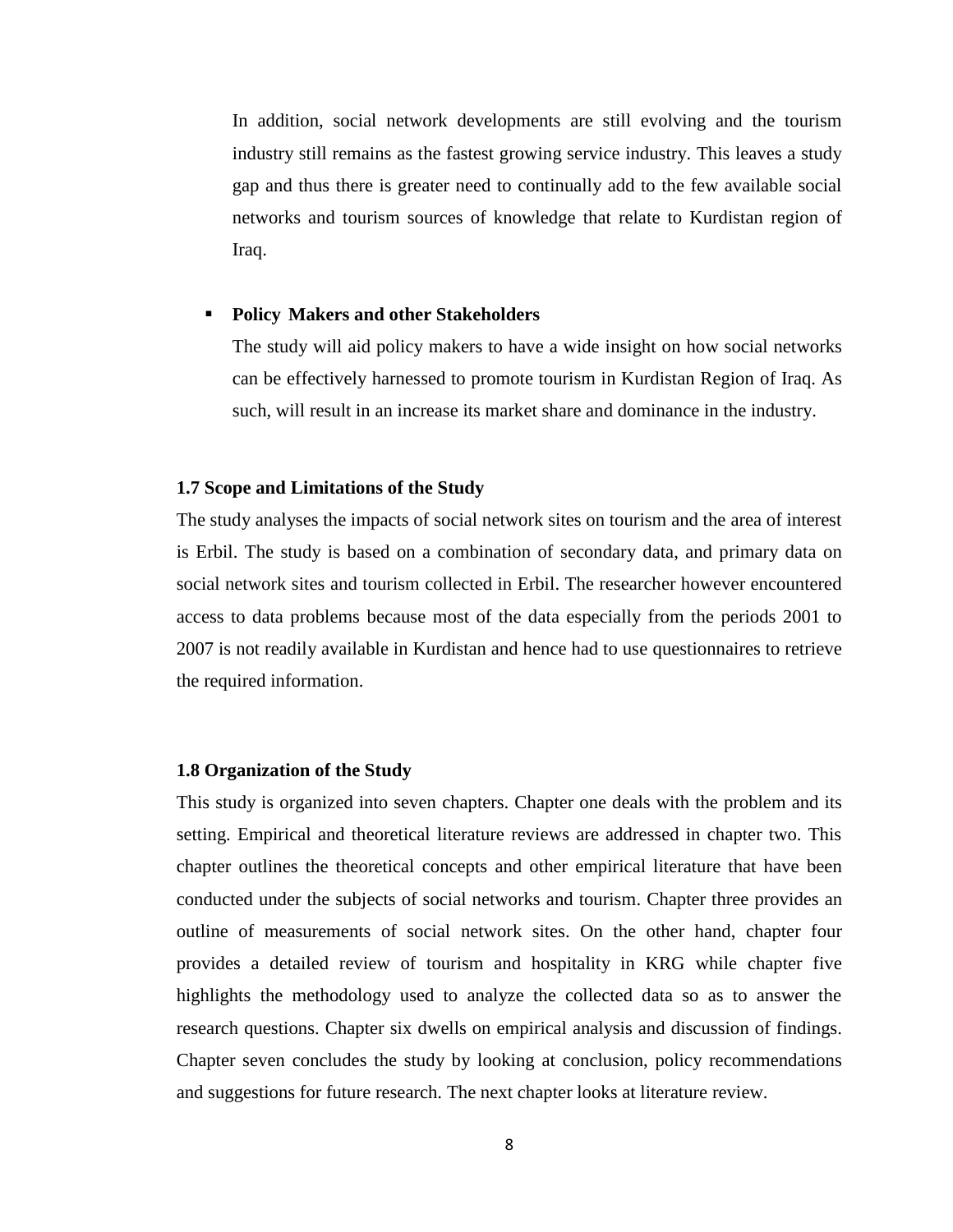#### **CHAPTER II**

#### <span id="page-23-1"></span><span id="page-23-0"></span>**THEORETICAL AND EMPIRICAL LITERATURE REVIEW**

#### <span id="page-23-2"></span>**2.1 Introduction**

Literature review deals with published information relating to the issue at hand. Such publications help to explain the underlying theories and concepts. This study therefore looks at theoretical and empirical literature surrounding social network sites and tourism.

#### <span id="page-23-3"></span>**2.2 Underlying Theories and Concepts**

#### <span id="page-23-4"></span>**2.2.1 Theory of Social Presence:**

It assumes that communication is effective if the communication medium has the relevant social presence required for the level of interpersonal involvement required for a particular task. It further assumes that face to face medium has the most social presence and that text based communication has the least social presence. Social presence can be defined as the awareness of others in an interaction combined with an appreciation of the interpersonal aspects of that interaction (Walther, 1992). Social presence is classified into three types and these are;

- (i). Social context
- (ii). Online communication
- (iii). Interaction

Social presence theory is of significant importance in this study because it highlights the impacts of social network sites mediums on the communication of tourism information. It is also significant importance in this study because it outlines how social networks are now greatly influencing tourism. For instance, social network sites change tourists' motivation to plan and book trips with different destination (Jashi, 2013).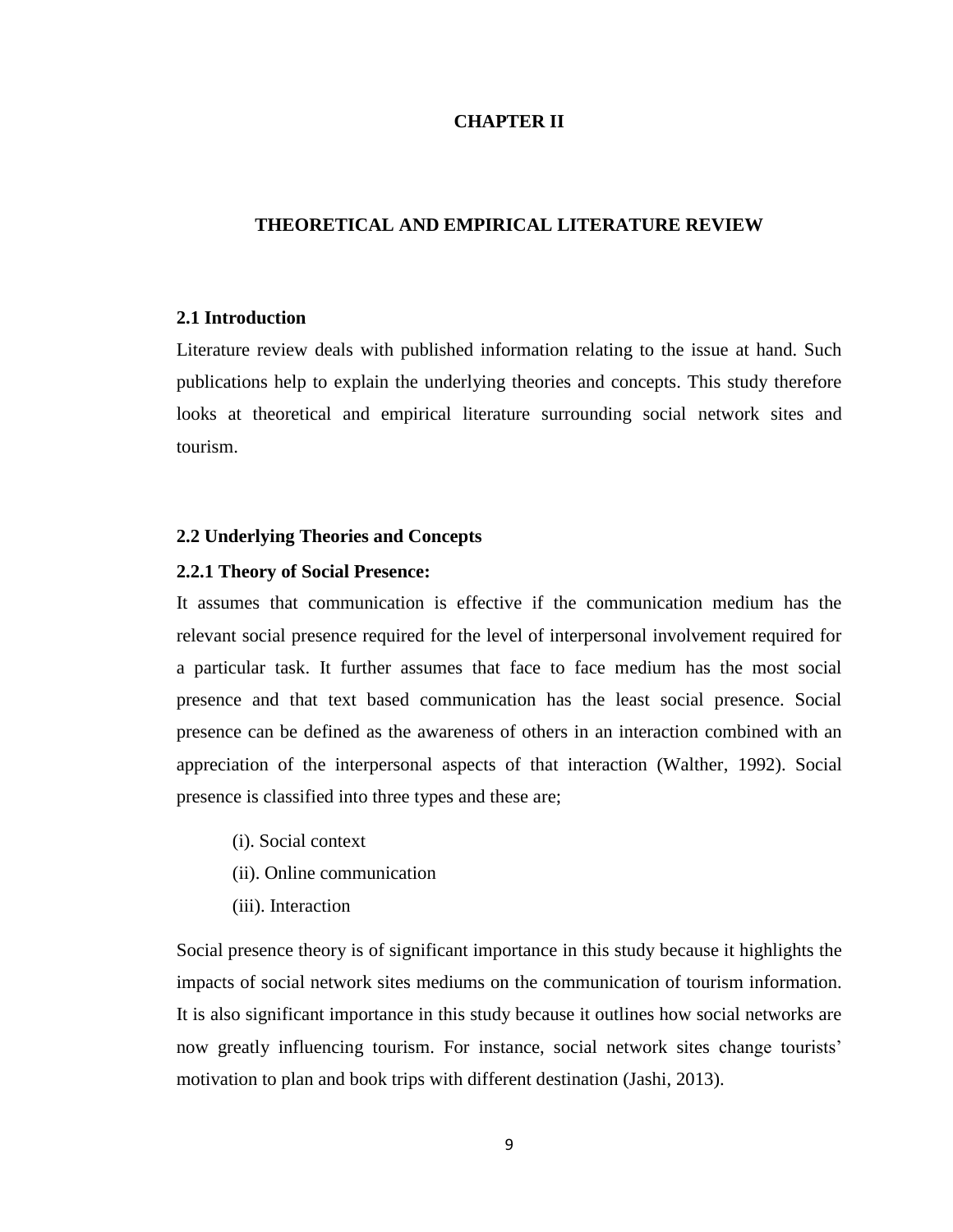Social presence theory is known as a deficit theory hence as such focuses on cases that have been filtered at while idealizing face-to-face communication as the global standard of communication (Thurlow, Lengel and Tomic, 2004). When applied to tourism, it neglects the importance of other communication mediums on tourism. Thus it may fail to adequately give an analysis of the roles of social networks on tourism.

Social presence theory suffers from the problem of changes in context. A significant number of researches have contradicted in findings about social presence and the learning aspect of it. For instance, Wise et al (2004) found that there is no relationship between social presence and student learning while Picciano (2002) argues that there is a relationship between the two. Moreover, social presence behavior changes with time.

#### <span id="page-24-0"></span>**2.2.2 Media Richness Theory**

It deals with the ability of a communication medium to reproduce information sent over it. The theory assumes that people seek to avoid uncertainty and that a significant number of media work better for certain tasks compared to others. In addition, the theory groups information into categories or hierarchies based on the richness of information. This is shown below.

#### **Figure 2.1 Media Richness Model**



Media richness model: Source: Suh (1999)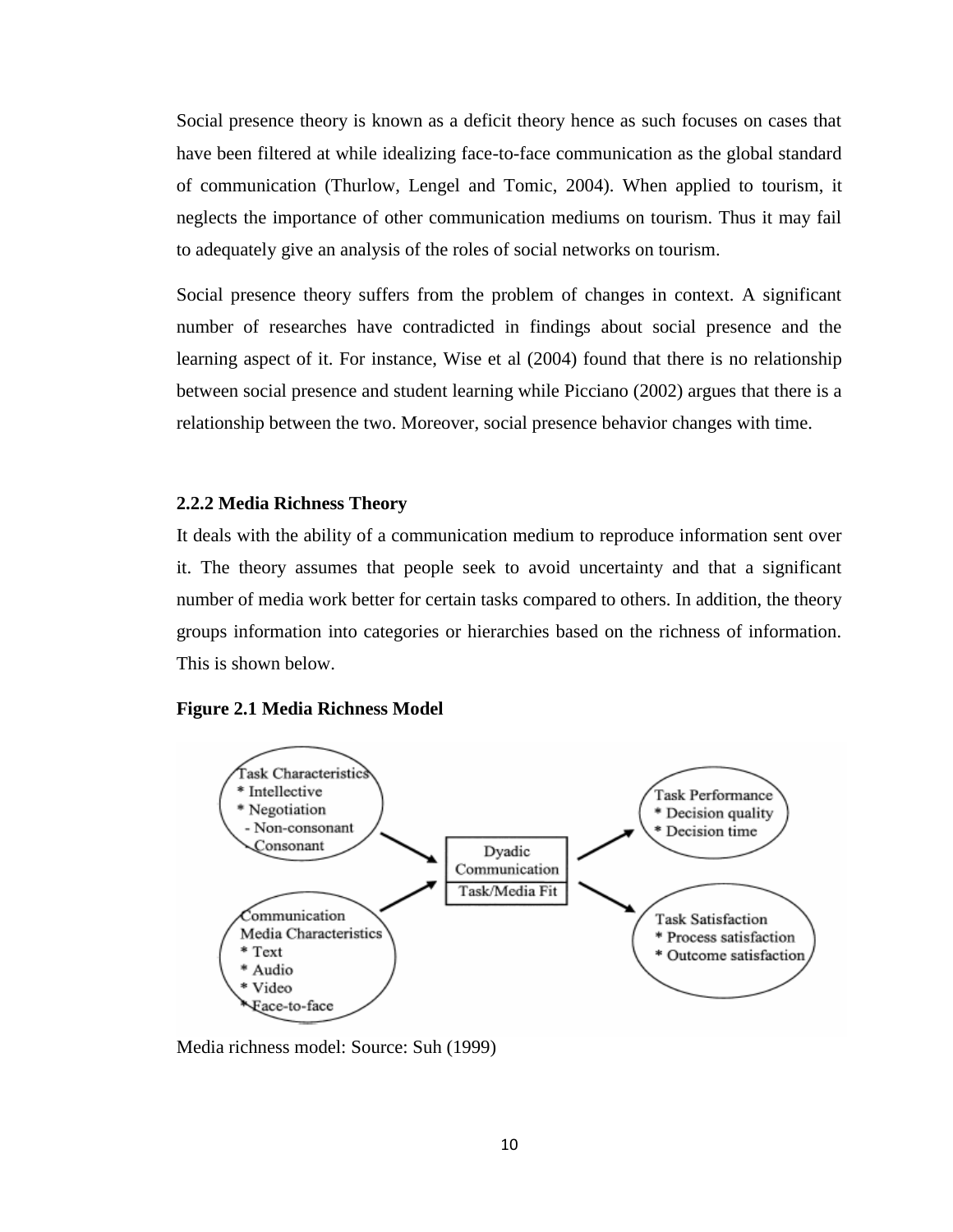This theory is important in studying the role of online social network sites on tourism in Erbil because it shows that the type of an online social network site is determined by the effectiveness of the network site in communicating tourism information. It also shows that uncertainty determines the choice of a network site that is used to communicate tourism information.

Media richness theory has been surrounded with ineffectiveness in explaining email usage (Markus 1994). Media richness theory further assumes that people select a medium based on the feasibility of the task at hand (Daft and Lengel, 1984). However, this contradicts with the idea that people select media based on feasibility, convenience and affordability (Hopkins 2012). This greatly applies to the roles of social medium on tourism were tourists are using web reviews and blogs such as TripAdvisor based on convenience and affordability.

#### <span id="page-25-0"></span>**2.2.3 Flow Theory**

This theory contends that communication is at optimal level when people act with total involvement. It contends that consumers' intentions to revisit a particular website and purchase goods is determined by the perceived level of flow (Hausmen and Sickpe, 2009). This theory helps to explain why social network sites cause more people to positively react to destination marketing in tourism. This is supported by the fact that social network sites causes tourists to increase their engagement levels when their behavior has been influenced by social network sites thereby positively changing their behavior towards destination marketing (Huang et al., 2010). This theory is behavioral based and it neglects non behavioral elements in explaining the flow of communication between customers.

Word-of-mouth in the tourism industry refers to information about an entity, its credibility and trustworthiness, operations and services communicated from one person to another (Arndt 1967 as cited in Bich, 2014). Though informal, word-of-mouth is said to be effective communication source between customers (Gremer, 1994). Other studies have shown that though word-of-mouth is powerful, it has a lot of shortfalls. Word-ofmouth is effective when there is little or no uncertainty. Uncertainty translates to high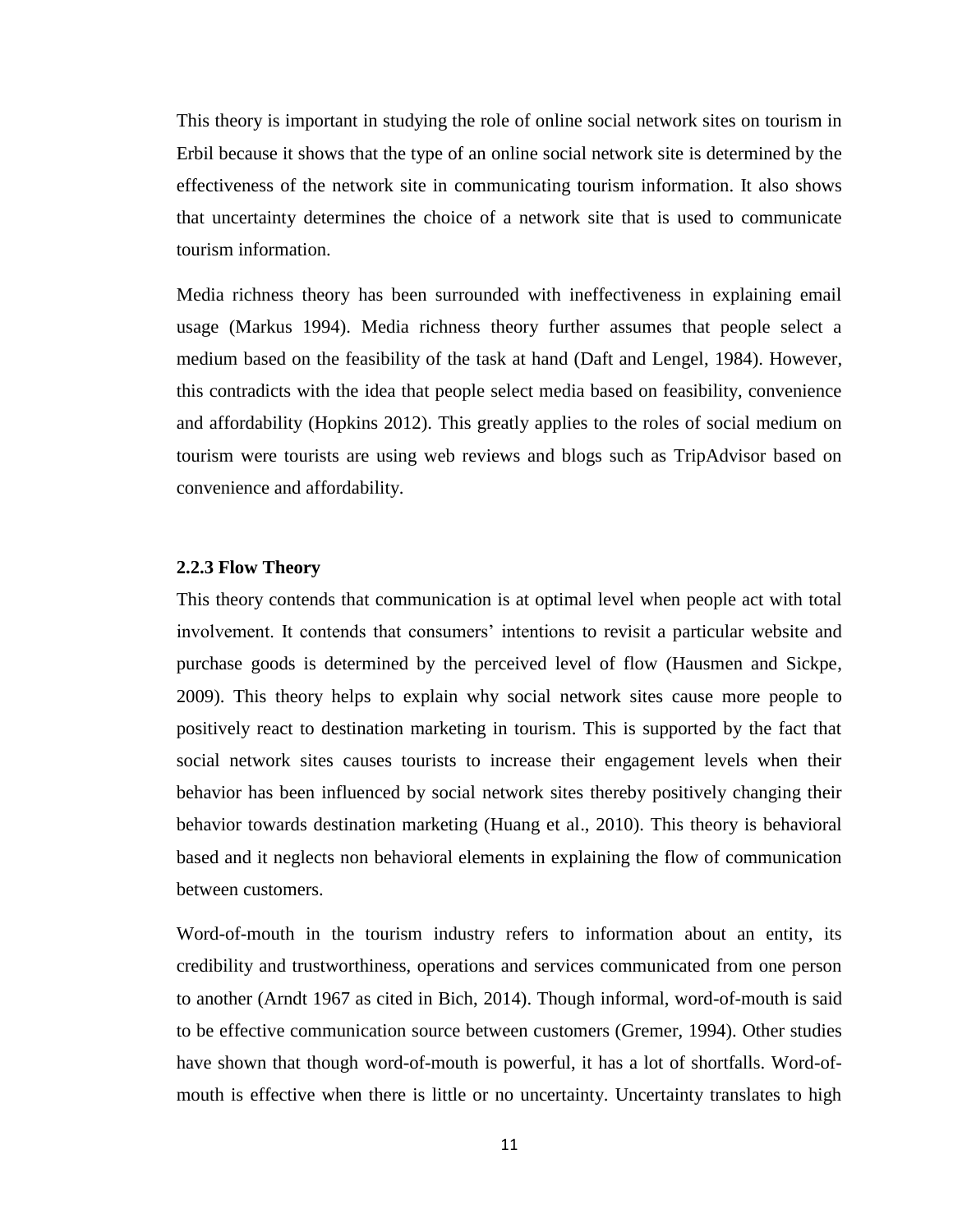risk and causes tourists to switch to other forms of communication and thus rendering the effects of word-of-mouth on tourism ineffective.

#### <span id="page-26-0"></span>**2.3 Social Networks Sites**

Social network sites refer to applications and websites that allow people to create and share information and participate in social networking. Social network sites take different forms such as business networks, enterprise social networks, blogs, forums, microblogs product or service review, photo sharing, social bookmarking, social gaming, video sharing, virtual words and social networks. They can however be classified into virality (the extent to which users re-share posted content) and mobile social network sites and business potential (this is sensitive to time and location).

#### <span id="page-26-1"></span>**2.3.1 Travel 2.0 and Tourism**

Travel 2.0 refers to the full interactive second phase of travel information websites. The first wave was booking oriented and it included AA.com, Kayak, Expedia etc. Travel 2.0 is structured in such way that users can contribute information such as travelogues and reviews, words and images. Thus users can find information pertaining to hotels, destinations and other aspects of travel. Travel 2.0 websites include;

- **IgoUgo** which specializes in providing travel advice.
- **Trip Advisor** which deals with information on destinations and hotels, and attraction reviews.
- **Flicker Travel** allows users around the world to upload photos.
- **Hotel Chatter** constitutes blogposts on hotel related matters.

#### <span id="page-26-2"></span>**2.3.2 Web 2.0 and its Adoption in Tourism**

Web 2.0 is the second wave of development of the internet associated with a shift from static web pages to user generated content in social network sites provided on the web. Web 2.0 has reshaped marketing methods in the tourism industry. This has given the consumer more control over the decision making process on travel and tourism (Reactive, 2007). Web 2.0 has promoted an increase in information sources for tourists and these are now showing up in most search engines under travel and tourism. Web 2.0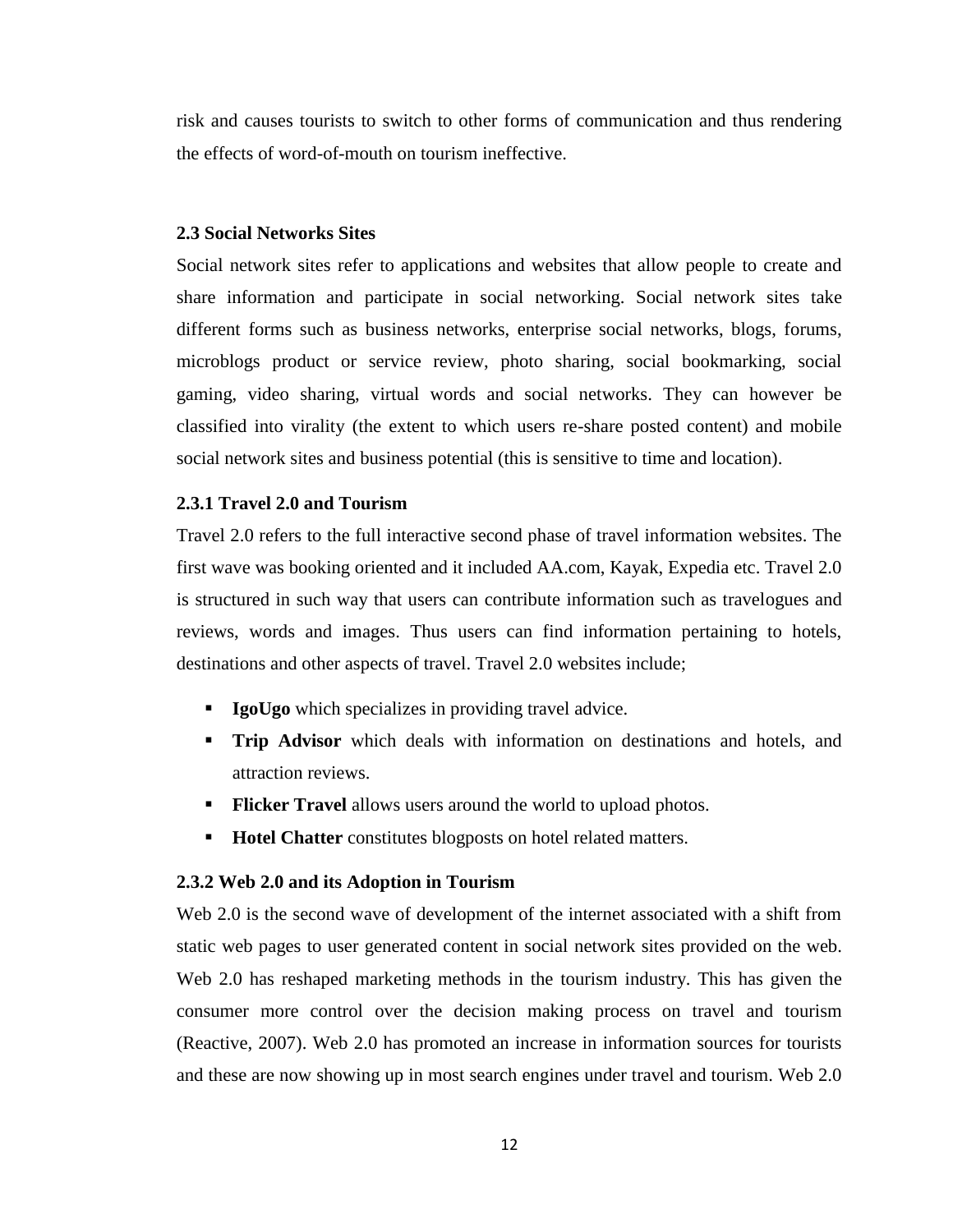however leads to closed relationships between the service provider and customers (Cox et al., 2009).

The developments in web2.0 have extended to mobile devices and as such mobile devices are now a very useful tool of web 2.0 they encourage tourism communication. In a research by Travel monitor it has been established that 40% of international travelers travel with a smart phone of which 40% use them to obtain travel information on the destination and 34% of business travelers use them to alter bookings in transit (Noti, 2013).

**Social network sites:** Include networks such as Facebook, Twitter, Skype etc. Social network sites have increasingly become marketing tool for tourist destinations and organizations around the world are now posting information pertaining products, customer testimonials, forums etc.

- **Mash-ups:** this is an application that is being used by tourists to find information about restaurants, hotels and other tourist services (Sigala, 2007).
- **Hotel rating systems:** Is a form of collaborative tool that allows customers to rate services provided during their stay in a hotel and this helps other customers to make informed decisions about the hotels they will book into.
- **Podcasting:** It is an online radio that uses RSS technology and allows users to upload audio and video contents. A good example is YouTube.
- **RSS:** It stands for Really Simple Syndication and allows users to obtain updated information about what they are most interested in (Boni and Stemart, 2006).
- **Blogs:** These are online portals with a weak communitarian degree that allow readers to write and comment on certain subjects. This allows customers to share their experiences, trips and experiences (Boni and Stemart, 2006).

#### <span id="page-27-0"></span>**2.4 Trends in Social Network Sites and their Implications on Tourism**

There has been a tremendous change in social network sites notably in the uses of social media. For instance, there has been a significant shift from searching aspect to socializing aspect of social network sites. Such a trend has an important bearing on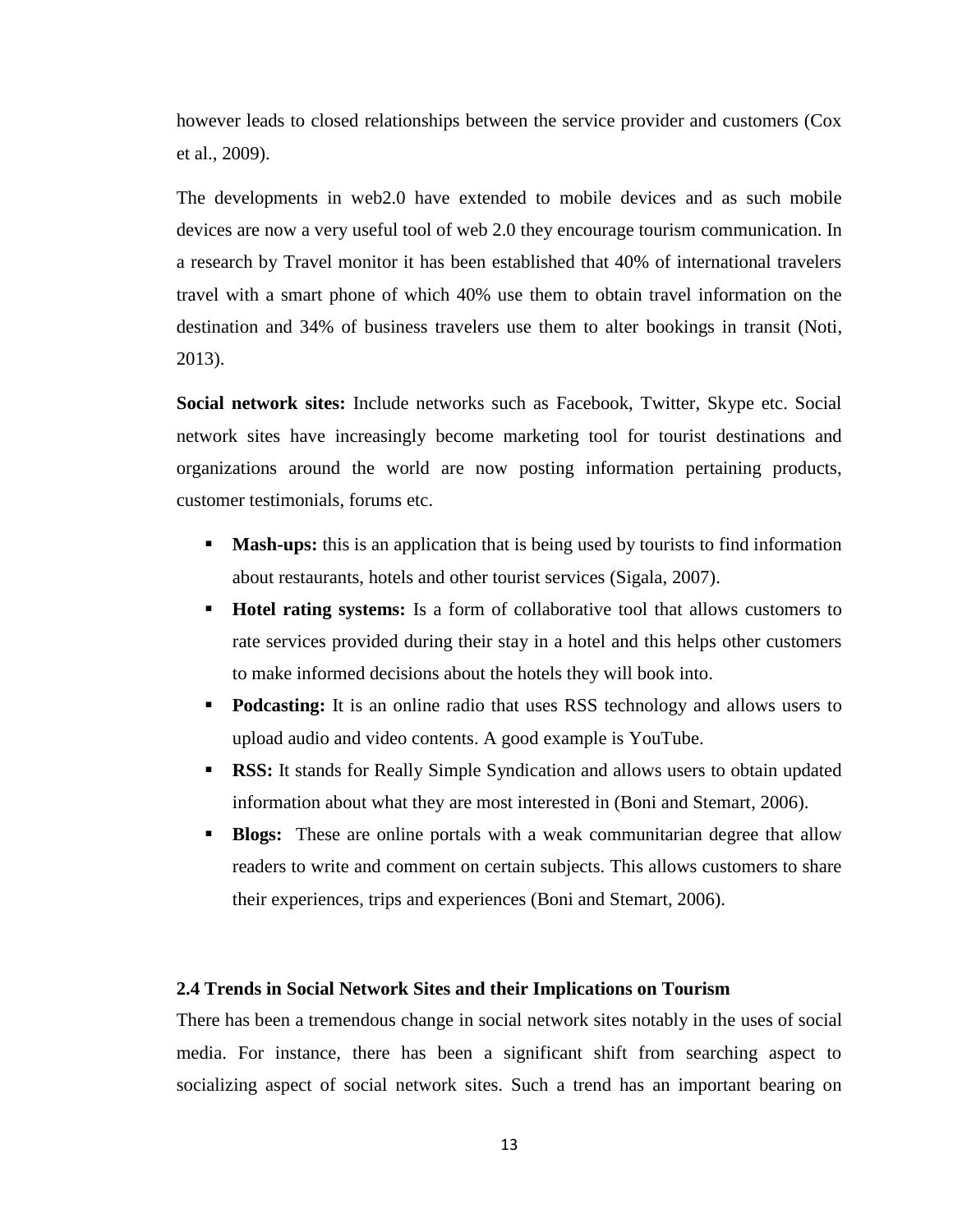tourism destinations, tourism product, tourist behavior, tourism portals and tourism marketing. For example, tourism portals have increased in numbers and as such contain information about what travelers are saying about a particular destination (Fotis et al., 2010). In addition, user generated content is also emerging as a source of credible information. However, user generated content always contain mixed information and hence the effects on travel tourism might not be significant.

Social network sites have allowed penetration of markets that were previously dominated by traditional suppliers. As such, social network sites can be said to have increased competition in the tourism industry. Such competition promotes efficiency and cheaper tourism products and services. In addition, social network sites are now a dominant primary medium by which travel information is being shared (Xiang and Gretzel, 2010). In their nature, social network sites are said to be a cheaper way of accessing information. As result tourists and or travelers can now make purchasing decisions faster and at a lower cost.

Social network sites are surrounded by perceived risk and popularity problems. It has been established that the greater the perceived risk the greater people will depend on personal networks of family and friends (Faria and Stacia, 2012).

Moreover, social network sites are surrounded by gender and age problems. The benefits of social networks sites are said to benefit females a lot compared to their male counterparts (Faria and Stacia, 2012).

#### <span id="page-28-0"></span>**2.5 Uses of Social Network Sites in Tourism**

#### <span id="page-28-1"></span>**2.5.1 Identifying Brand Advocates**

Brand advocates can be defined as those customers that do not only prefer your services or products but would put an effort to review your activities or comment about them, influence others and share your content. This is now being executed online through social network sites. Impartial reviews and word-of-mouth are now some of the key components of success in the tourism sector since more tourists search for a hotel review before they book a room.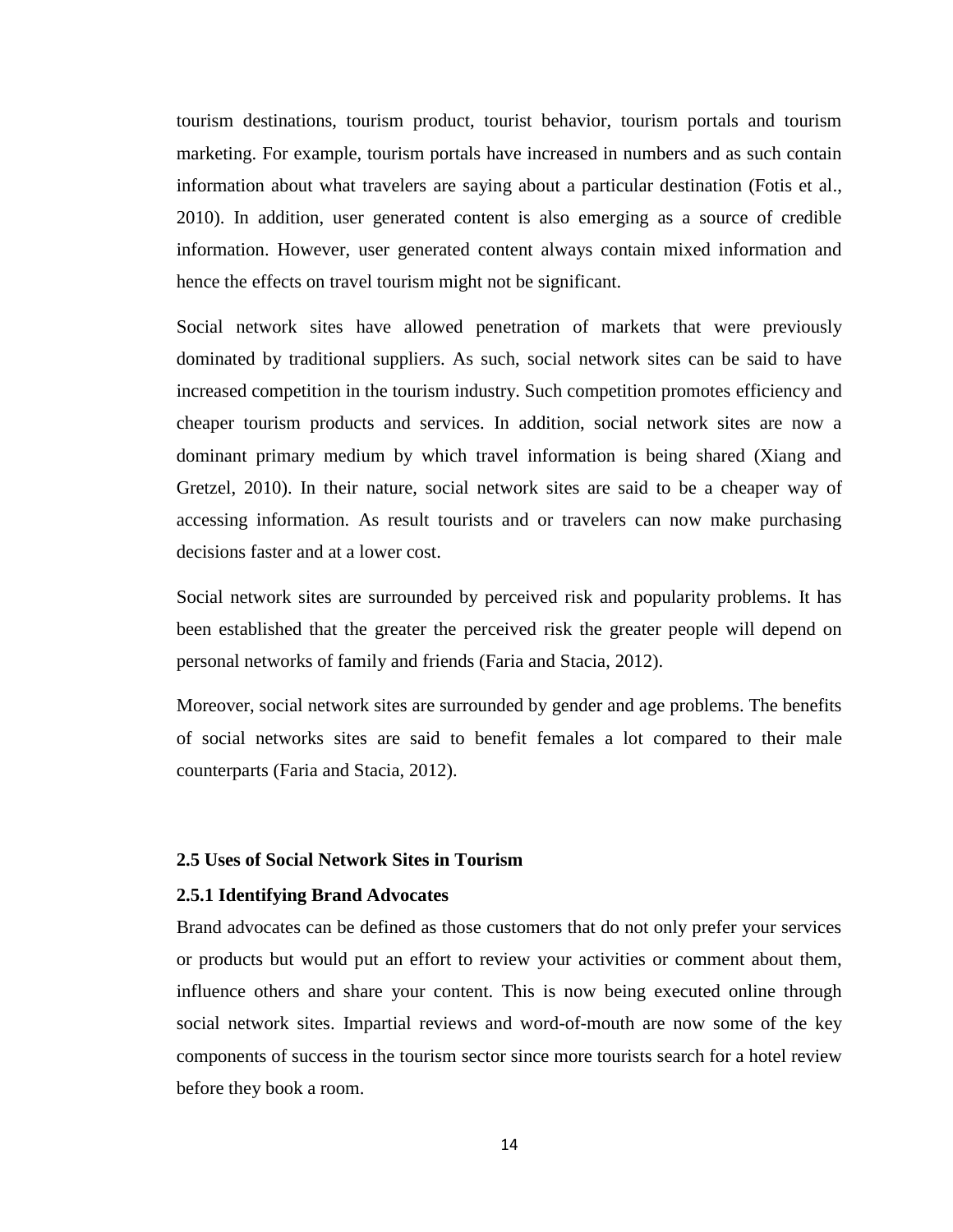#### <span id="page-29-0"></span>**2.5.2 Delivering a Great Customer Service**

Delivering a great customer service allows a tourism business to retain existing customers and gain new customers. Social network sites thus allows tourism businesses to deliver a great customer service by allowing businesses to search for conversations around their brand and promptly respond to questions on their social network sites pages. Examples of this include post-vacation conversations on Trip Advisor about what tourists liked most about a trip or hotel and ask them to write a review about it.

#### <span id="page-29-1"></span>**2.5.3 Understanding your Audience**

Social network sites allow tourism businesses to understand who their customers are and what they want. Through understanding of tourists' issues, trends and needs which in turn influence marketing efforts, tourism businesses can strictly engineer their efforts towards such understanding thereby positively influencing consumer behavior towards their products and services.

#### <span id="page-29-2"></span>**2.5.4 Interacting with the Audience**

Social network sites allow tourism businesses to post content that adds value to tourists, ask questions and respond to comments. This engages customers into an interaction thereby gaining loyalty form existing and potential customers.

#### <span id="page-29-3"></span>**2.5.5 Destination Marketing**

Social network sites support marketing activities by promoting destinations in order to attract potential tourists to visit a destination. A study conducted by (Popesku, 2014) reviewed that social network sites allow tourism businesses to distribute topical news stories. Destination management organizations can publicize information about their destinations to communities of people that are interested in their products.in addition, social network sites are timely as customers are constantly checking them thus destination management organizations can emphasize about their current events and campaigns on social network sites.

#### <span id="page-29-4"></span>**2.5.6 Checking Competitors**

The tourism industry is now faced with a lot of competition and thus businesses need to keep track of what their competitors are doing. Social network sites allow businesses to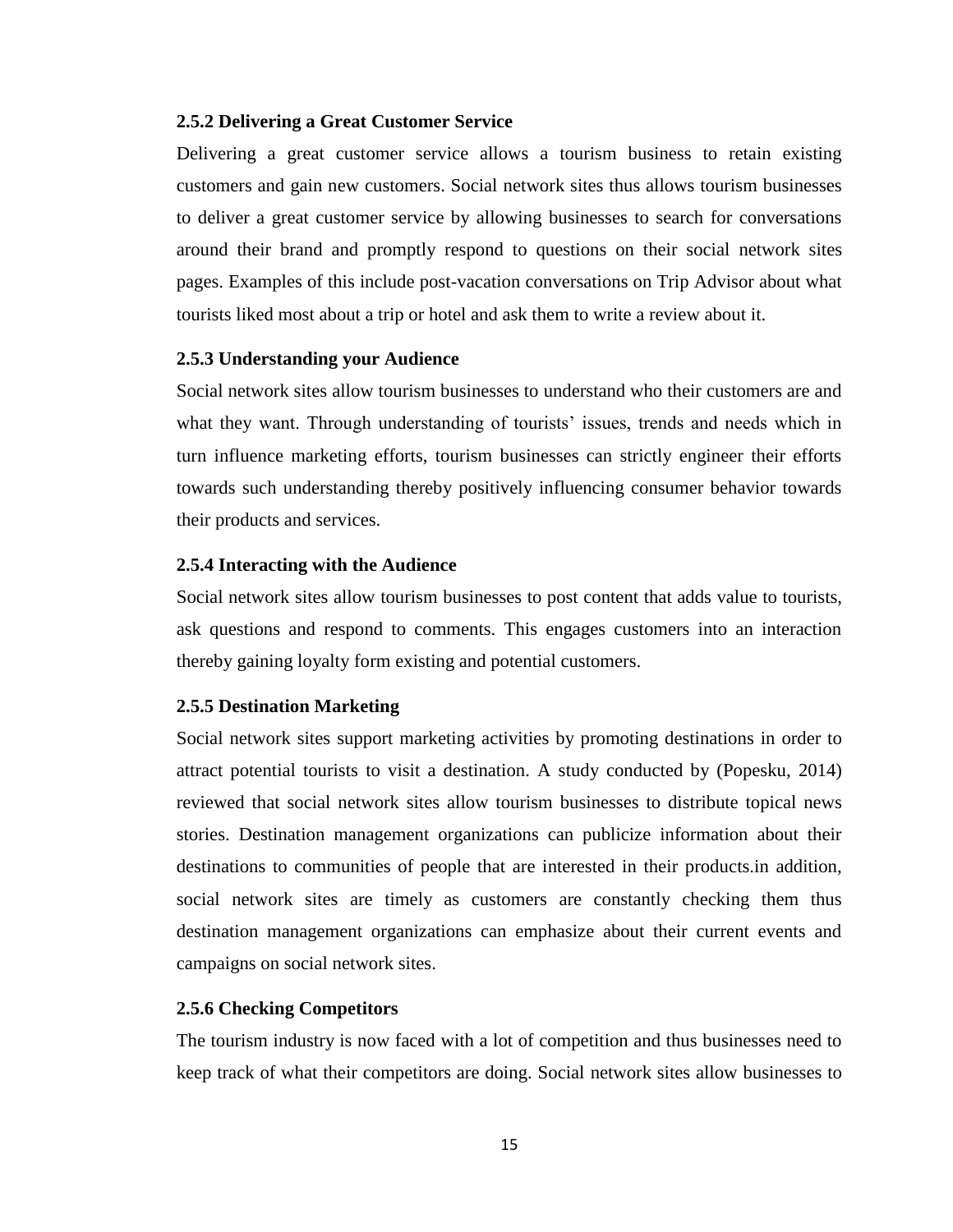<span id="page-30-0"></span>keep track of their competitors' activities, that is, what are they doing and what have they not done. This presents the business with greater market opportunities.

#### **2.6 Impacts of Online Social Network Sites on Consumer Behavior and Tourism**

Consumer behavior can be defined as the process involved when individuals or groups, select, purchase, services, ideas or experience to satisfy needs and desires (Solomon, 2011). Various models have been developed to explain consumer behavior and these include the stimulus response and the buying process models (Kotler and Armstrong, 2004). This model highlights both the internal and external factors, and personal characteristics of the buyer that contribute to the final buying decision of a customer. It attempts to give a thorough understanding of consumer behavior. According to this model social network sites falls under marketing and other stimuli while buyer's characteristics and buyer's decisions process fall into customer's black box. This model shows that it is marketing and other stimuli, and the customer's black box that influence a response. Such response is evidenced by product choice, brand choice, purchase timing and purchase amount. When applied to tourism, it shows that social network sites must initially alter buyer's characteristics and buyer's decisions (customer's black box) and it is then that these tourist's characteristics and decisions that cause a response in product, brand and purchasing. Thus the effectiveness of social on tourism is assumed to be dependent on the ability of marketing and other stimuli to influence the tourist's black box.

This model does not show the exact nature of the relationship between marketing and other stimuli, and the tourist's black box. In addition, it lacks empirical support and thus the magnitude of impact of between marketing and other stimuli, and the tourist's black box on tourism cannot be established with preciseness.

The buying process model (Kotler and Armstrong, 2004). This model is a step by step illustration of the actual buying process. When applied to tourism, this model assumes that tourists first develop a need. Such a need will cause tourists to look for information regarding the tourism products and services they need to satisfy their needs. The diagrammatic explanation is shown in figure 2.2.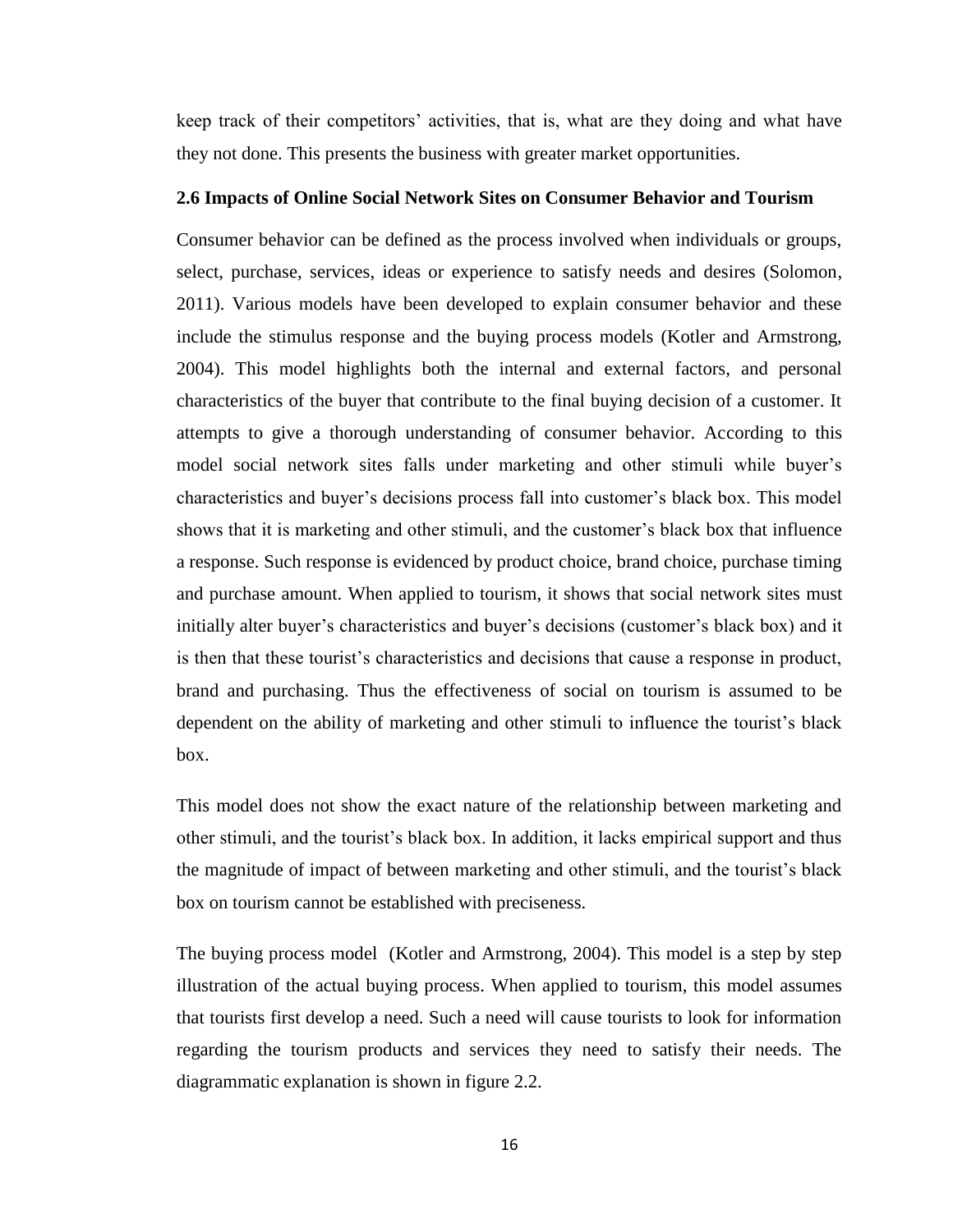The model further states that when tourists gather the necessary information, they will now use the acquired information to evaluate the available alternatives. It is after evaluation that the tourist will then make a purchasing decision. The model also highlights that after consumption of the product there is post purchase behavior. Such behavior reflects a tourist satisfaction and reaction from acquisition of the tourism product or service.

Figure 2.2 The Buying Process Model.



Source: Adapted from Kotler and Armstrong (2004)

This model has an important bearing in explaining the impact of social network sites on consumer behavior (tourist behavior) in tourism because it outlines the role played by social network sites in the buying process. Thus according to this model, social media is used to search for information about tourist activities, destinations, hotels etc. Social network sites are also seen playing an important of providing such information. However, it does not consider others issues such as credibility of the information and the perceived risk associated with the media. The model does not show the relationship between social network sites and tourism. The buying process model has an advantage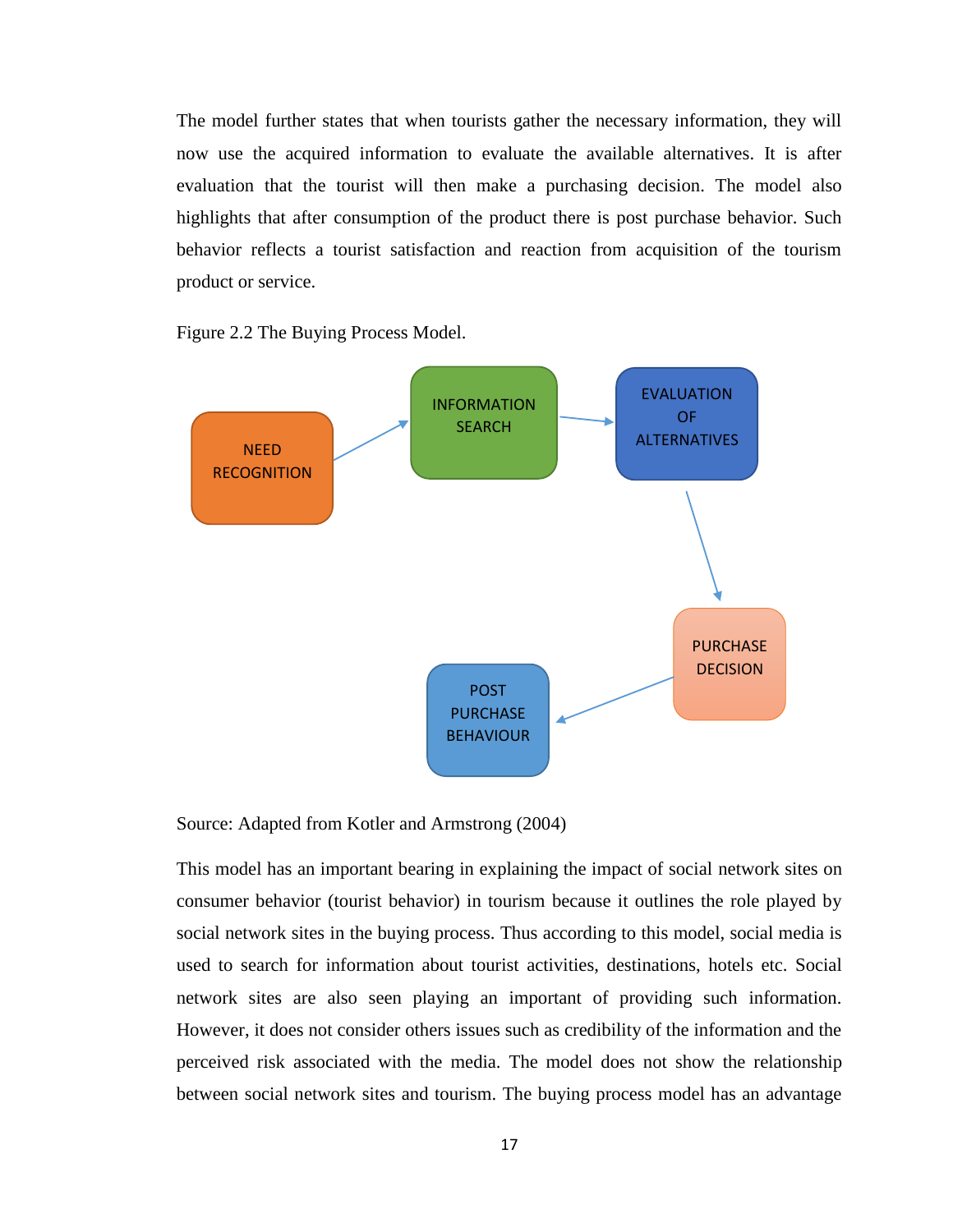over the stimulus model in the sense that the buying process model considers post purchase behavior.

Post behavior is important because it determines whether tourists will continue to purchase tourism products and services or not and how much more or less of the product or service they will continue to buy. It also outlines the importance of tourism service providers in meeting tourists' perceptions or expectations. When a purchased tourist product or service fails to meet tourists' perceptions, tourists may cut down their expenditure spent on tourist products or services (post purchase behavior).

#### <span id="page-32-0"></span>**2.7 Significance of Social Media Marketing in Tourism**

The competitiveness of the tourism industry has grown tremendously and it is one of the fastest growing service industry. To continue doing so, an effective and efficient utilization, and management of human, natural and financial resources has to be achieved. Contends that social media is an essential tool in the development of the tourism industry. The main objective of social media marketing in tourism is to offer quality and competitive tourism products or services so as to gain long term and loyal customers. The World Tourism Council (2012) strongly argues that tourism is now the heart of success in modern business by helping businesses to establish direct and good relations with customers. It can be noted that tourism developments are associated with technological advancements. This means that tourism facilitates technological advancements. This was reinforced by Jashi (2013) who outlined that there is a unilateral relationship between internet penetration and online bookings. His suggestion pointed to high internet penetration and the high usage of credit cards. This was further supported by Hope-Johnstone (2010) who strongly asserts that about 3 billion of the world population now conducts electronic transactions through the internet and via mobile phones. The most known and effective social media networks for marketing tourism are Facebook, Travelshake, Twitter, Podcasts and YouTube. Thus in order to attract huge numbers of customers around the world, the tourism team needs to utilize proper social media tools that can effectively and efficiently transmit the right message and engage the right users.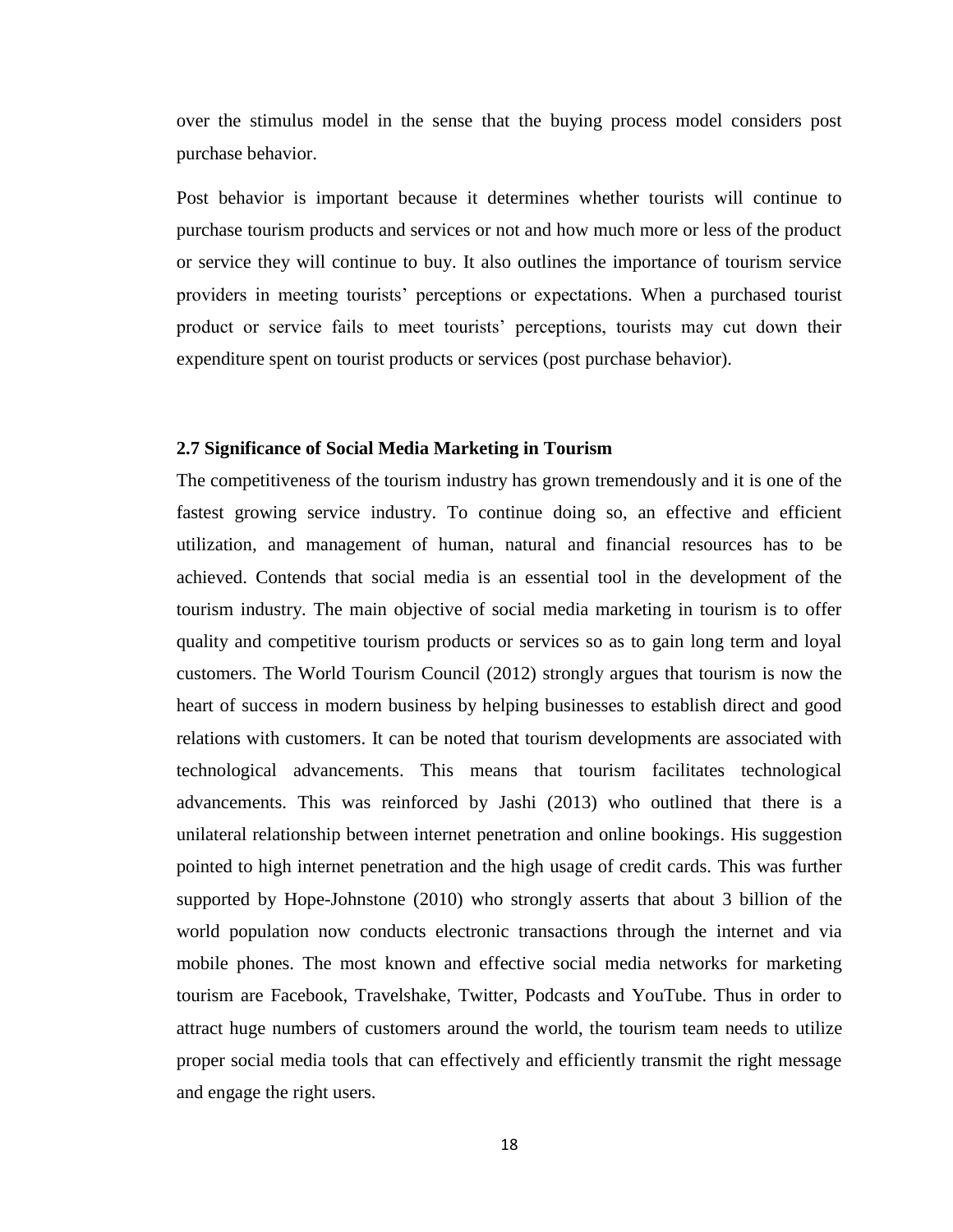#### <span id="page-33-0"></span>**2.8 Tourism Product**

A tourism product can be defined as a bundle of activities, services and benefits that contribute to the entire tourism experience (Bich, 2014). The tourism product is divided into three; the product that tourist think they are going to buy, the actual product that tourist buy and the augmented product which are the benefits provided by the suppliers. The effectiveness of social network sites in influencing tourism can be measured by its ability to impact the three dimensions. Thus social network sites must sell tourism products in the most appealing and attractive manner that can lure potential customers and cause existing customers to continue to buy tourism products. Apart from advertised products, tourism destinations must also provide augmented products. Research has shown that it is augmented products that creates customer loyalty and keeps them continuing buying the firm's products. Tourism products advertised on social network sites must at least match the actual product purchased by tourists.

#### <span id="page-33-1"></span>**2.9 Empirical Literature Review**

Jashi (2015) examined the importance of social network sites in tourism with emphasis on Georgia. The undertaking of the study by Jashi (2015) stemmed from the assertion that significant effort has been put on analyzing the impact of social network sites on tourism. Results from the study showed that social media marketing is of paramount importance in tourism. Recommendations given showed strong support for the utilization of social media marketing in tourism.

Zeng and Gerritsen (2014) undertook a study to identify the linkage between social network sites and tourism. This was based on arguments which revealed that social network sites are playing significant roles in tourism. The study identified that the roles that are being played by social network sites in tourism are focusing on tourism practices, promotion, decision making and providing information. This reinforced study results by Jashi (2015) which established that social media is an important tool in tourism marketing. Deductions made from the study revealed that the role of social network sites in tourism has not been sufficiently examined. Hence there is need to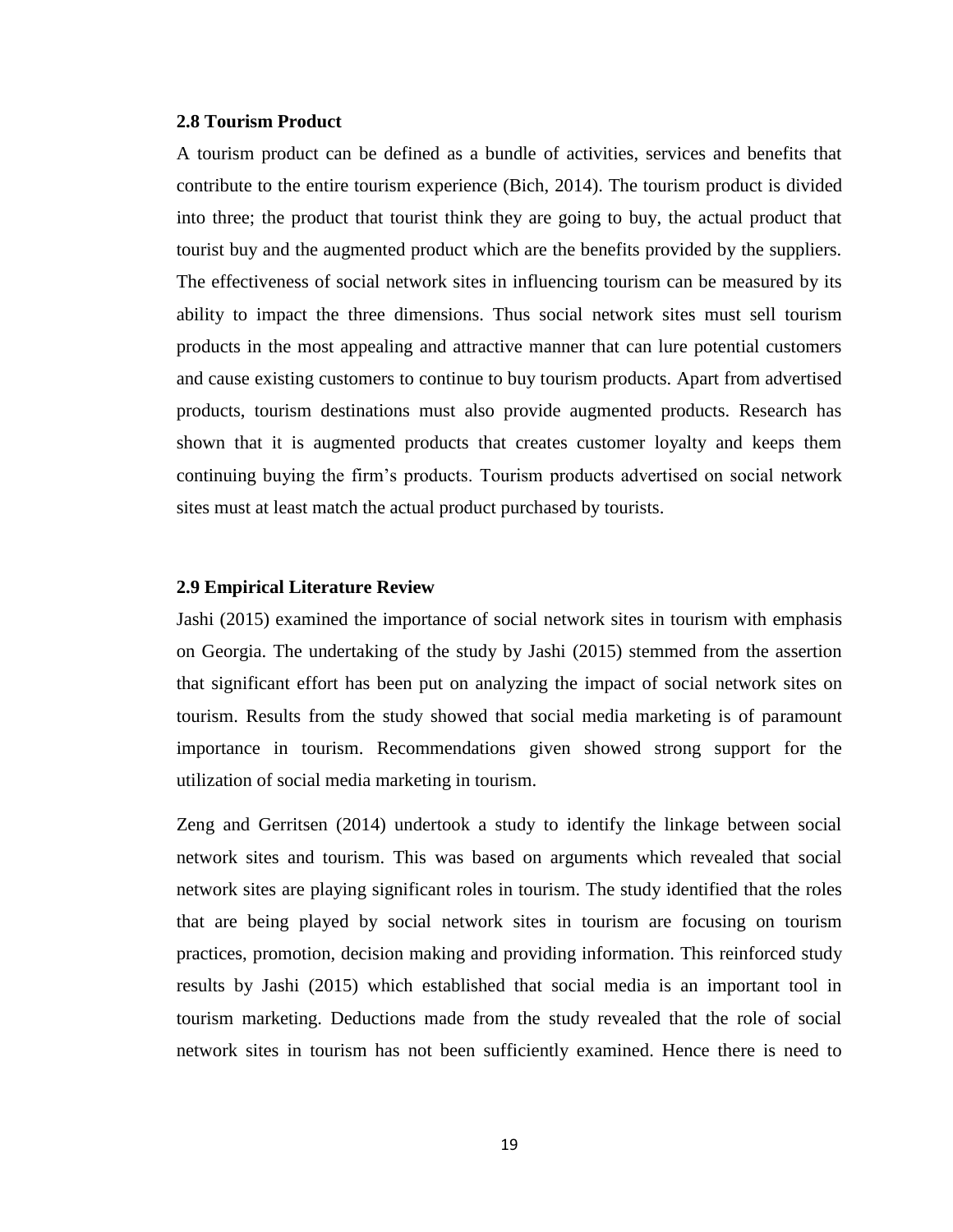examine the role of social network sites in tourism in various aspects such as business activities and trends, individual behaviour and other social attributes.

Gohil (2015) analyzed both the impacts and roles of social network sites in tourism in Madhya Pradesh, India. This study sought to examine how the informational role of social media impacts tourism. It is in this regard that the study outlined that social network sites can be utilized to promote tourism information. Further results from the study revealed that social media is an important tool for strategic positioning and branding tourism globally.

Rathonyi (2013) undertook a study to examine the social network sites influence on tourism with regards to University of Debrecen students. The study stemmed from the assertion that students seek tourism information to avoid uncertainty. Study results revealed that social network sites are important in accessing both information and purchasing opportunities. The study by Rathonyi (2013) focused on analyzing the impact of social network sites on both aspects of supply and demand.

In it in this regard that this study will employ an amalgamative approach of the above mentioned studies to examine the roles of social network sites in tourism. Using ideas provided by Rathonyi (2013), this study will examine the roles of social network sites from both the supply and demand aspects, that is, from both business and individual person's perspectives. In addition, insights by Jashi (2015), Zeng and Gerritsen (2014) and Gohil (2015) will be used to examine the informational innovative, promotional and competitive (supply and demand aspects) roles of social network sites in tourism. These roles have an impact on the number of tourists visiting a particular place (tourism sale volume), their behavior in terms of visiting choices and amount of money spent on tourism products. This study will therefore examine the impact of informative, promotional, innovative and competitive roles of social network sites on tourism sales volume using information collected from business tourists visiting Erbil hotels in Kurdistan region of Iraq. It in this regard that using this insights a following conceptual framework will be utilized to formulate a methodological tool that will be used to approach the roles of social network sites in tourism.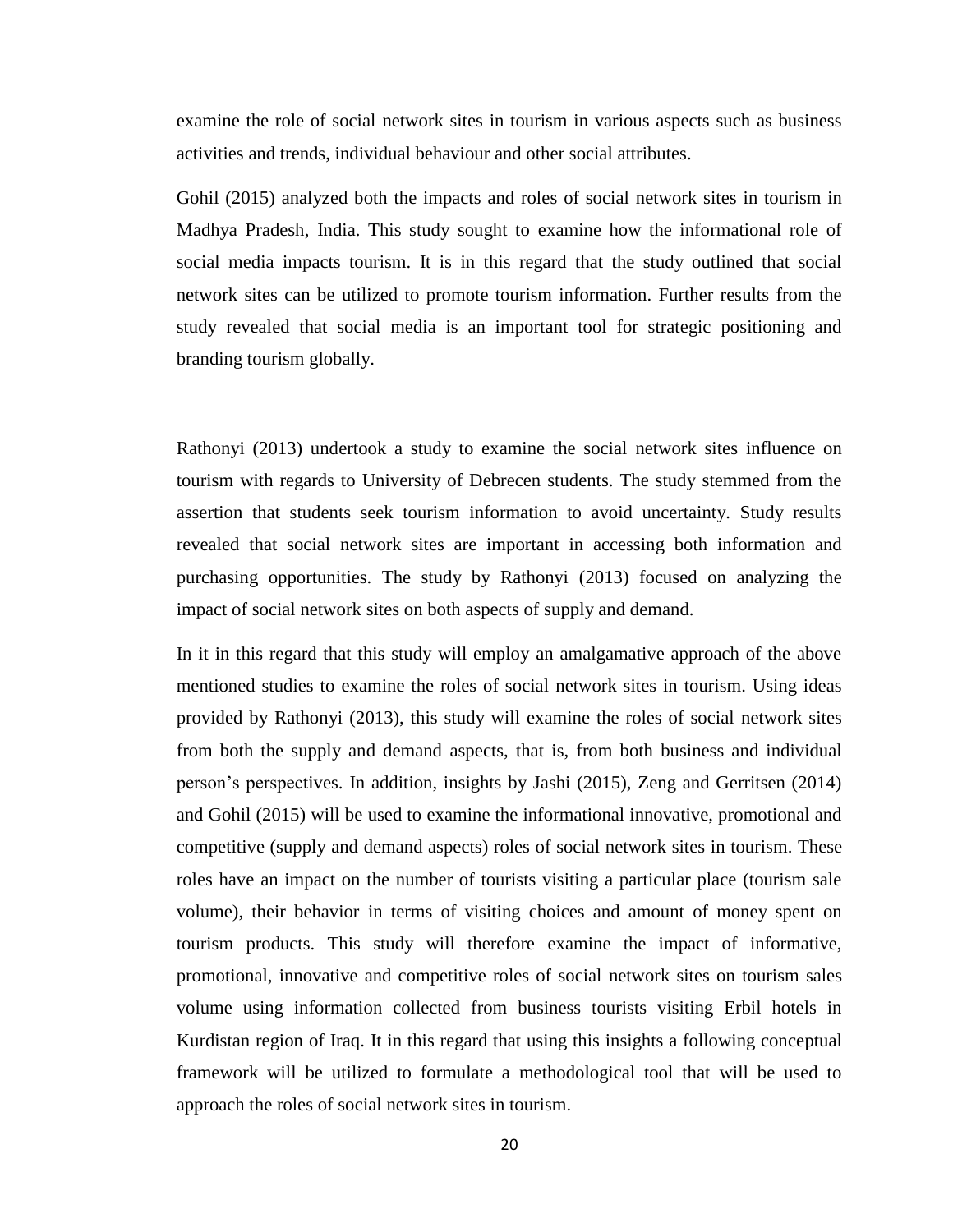#### Figure 2.3 Conceptual Framework



#### <span id="page-35-0"></span>**2.10 Chapter Summary**

This chapter looked at the underlying theories and concepts surrounding social networks sites and tourism. The theories reviewed include the social presence theory, media richness theory and the flow theory. The social presence theory was found to suffer from changes in context and that it neglects other mediums of communication. It was also established that social presence changes with time. On the other hand, this chapter identified that the media richness theory is ineffective in explaining email usage and does not consider feasibility, convenience and affordability factors in explaining how people chose social network sites in tourism. The flow theory had non behavioral shortfalls. This chapter also looked at travel 2.0 and tourism, web 2.0 and tourism, trends in social network sites and their implications on tourism, uses of social network sites in tourism, impacts of social network sites on consumer behavior in tourism and the tourism product. The above literature showed inconclusive gaps in theories and empirical literature and it attempted to fill in the literature gaps.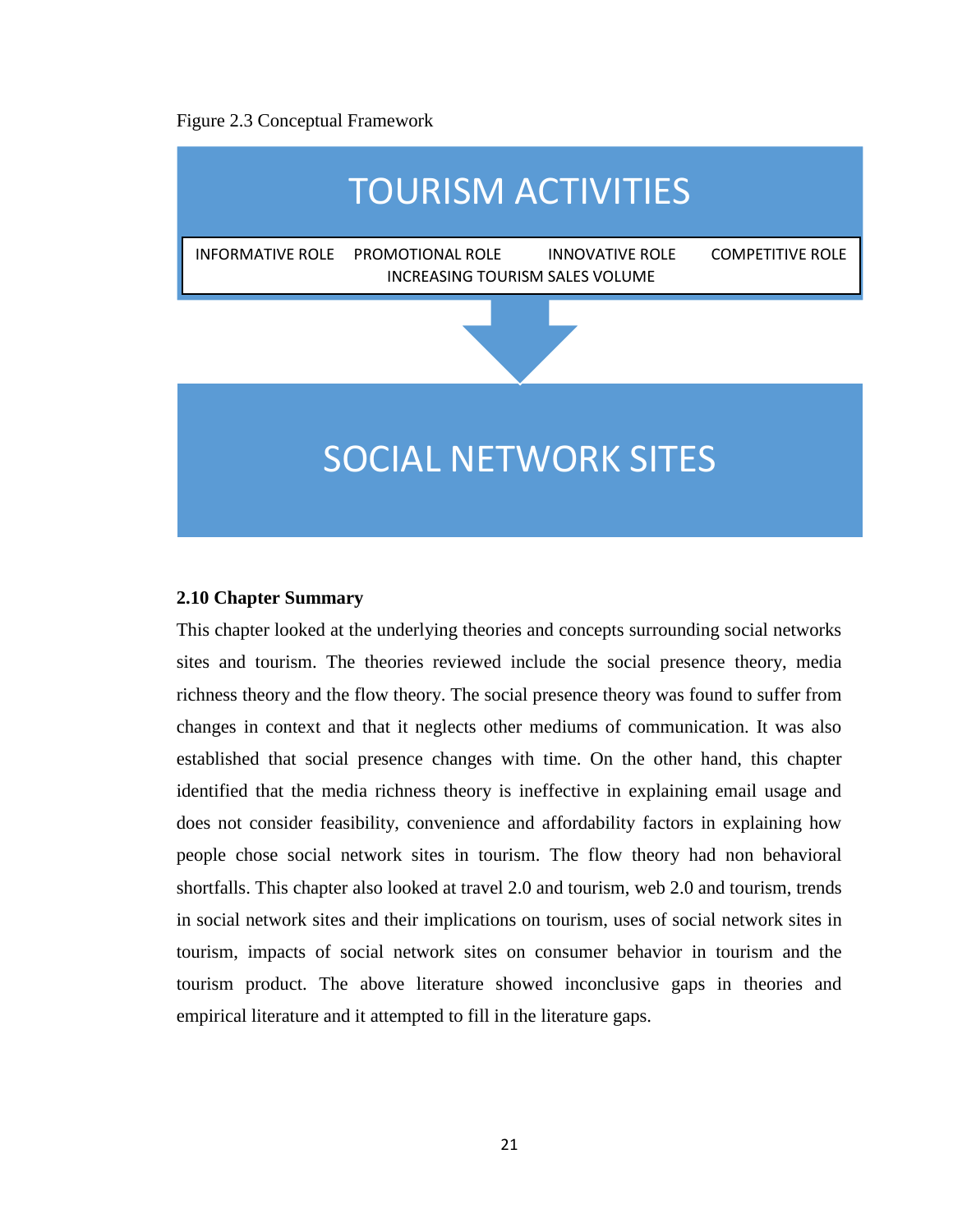# **CHAPTER III**

## **MEASUREMENT OF SOCIAL MEDIA**

The main objective of the designed questionnaire is to determine the role of online social media network sites on tourism in Erbil. As a result, the dependent variable will be represented by social media usage while independent variables are informational, promotional, competitive, innovative and increasing sales volume roles.

Table 3.1 Model Expression

|                         | <b>Informational role <math>(X_1)</math></b>                                      |
|-------------------------|-----------------------------------------------------------------------------------|
|                         |                                                                                   |
| $\mathbf{1}$            | How would you characterize your general knowledge of social network sites         |
| $\overline{2}$          | What is your degree of satisfaction that you get from using social media networks |
| 3                       | Use social media for socializing purposes                                         |
| $\overline{\mathbf{4}}$ | Respond to comments                                                               |
| 5                       | Ask or answer an tourism question                                                 |
|                         | Promotional role $(X_2)$                                                          |
| 1                       | To market existing tourism products                                               |
| $\overline{2}$          | To promote new tourism products                                                   |
| 3                       | Expand tourism clientele base                                                     |
| $\overline{\mathbf{4}}$ | Enter new tourism markets                                                         |
| 5                       | Makes the tourism corporation to be known                                         |
|                         | Competitive role $(X_3)$                                                          |
| $\mathbf{1}$            | Gain more tourism market share                                                    |
| $\overline{2}$          | Reduces the level of tourism competition to a tourism firm                        |
| 3                       | Helps in acquiring tourism information that competitors cannot get access         |
| 4                       | Improves the competitiveness of the tourism firm                                  |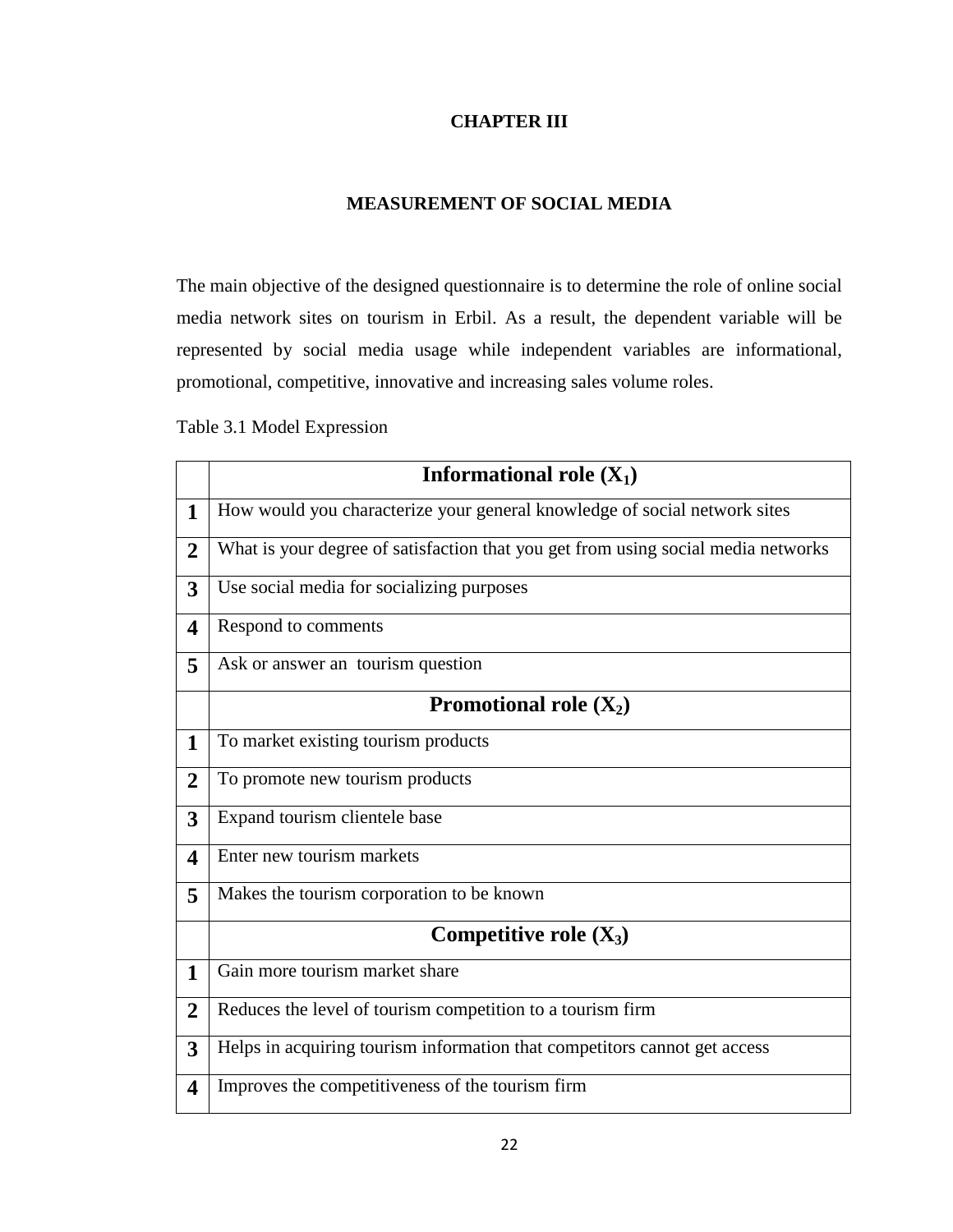| 5                       | Helps build corporate tourism legacy                                                      |
|-------------------------|-------------------------------------------------------------------------------------------|
|                         | Innovative role $(X_4)$                                                                   |
| $\mathbf 1$             | Makes it cheaper to access tourism information                                            |
| $\overline{2}$          | Tourists can get instant feedback                                                         |
| $\overline{3}$          | It helps tourists to make decisions thereby reducing uncertainty                          |
| $\overline{\mathbf{4}}$ | Tourists can get reliable information which service providers are not willing to          |
|                         | disclose                                                                                  |
| 5                       | Promotes convenience and effectiveness in sharing information                             |
|                         | Increase in tourism sales volume $(TS_v)$                                                 |
| $\mathbf{1}$            | Tourists are willing to visit tourist destinations that have significant access to social |
|                         | media networks                                                                            |
| $\overline{2}$          | Social media networks cause tourist to spend more money on tourism products               |
| $\overline{3}$          | It results in tourism brand loyalty                                                       |
| $\overline{\mathbf{4}}$ | Safeguards the tourism company's reputation                                               |
| 5                       | Improves tourists' perception of the tourist destination                                  |

This study used adopted a questionnaire by Monachesi et al. (2009). In this study Monachesi et al (2009) focused on supporting knowledge discovery in an eLearning environment having social components. They found that about 50% of the respondents use instant messaging and that the number of respondent who use forums and mailing lists was high compared to other online communication and stood at 45%. His questionnaire format is important to this study because it gives a detailed description of how people use online communication.

This study however made additional changes to a questionnaire by Monachesi et al. (2009) because it mainly focuses on the extent to which people use online communication. This questionnaire also had limitations of being centered on information systems in eLearning and hence does not fully explain the role of online social network sites on tourism in Erbil.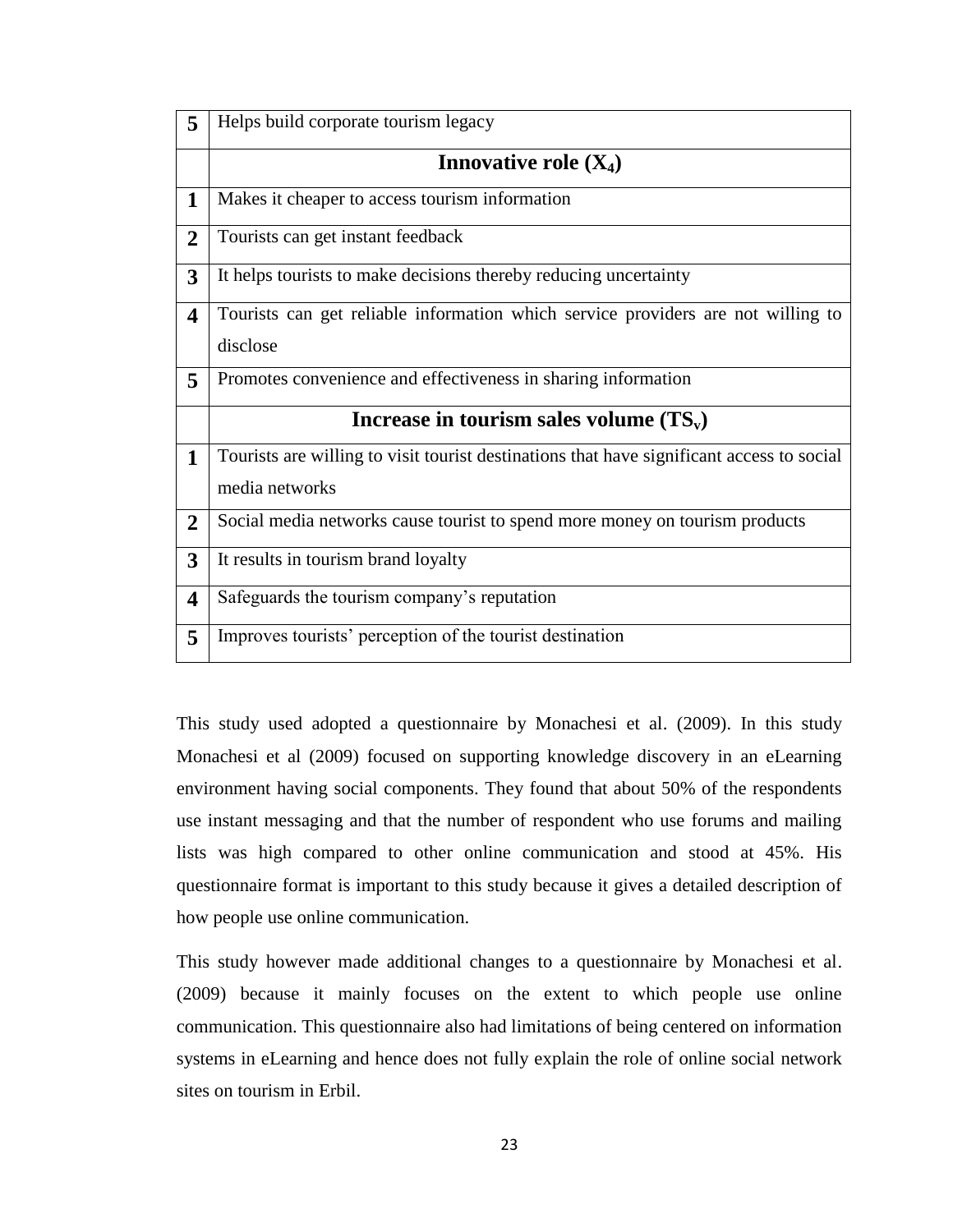# **CHAPTER IV**

# **OVERVIEW OF HOSPITALITY IN KRG OF IRAQ**

#### **4.1 Introduction**

This chapter looks at the general overview of Kurdistan region of Iraq, developments in online network sites and how they are influencing tourism in Kurdistan Region of Iraq. In addition, it provides an insight as to the roles online social networks are playing on tourism in Kurdistan Region of Iraq. This chapter seeks to identify opportunities and threats that are posed by online social networks and how the Kurdistan tourism officials can position themselves to benefit from changing trends in online social networks. It also looks at tourism structures including tourist destinations, sites and attractions.

## **4.2 Overview of Kurdistan Region of Iraq**

Kurdistan is an autonomous region located in the Northern part of Iraq. The Iraq's constitution recognizes Kurdistan as an independent region. Generally Kurds are of Indo-European origin and most of the people speak Kurdish while Arabic and Turkmeni languages are also gaining popularity. The population comprises of Armenian, Arab, and Turkmen groups. Kurdistan also contains various religious groups which includes Muslim, Christians, and Yazidi. Below is a geographical map of Kurdistan.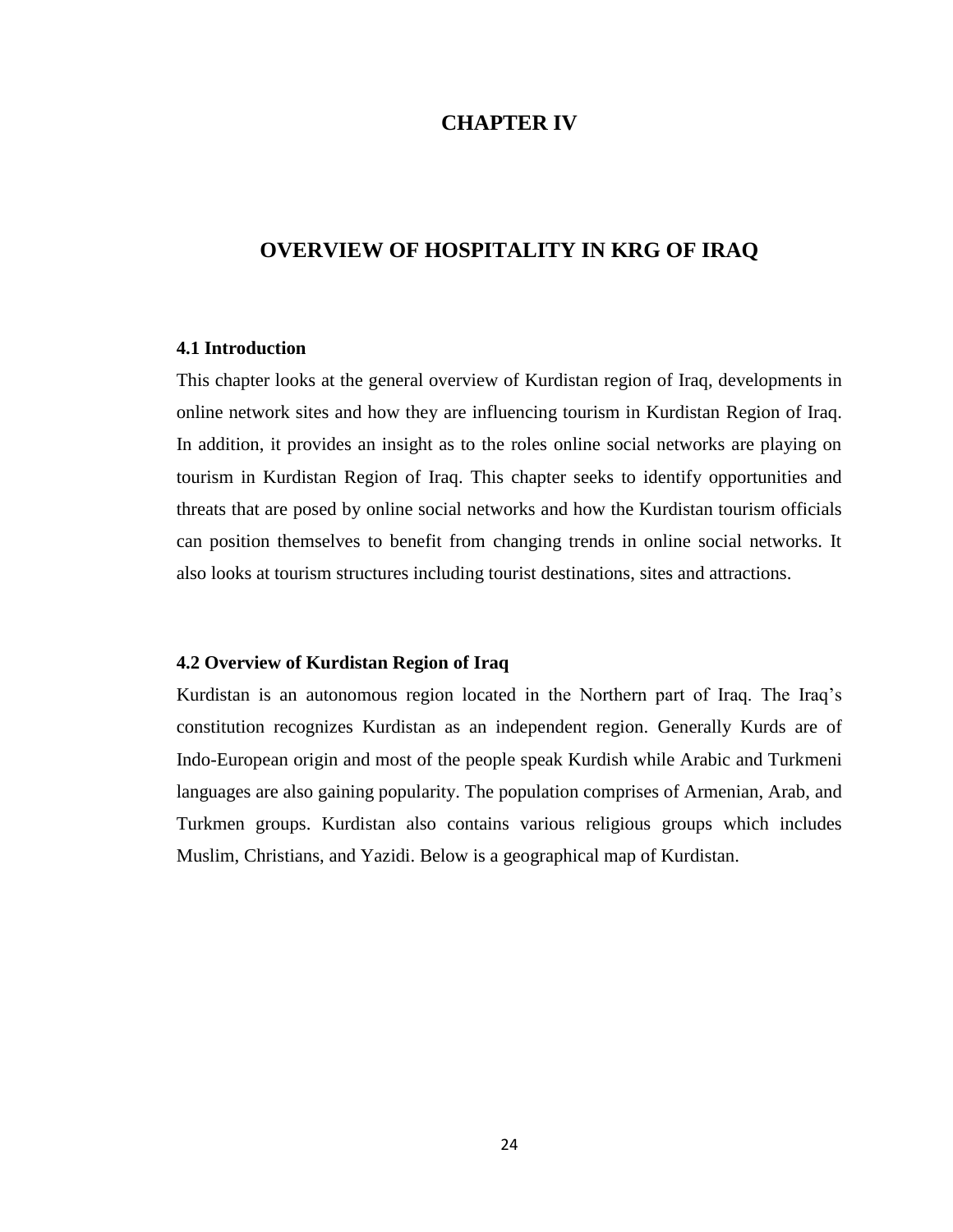## Fig 4.1 Geographical Map of Kurdistan of Iraq



Source: BBC

## **4.2.1 Subdivision**

Kurdistan is divided into lower and upper Kurdistan. Upper Kurdistan is composed of northern, northeastern and northwestern parts. This region stretches from Lake Urmia to the west of Amed. Lower Kurdistan is composed of Southern Kurdistan and the main cities are Erbil and Kirkuk.

## **4.2.2 Geography**

It is estimates that Kurdistan covers about 12 000  $km^2$  in Syria, 65 000  $km^2$  in Iraq, 125 000  $\text{km}^2$  in Iran and 190 000  $\text{km}^2$  which stretches in Turkey. There are six governorates in Kurdistan and three of them are under the Kurdish government while the rest are under the control of Syrian Kurdistan and Iranian Kurdistan. The south eastern part of Turkey contains about 15 to 20 million Kurds (Clive, 2007).

## **4.2.3 Population**

According to Kurdistan's regional government, the Kurdish population is estimated to be 5.2 million and this figure comprises of Chaldeans, Assyrians, Turkmen, Armenians and Arabs. The regional government further revealed that the median age is above 20 years with 36% constituting an age group of 0-14 years and 4% of the population being over 63 years (krg.org).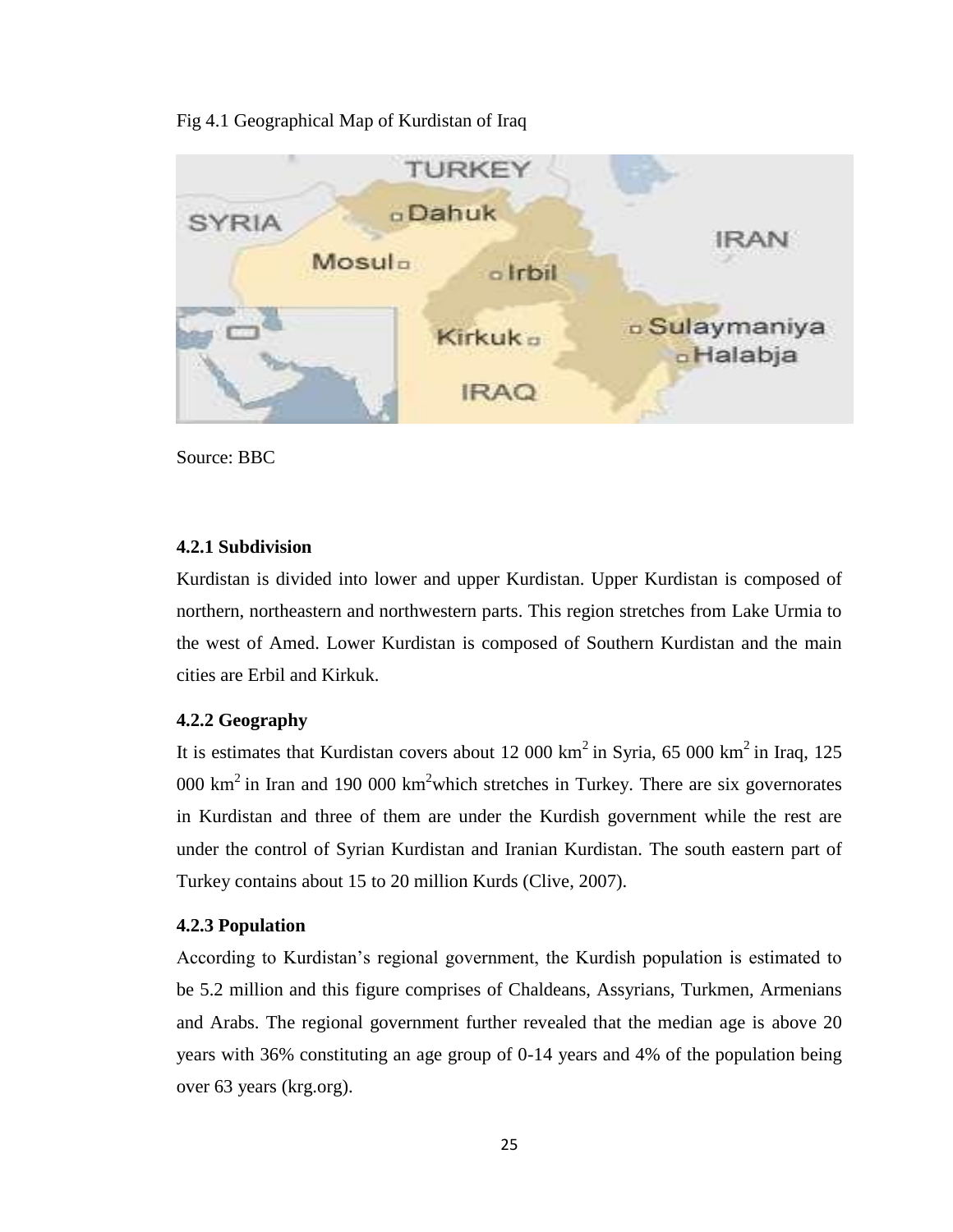## **4.2.4 Climate**

The climate in Kurdistan can be said to be an extreme continental climate. That is, too cold in winter and too hot in summer. Rainfall patterns vary with regions. For example, in the high plateaus, precipitation ranges from 700mm to 3000mm a year while plains it ranges from 200mm to 400mm a year.

## **4.2.5 Petroleum and Mineral Resources**

Kurdistan contains one of the sixth largest oil reserves in the world and it is estimated that the oil reserves in Kurdistan are 45 billion barrels with more than 45 oil sites. It also contains associated and gas reserves which are more than  $2800 \text{km}^3$  (Hawlergov, 2013). A notable number of companies are undertaking mining activities in Kurdistan and these include Genel Energy, Exxon, Chevron, Talisman Energy, Marathon Oil, Total, Hunt Oil and Gulf Keystone Petroleum. There are other mineral resources such as copper, coal, limestone, zinc, marble, iron and gold.

#### **4.2.6 Natural Resources**

There are a lot of rivers and mountains in Kurdistan and these contribute to the natural to its beauty. The mountains of Kurdistan are characterized by snow fall and heavy rain which provide water to other rivers such as Kura and Khabur. Furthermore, because of the rivers' altitudes which are 3000m to 4000m above sea level, the rivers are a source of energy. Dukandam and Lake Sulaymani are major sources of tourists' attractions in Kurdistan.

Mountains are however important geographically and are a symbol of the Kurdish life. There is a common saying which says that 'Kurds have no friends but the mountains''. The famous mountains include Zagros, Shingar, Gara, and Matini.

## **4.3 Tourism in Kurdistan Region of Iraq**

Tourism in Kurdistan has been on an upward trend irrespective of the source of the visitors. This is illustrated in table 4.3. This is evidenced by forecasts made by Lababedi (2012) who showed that in 2012 the tourism sector in Kurdistan grew by 4.9% of GDP and projected that in 2013 and 2014, Kurdistan's tourism would grow by 5% of GDP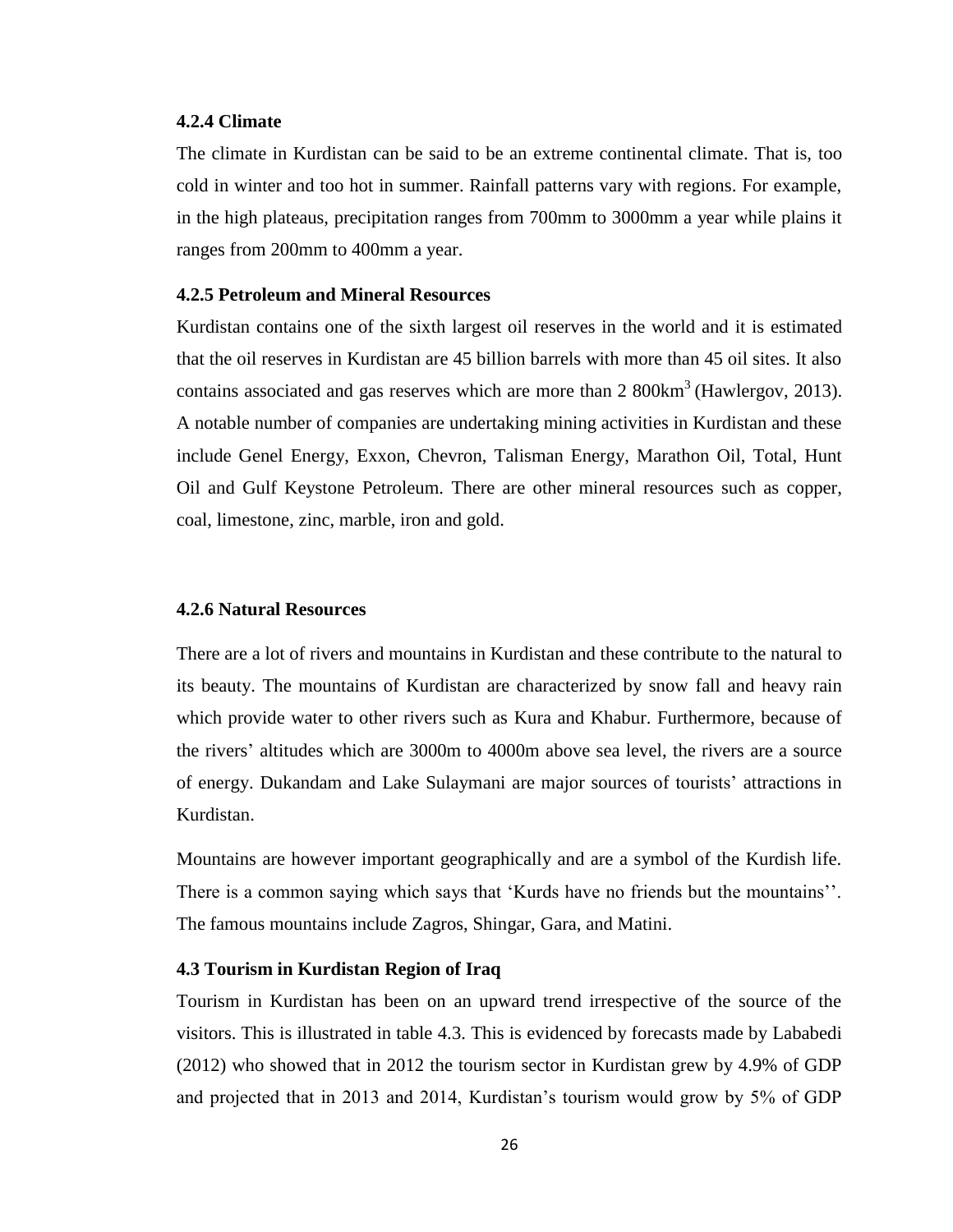and 5.5% of GDP respectively. Tourist attractions in Kurdistan are found in three major cities namely Erbil, Dohuk and Suleimani . These provinces have a lot of tourist destination within and around them. Below is a detailed description of these provinces.

| <b>Tourism resort</b> | <b>Description</b>                                              |
|-----------------------|-----------------------------------------------------------------|
| Sami Abdul Rahman     | It is built on a Ba'ath military base and comprises of a large  |
| Park                  | municipal park.                                                 |
| Qaysari bazaar        | This is a traditional market which sells food, household goods, |
|                       | textiles, gold and other souvenirs                              |
| Khanzad castle        | Its period of origin relates to the Soran period                |
| <b>Sheik Chooli</b>   | It is found in the western part of Erbil and was constructed by |
| minaret               | Sultan Mudhaffarudeen. This site has its origins from 543-      |
|                       | 586AD.                                                          |
| Shaqlawa resort       | It is common for selling fresh produce and a good tourist       |
|                       | destination.                                                    |
| <b>Gali Ali Beg</b>   | Is a common for recreational activities and has a waterfall.    |
| <b>Bekhal Resort</b>  | A popular resort which is close to Gali Ali Beg.                |

| Table 4.1 Tourist places in Erbil province |  |  |  |  |  |
|--------------------------------------------|--|--|--|--|--|
|--------------------------------------------|--|--|--|--|--|

| <b>Tourism resort</b> | <b>Description</b>                                               |  |  |  |  |  |
|-----------------------|------------------------------------------------------------------|--|--|--|--|--|
| Amedi:                | Amedi comprises of beautiful mountains and valleys and it is     |  |  |  |  |  |
|                       | ranked number 21 in the world. It is one of the beautiful cities |  |  |  |  |  |
|                       | in the world.                                                    |  |  |  |  |  |
|                       | The total population in Amedi is about 9 000.                    |  |  |  |  |  |
|                       |                                                                  |  |  |  |  |  |
|                       | This place also includes Amadia Citadel and Sulav resort         |  |  |  |  |  |
|                       | which are common tourist destinations.                           |  |  |  |  |  |
| <b>Saint IthLiaha</b> | It known as the oldest church and is assumed to have been built  |  |  |  |  |  |
| <b>Church:</b>        | in 500AD.                                                        |  |  |  |  |  |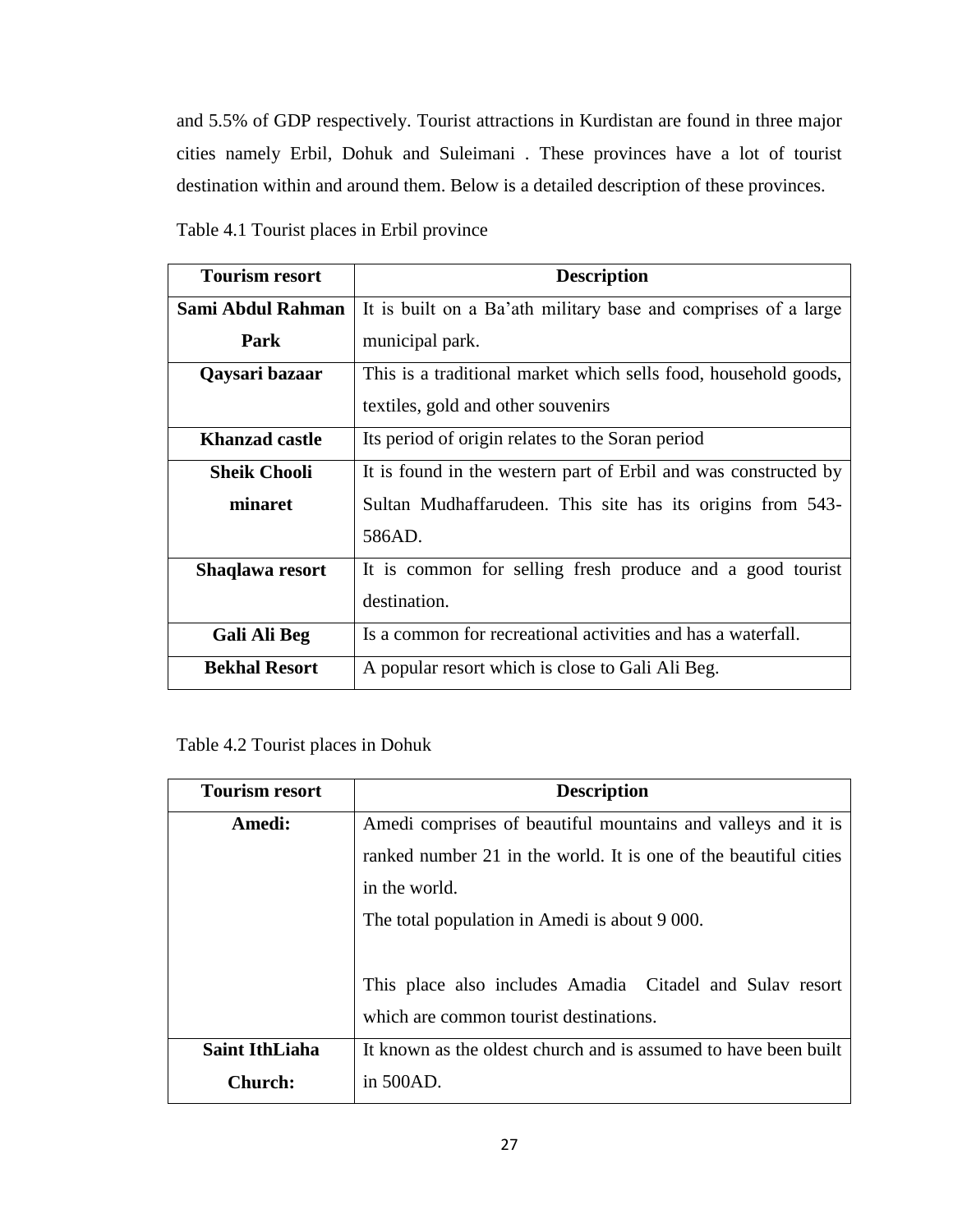Table 4.3 Tourist places in Suleimani

| <b>Tourism resort</b>   | <b>Description</b>                                              |
|-------------------------|-----------------------------------------------------------------|
| <b>Dokan Lake</b>       | It similar to Darbandikhan Lake and has restaurants, leisure    |
|                         | facilities and cabins that make the place more enjoyable.       |
| Darbandikhan dam        | This place has restaurants, leisure facilities and cabins that  |
|                         | make the place more enjoyable.                                  |
|                         |                                                                 |
| Ahmadawa resort         | It more active in summer because of its orchards, waterfalls    |
|                         | and springs.                                                    |
| <b>Suleimani Museum</b> | It is a richest museum with houses that are more than 1000      |
|                         | years old. Below is table showing the number of hotels, motels, |
|                         | tourism villages, beds, and restaurants and cafes in Kurdistan  |
|                         | region from the year 2007-2014.                                 |

Table 4.4 The number of hotels, motels, tourism villages, beds, and restaurants and cafes in Kurdistan region from the year 2007-2014

|                            | 2007  | 2008  | 2009  | 2010  | 2011  | 2012  | 2013  | 2014  |
|----------------------------|-------|-------|-------|-------|-------|-------|-------|-------|
| <b>Hotels</b>              | 106   | 166   | 131   | 168   | 202   | 259   | 314   | 385   |
| motels                     | 49    | 53    | 72    | 96    | 128   | 168   | 206   | 248   |
| <b>Tourism</b><br>villages | 29    | 33    | 37    | 42    | 44    | 54    | 72    | 75    |
| No. of<br><b>beds</b>      | 10451 | 11363 | 13480 | 22533 | 26811 | 31634 | 34954 | 44504 |
| cafes                      | 129   | 151   | 233   | 305   | 338   | 482   | 565   | 643   |

*Source: Kurdistan tourism authority (2015)*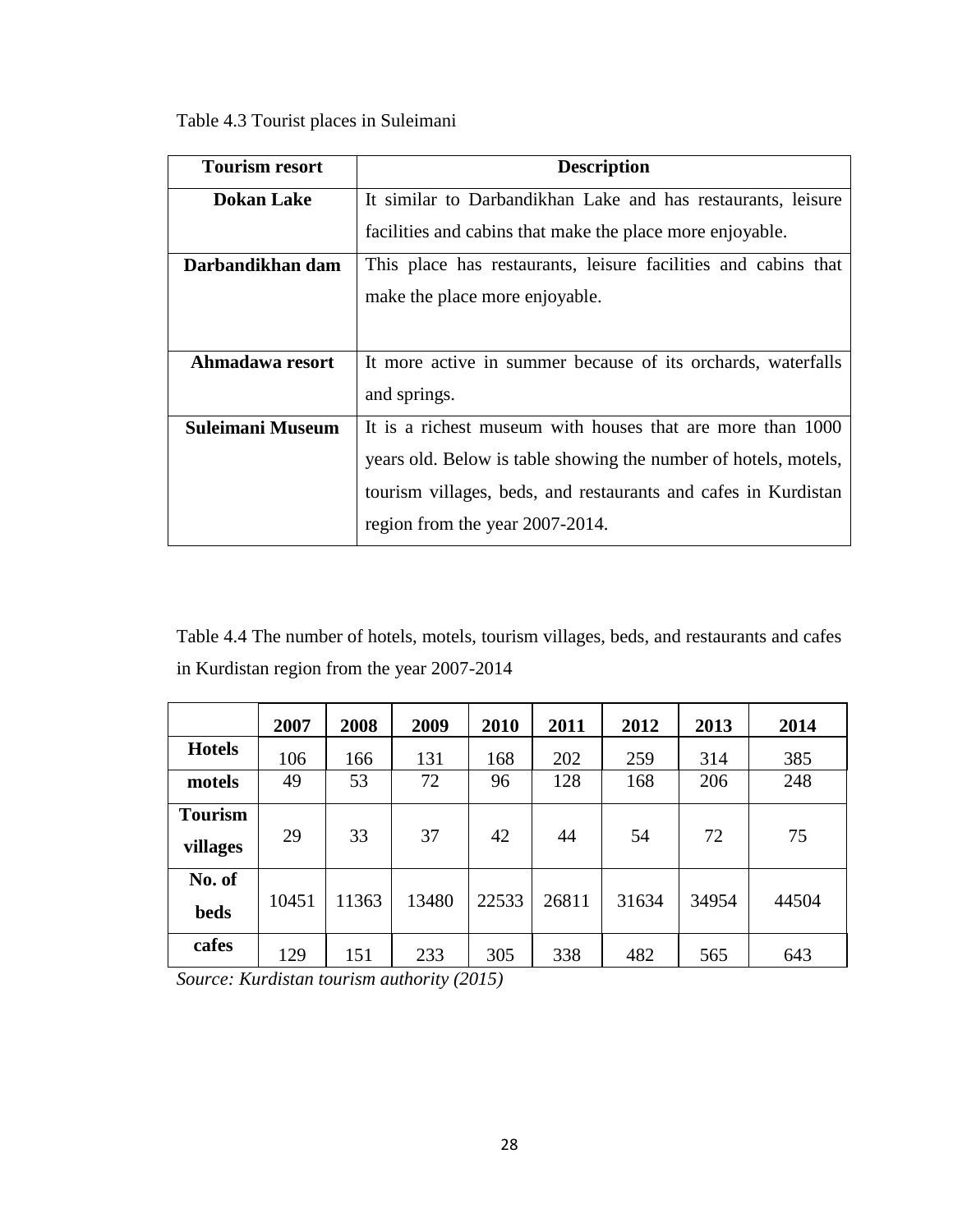The number of tourists both domestic and foreign has been on an upward trend except in 2014 were it declined amid of political fears. This is shown below in table 4.5.

| Year | <b>Inside KRG</b> | <b>Outside KRG</b> | Foreign | <b>Total</b> |
|------|-------------------|--------------------|---------|--------------|
| 2007 | 137118            | 186420             | 53859   | 377397       |
| 2008 | 190230            | 285740             | 82890   | 558860       |
| 2009 | 209611            | 44919              | 13254   | 791345       |
| 2010 | 329536            | 789760             | 194545  | 1313845      |
| 2011 | 315161            | 1149738            | 237491  | 1702390      |
| 2012 | 313144            | 1470138            | 433711  | 221699       |
| 2013 | 459847            | 1933544            | 558636  | 2952027      |
| 2014 | 273326            | 1000726            | 255346  | 1529434      |

Table 4.5 The number of guests who visited Kurdistan Region between 2007-2014

*Source: Kurdistan tourism authority (2015)*



Fig 4.2 Classification of the total number of tourists that visited Kurdistan in 2007

*Source: Kurdistan tourism authority (2015)*

From figure 4.2 it can be deduced that the highest number of tourists who visited Kurdistan Region of Iraq came from other parts of Iraq(outside region) and accounted for 64% of the total number of tourists who visited KRG. Foreign tourists, that is, those that came from countries such as USA, Germany, Syria, Turkey etc., accounted for 17% of the total number of tourists who visited Kurdistan. This was followed by domestic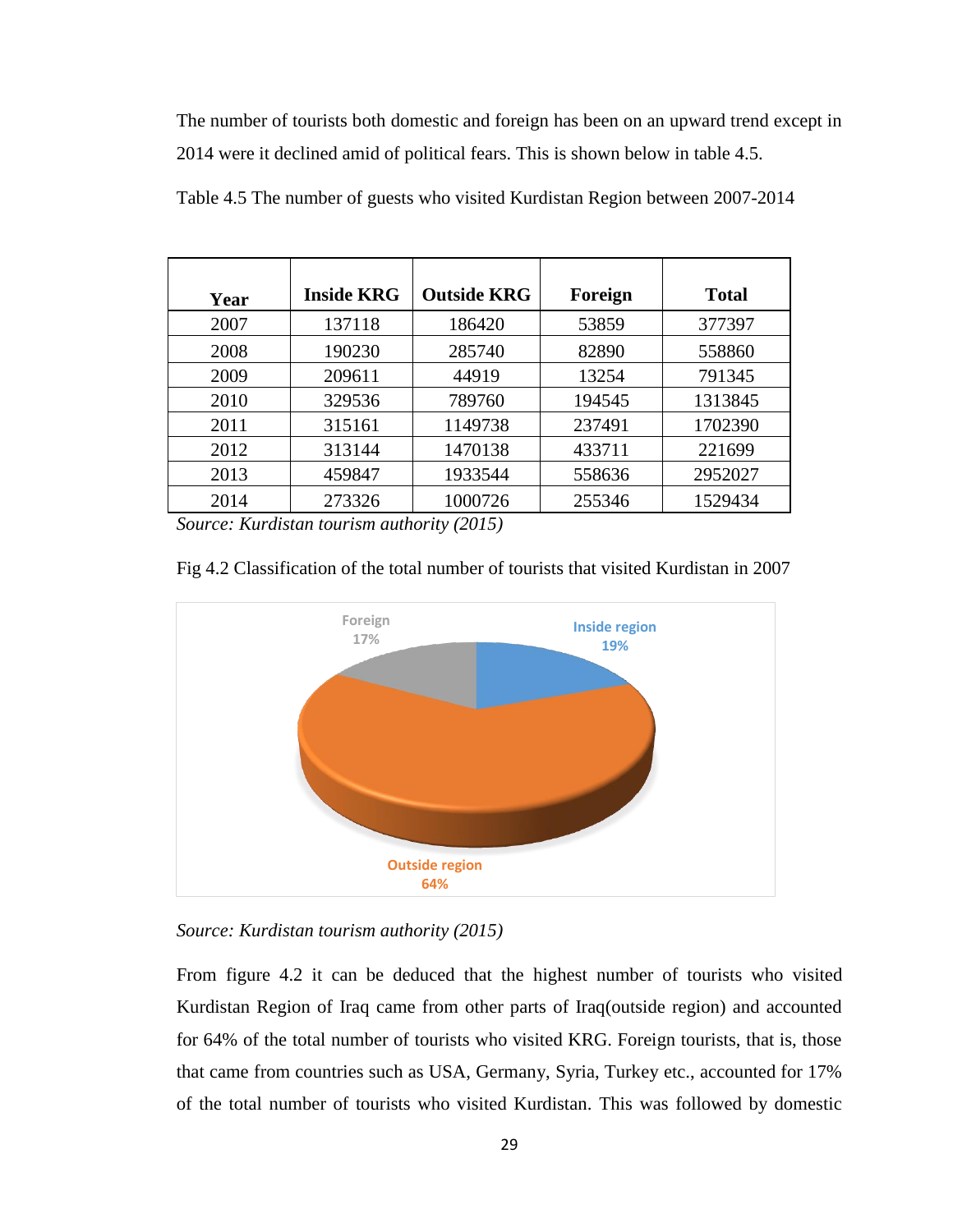tourism (inside region) which accounted for 19% of the total number of tourists. This diagrammatic explanation entails that much emphasis is needed to promote domestic tourism and enhance the effectiveness of current policies to lure foreign tourists.

Table 4.6 The total number of hotels in Erbil, Sulaimani and Dohuk with and without stars

|              | 5<br>∗       | $4 *$ | $3 *$ | $2 *$ | $1*$ | <b>Without</b><br>stars | total |
|--------------|--------------|-------|-------|-------|------|-------------------------|-------|
| <b>Erbil</b> | 12           | 36    | 59    | 193   | 164  | 15                      | 485   |
| Sulaimani    | 6            | 12    | 42    | 62    | 66   | $\overline{0}$          | 188   |
| <b>Dohuk</b> | $\mathbf{7}$ | 9     | 30    | 32    | 50   | $\overline{0}$          | 128   |
| <b>TOTAL</b> | 28           | 56    | 130   | 229   | 244  | 15                      | 704   |

*Source: Kurdistan tourism authority (2015)*

The highest number of high star hotels was recorded in Erbil with Suleimani being second followed by Dohuk. The table below shows the number of tourists that came to Kurdistan region from 31 December 2007 to 31 December 2014.

| Table 4.7 The number of tourists between 2007 and 2014 |  |
|--------------------------------------------------------|--|
|--------------------------------------------------------|--|

| Year | <b>Erbil</b> | <b>Suleimani</b> | <b>Dohuk</b> | <b>Total</b> |
|------|--------------|------------------|--------------|--------------|
| 2007 | 153571       | 77933            | 145893       | 377397       |
| 2008 | 211780       | 119416           | 227664       | 558860       |
| 2009 | 426398       | 131932           | 233015       | 719345       |
| 2010 | 615479       | 229663           | 468699       | 1313841      |
| 2011 | 1168174      | 314974           | 219242       | 1702390      |
| 2012 | 1518830      | 396159           | 302004       | 2216993      |
| 2013 | 2029623      | 477990           | 444414       | 2952027      |
| 2014 | 937591       | 362213           | 229630       | 1529434      |

*Source: Kurdistan tourism authority (2015)*

The lowest number of tourist that came to Kurdistan region of Iraq was recorded in 2014 and this was for all the three cities with totals of 937 591,362 213 and 229 630 respectively. The highest percentage increase in the number of tourist that came to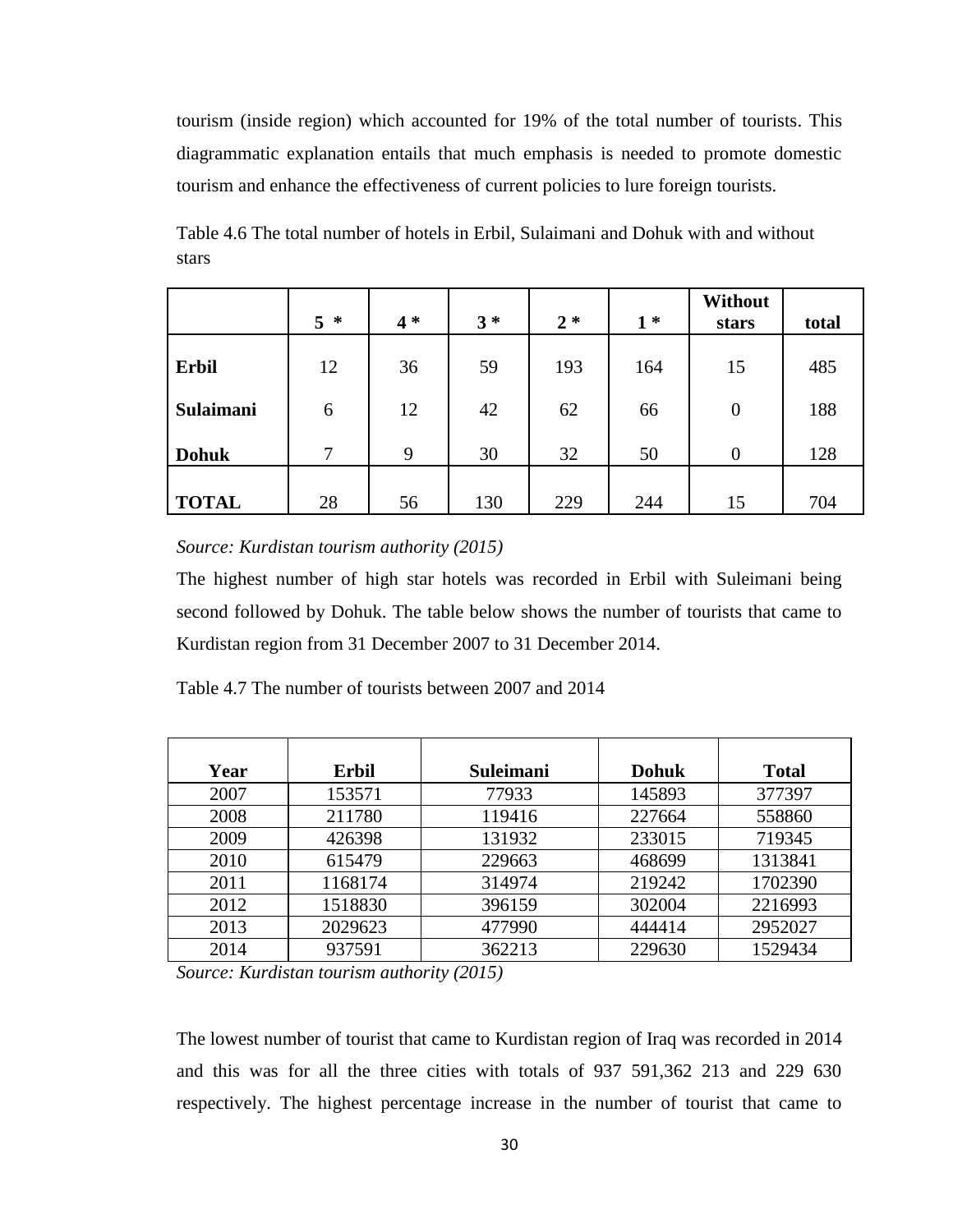Kurdistan region was registered in 2010 and stood at 60%. On the other hand, lowest number was registered in 2011 and 2012 and stood at 30%. This is expressed in table4.8 below.

| Year          | 2007  | 2008  | 2009  | 2012   | 2011   | 2012   | 2013   | 2014   |
|---------------|-------|-------|-------|--------|--------|--------|--------|--------|
| No. of        | 37739 | 55886 | 79134 | 131384 | 170239 | 221699 | 295202 | 152943 |
| tourist       |       |       |       |        |        |        |        |        |
|               |       |       |       |        |        |        |        |        |
| $\frac{6}{9}$ |       | 48%   | 42%   | 66%    | 30%    | 30%    | 33%    | $-48%$ |

Table 4.8 Growth rate of tourists visiting KRG between 2007 and 2014

*Source: Kurdistan tourism authority (2015)*

It can be deduced that the highest growth rate in tourist visiting KRG was experienced in 2012 with a growth rate of 66%. The year 2014 experienced a significant decline in tourists visiting KRG and this is because of the war that had taken its toll in Iraq.

## **4.4 Online Social Networks in Kurdistan Region of Iraq**

Social network sites have not greatly evolved in Kurdistan. However, other network sites such as Twitter have greatly taken form in Kurdistan. A number of significant users of twitter have been reported to be journalists, activists, students and politicians. Dizayee (2014) reported that Twitter user numbers have grown significantly in Kurdistan region region of Iraq as many people are now using the social network for so many reasons which include awareness, protests, getting access to information etc. Twitter. Kurds has emerged and is now being used to provide information especially concerning specific issues of major concern. However, more people in Kurdistan are now using Facebook and Instagram.

In addition, there is now what is known as the Kurdish Social Media Gathering (KSMG) which was organized through Twitter. Live newsfeed streams and social media feeds are also growing as they are being included in worldwide forums and conferences. For example, the Sulaimani Forum organized by the University of Iraq which was seen on Twitter feed. Facebook user numbers have also increased in Kurdistan and this is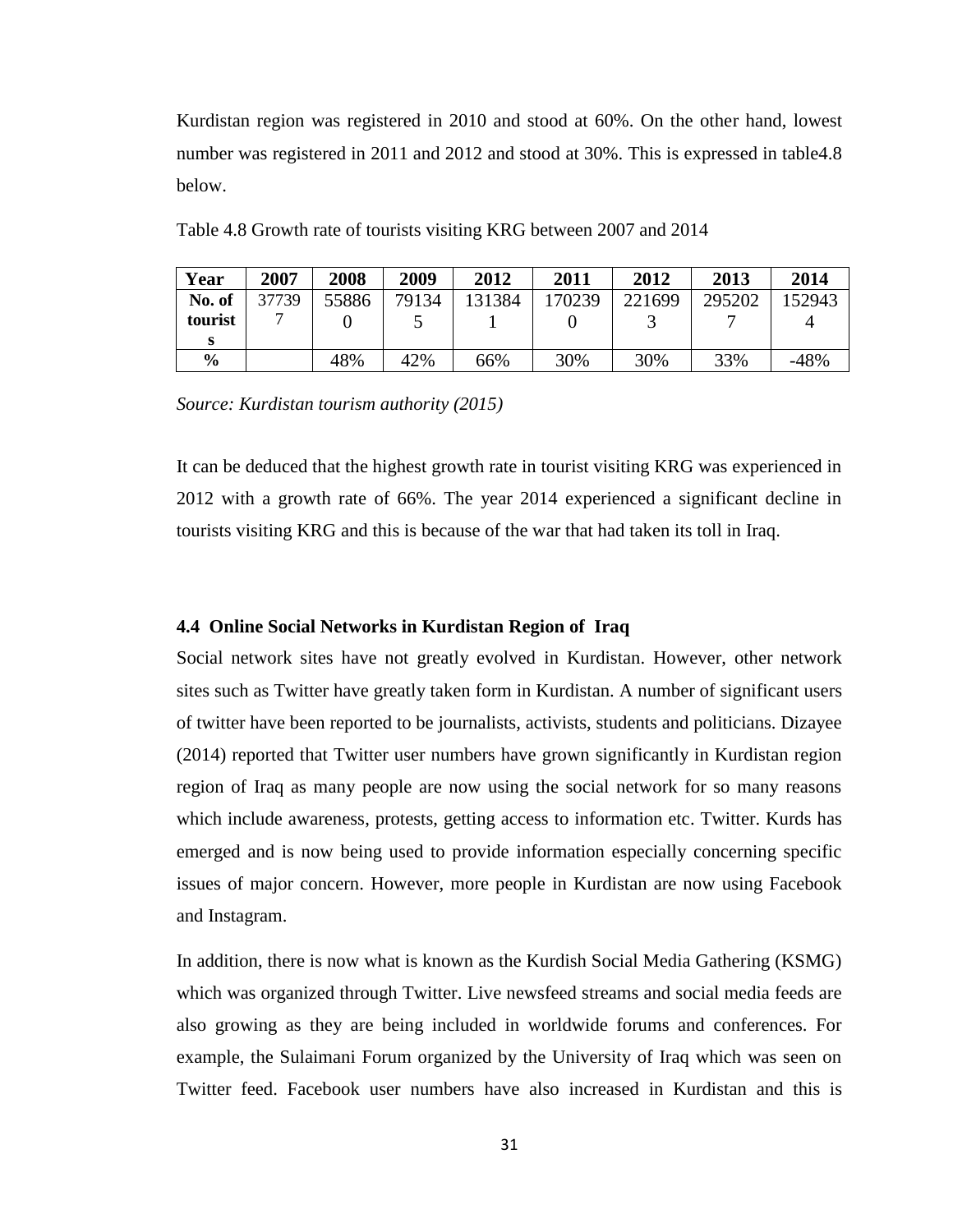because is being used to keep in touch with family and friends. This has seen the formation of a group on Facebook called 'Largest Kurdish Community on Facebook'. This group has brought together Kurdish and other people from different parts of the world and established links for collecting ideas and helping each other information wise and physically.

Of great importance social network sites have become a way of communicating with Kurds in the diaspora. This is evidenced by a new social network site called 2dul.com formed by Zawen Aarif and has more than 4 000 followers and 100 members. In conclusion, social network sites can be said to have brought together people on a large scale and thus 'making the Kurdish world smaller'.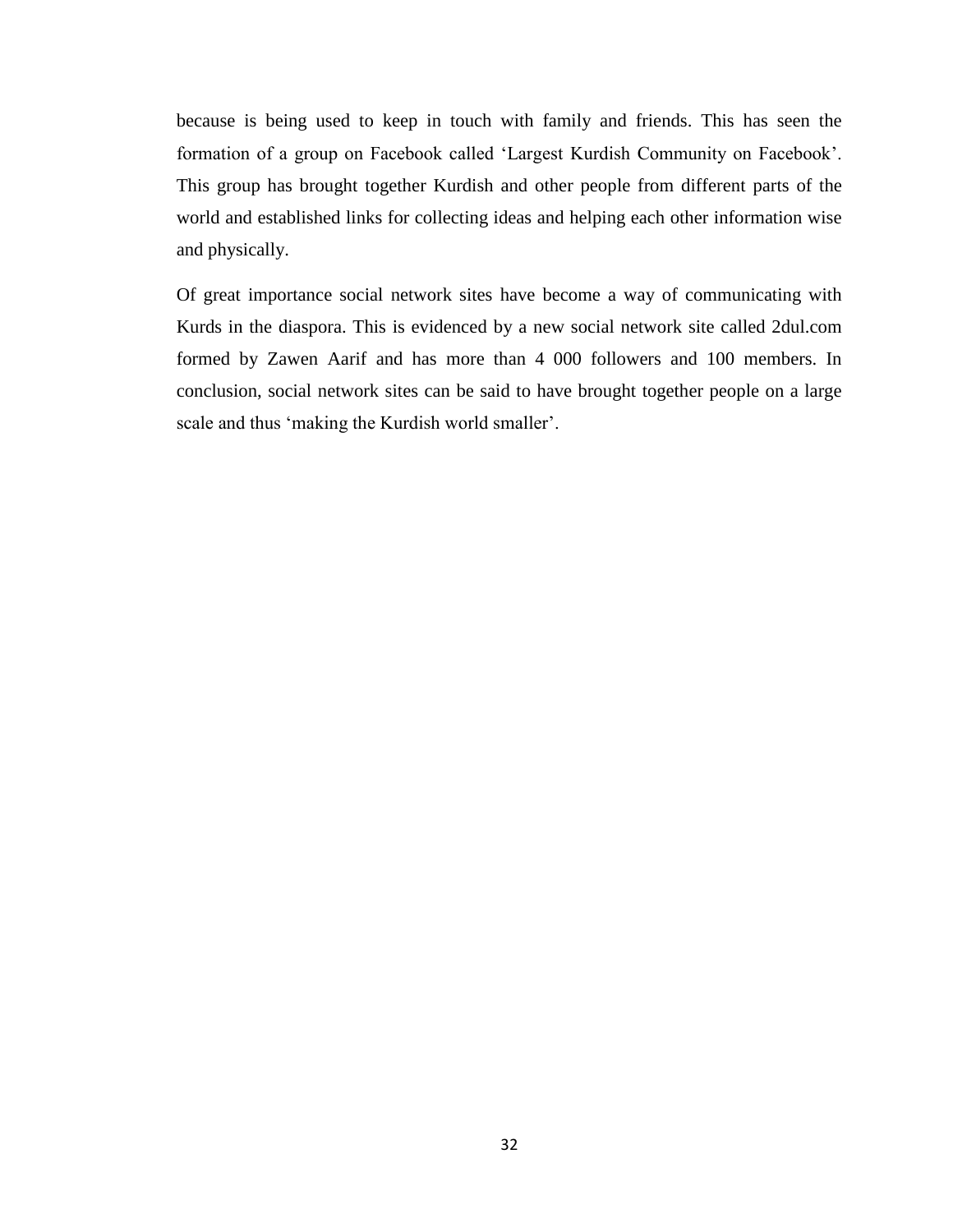#### **CHAPTER V**

## **RESEARCH METHODOLOGY**

#### **5.1 Introduction**

The previous chapters have focused on literature on social network sites. This chapter focuses on how the study was conducted. This chapter will dwell on research design, population, research instruments, and data collection and presentation procedures. The main emphasis of this study is gather concrete evidence that enables us to answer the research questions and make sound recommendations.

#### **5.2 Research Design**

A multiple regression model will be used to determine the nature and significance of the roles that are being played by social network sites in tourism and this will be coupled by the use of SPSS. The multiple regression model will be of the following form;

**S<sup>N</sup> = β0 + β<sup>1</sup> X<sup>1</sup> + β<sup>2</sup> X<sup>2</sup> + β<sup>3</sup> X<sup>3</sup> + β<sup>4</sup> X<sup>4</sup> +β<sup>5</sup> X<sup>5</sup> +μ………………………………… (1)**

Where;  $S_N$  is social network sites,  $\beta_0$ ,  $\beta_1$ ,  $\beta_2$ ,  $\beta_3$ ,  $\beta_4$  and  $\beta_5$  are parameters,  $X_1$ ,  $X_2X_3X_4$ and  $X_5$  are informational role, promotional role, competitive role, innovative role and increasing sales volume role respectively and **μ** is the error term. The collected data will be presented in the form of tables, charts and diagrams. Data analysis will also encompass descriptive statistics and analysis of variance (ANOVA). Cronbach's alpha will be used to determine the reliability of the collected data.

## **5.2.1 Definition of Variables**

## **5.2.1. Informational Roles**

Assertions provided by Gohil (2015) outlined that the informational role of social network sites entails the ability to offer the required details pertaining to the desired subject matter. It is in this regard that there is a unilateral relationship between the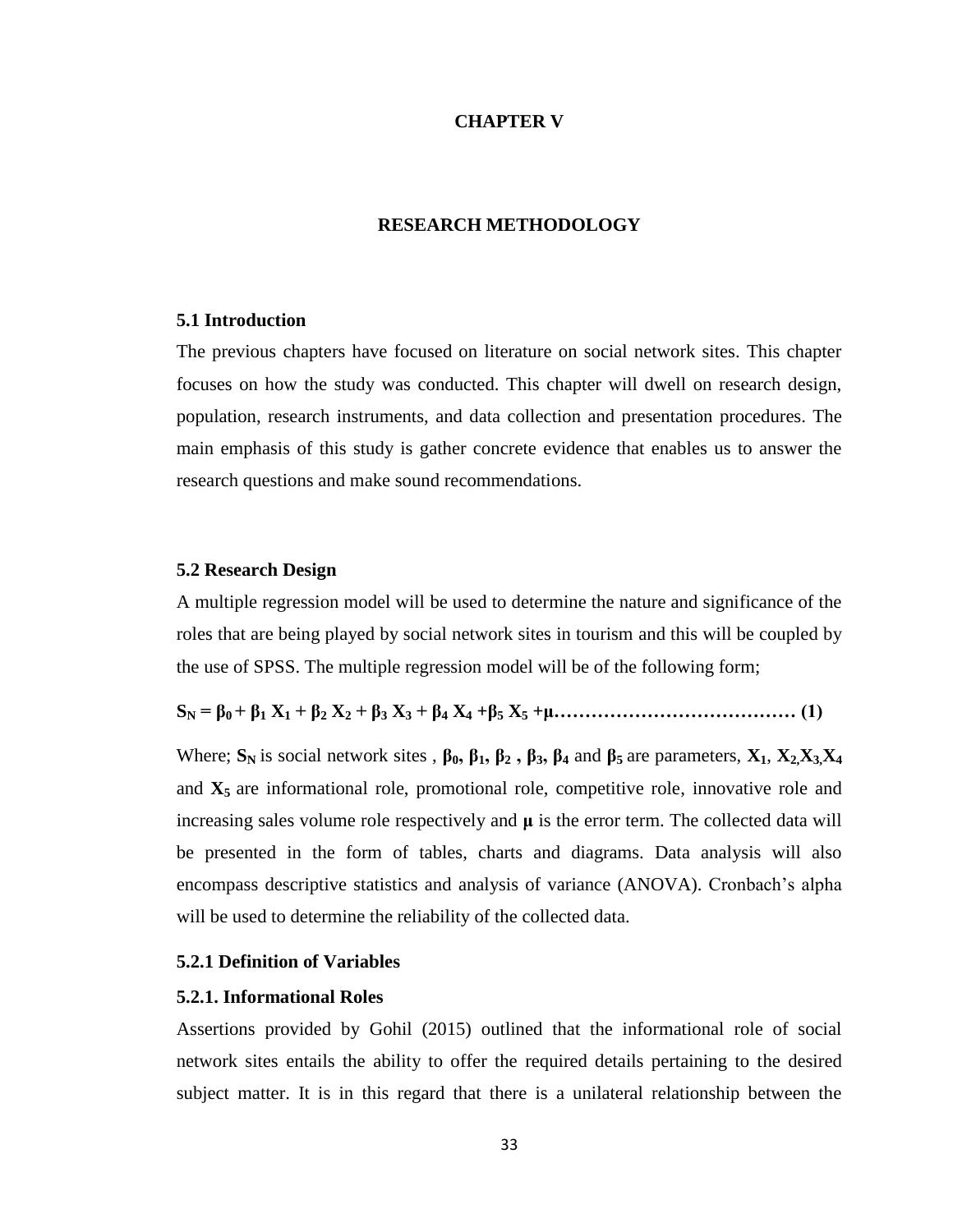informational role of social network and tourism. Thus expected results will be compared with the study results obtained by Gohil (2015).

## **5.2.2 Promotional Role**

Promotion in this study can be defined as the enhancement of awareness about an idea or product through activities such as advertising and other marketing campaigns. Zeng and Geritsen (2014) established that social network can be used to enhance promotional objectives or activities in tourism. Thus a positive relationship between the promotional role of tourism and social network is therefore anticipated.

## **5.2.3 Competitive Role**

Competitiveness can be defined as the potential ability of a firm or an individual to gain an increase in the quality of products offered, number of customers or sales revenue attributed to a particular activity. Thus in this study competitiveness of tourism can be alternatively be described as the ability of tourism individuals or firms to offer quality tourism products, number of tourists or tourism sales revenue attributed to a particular tourism activity. It can be deduced from this definition that a positive association exists between the competitive role of social network and tourism and this can be supported by study results by Zeng and Geritsen (2014).

## **5.2.4 Innovative Role**

This refers to the ability of an individual or firm to positively change the way of doing activities through the use of efficient and cost effective technological systems. Innovation is therefore regarded as the catalyst that positively influences organizational activities by improving the usage of input materials and the output produced. In this regard, Gohil (2015) postulated that social network does significantly results in major improvements in tourism activities. Hence a positive relationship between the innovative role of social network and tourism is anticipated.

#### **5.2.5 Tourism Sales Volume (TSv)**

Tourism sales volume in this regard refers to the volume of sales that are attributed to tourism activities. In this study, unilateral association between social network sites and tourism is anticipated in line with the study by Gohil (2015). Social network usage in tourism is greatly attributed to the endeavor to increase tourism sales. Hence, an increase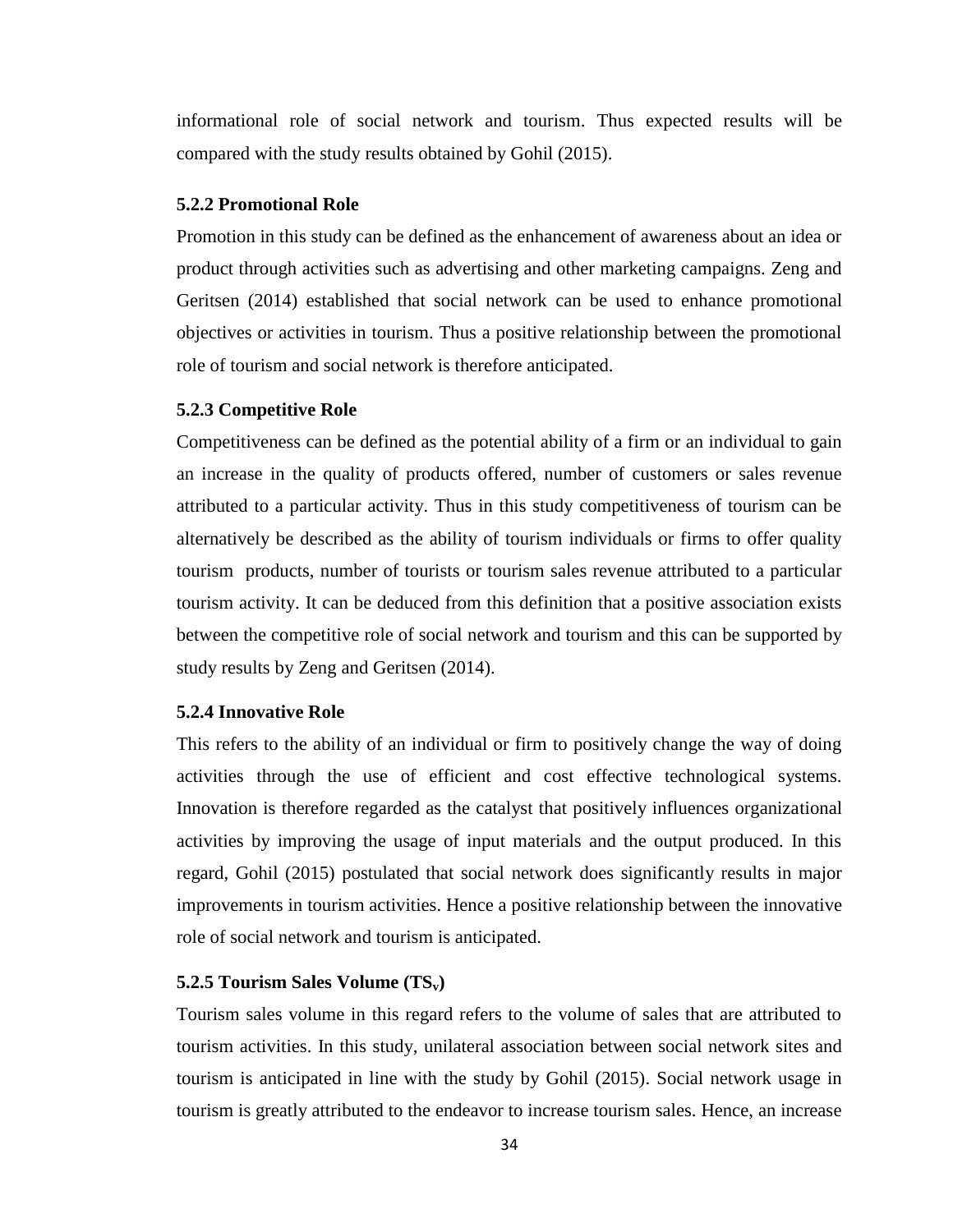in tourism sales through social network usage will cause an increase in social network usage.

#### **5.3 Population**

A population can be defined as an entire pool of study from which a sample is drawn. In this study our population is business tourists that use 5-star and 4-star hotels in Erbil. The reason behind the selection of these 5-star and 4-star hotels is that they have websites and applications for reservations and a majority of tourists book these hotels. The Kurdistan Tourism Authority (2015) reports that more tourists preferred 5 and 4 stars hotels because of the availability of better information communication technology infrastructure. In addition, table 4.7 has shown that the highest number of tourists visited Erbil and totaled 937 591. Thus the study will draw its attention towards Erbil. However, because of the magnitude of the population, it is difficult to undertake a study of the population of that magnitude and hence stratified random sampling will be used to select the population.

Stratified random sampling is defined as the division of significantly large population into smaller groups known as strata so as to conveniently undertake a study of the desired population. It is in this regard that the total number of hotels (see table 4.6) in Erbil will be used as strata or sample size. The KTA (2016) asserts that the total number of hotels in Erbil stood at 485 in 2015. It is in this regard that 485 will be utilized as a strata and hence 485 questionnaires were distributed to business tourist residing in 4-star and 5-star hotels in Erbil (see table 6.2). Questions were therefore asked if the guest is a business tourist or not before handing over the questionnaire.

#### **5.4 Data Collection Methods**

This study used both primary and secondary data and outlines the methods that were used to collect the data. Secondary data included publications, records and other documented information about the number of tourists that came to Kurdistan, revenue collected from tourist activities, investment expenditure on tourism in KRG, social network usage and development statistics etc. The researcher will travel to the relevant places such as the ministry of tourism and ministry of information and communication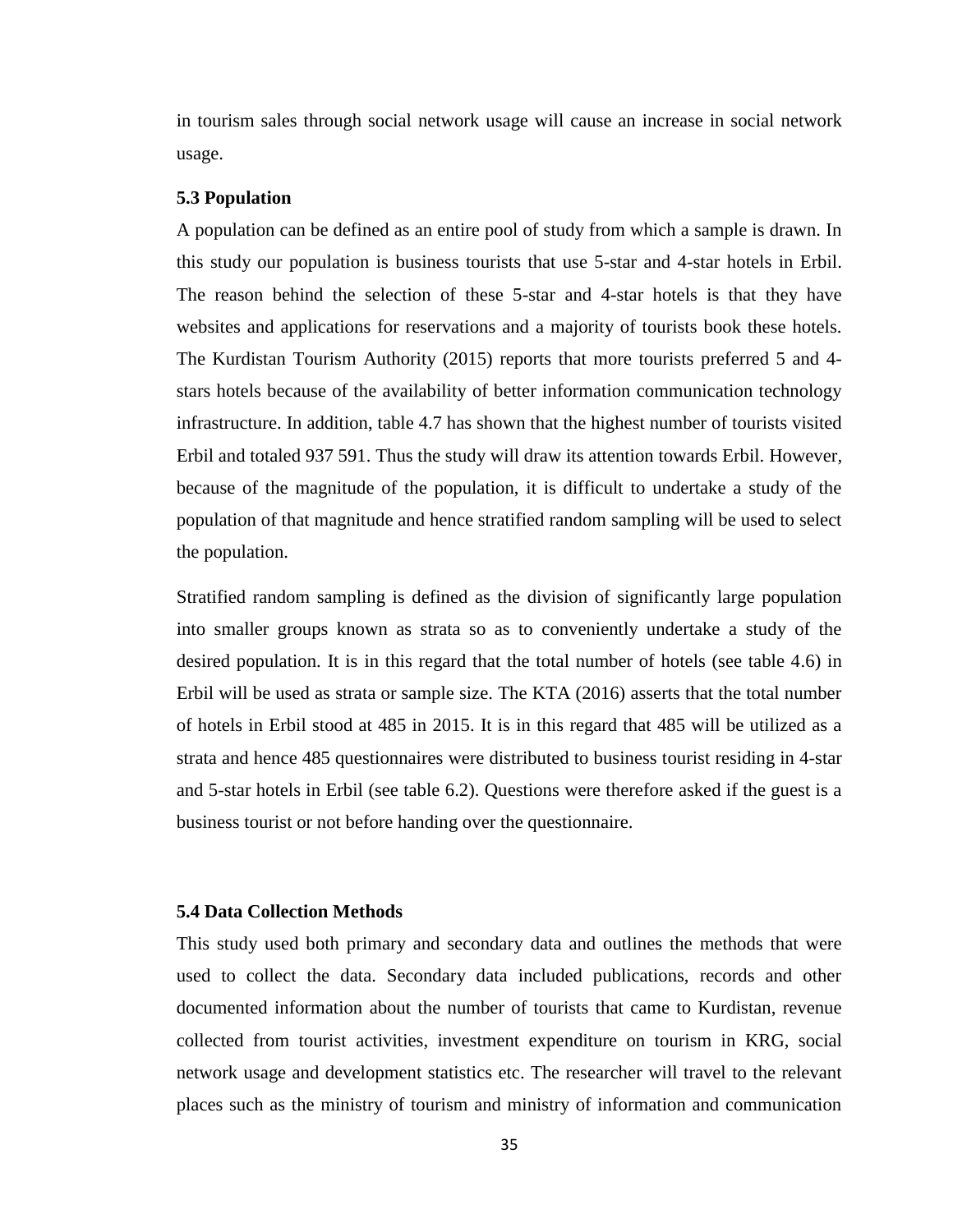technology in KRG to acquire the needed data. This will also involve access the internet as another means of retrieving the required data. Primary data was obtained on a face to face basis using questionnaires.

## **5.4.1 Secondary Data**

Secondary data such as figures, tables and charts will be used before data analysis to support the issues at hand and help provide further details about the role of social network sites on tourism. The advantage of using secondary data is that it is readily available and is cheaper to access.

## **5.4.2 Primary Data**

Primary data refers to data that is collected for the first time by the researcher for use in a research project. In this study primary data was collected through questionnaires. The questionnaires were given out to business tourists in Erbil who use internet sites to access, utilize and send tourism information online. The obtained questionnaire responses will be analyzed using a statistical package called SPSS. The questionnaire is shown in appendix I.

## **5.4.2.1 Questionnaire Design**

Having established the research objectives and questions, a questionnaire matching such objectives was designed for distribution. The designed questionnaire is generally aimed at identifying the roles of social network on tourism. Four roles of social network sites were identified to be informational, promotional, competitive and innovative.

Section A of the questionnaire measures the demographic characteristics of the respondents and the study will attempt to identify how these demographic characteristics determine social network usage. As a result, will try to relate and establish how social network usage in tourism is affected by these demographic characteristics.

The second group of questions seeks to identify the types of social networks sites available and determine their frequency of usage. This is essential because by identifying the types and frequency of usage, providers of tourism products will be in a better position to structure their goods and services in line with the opportunities being posed by the types and frequency of usage of social networks sites.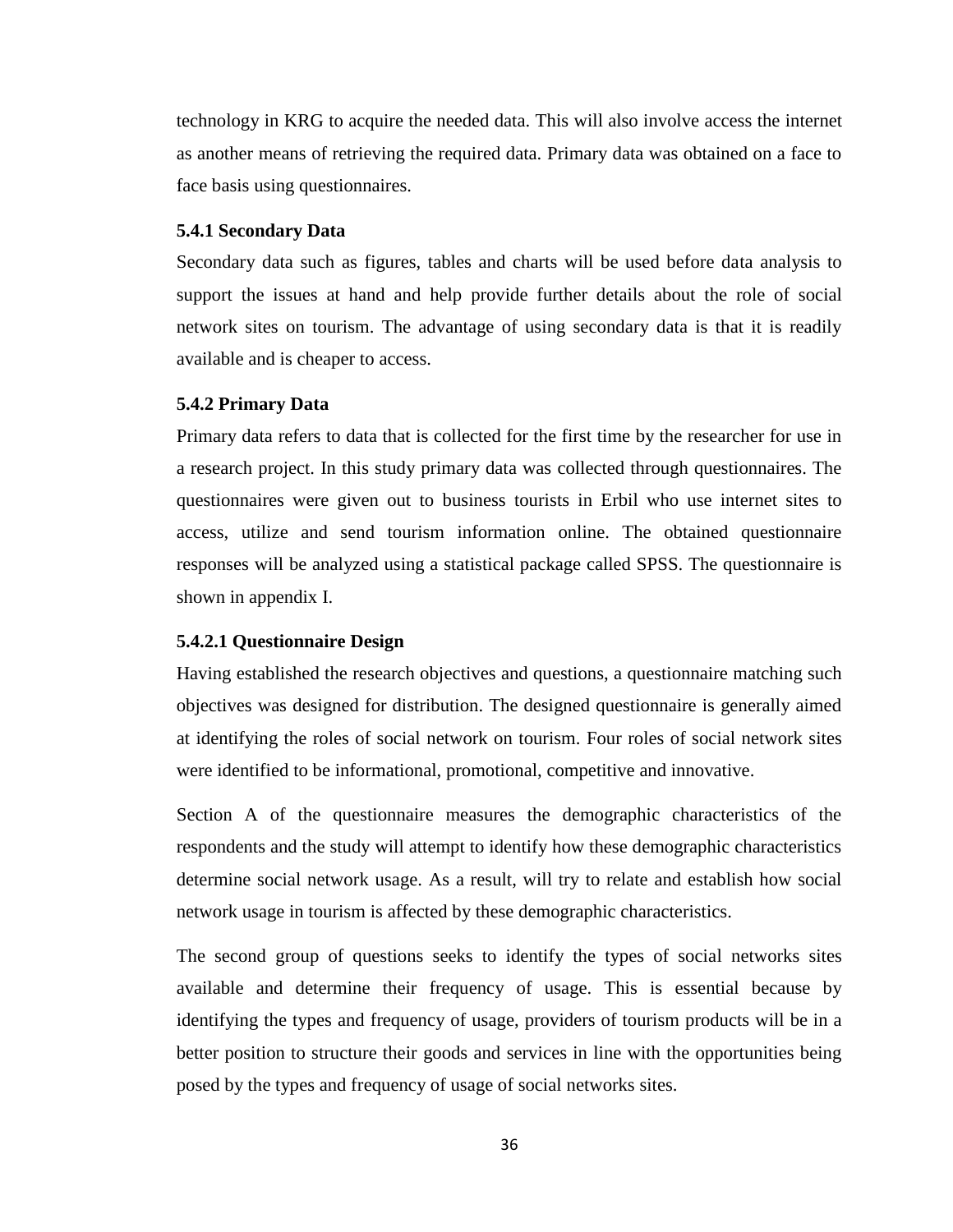The third group of questions deals with the roles of social network sites in tourism. Thus this study will be mainly centered on questions from the second and third groups.

The dependent variables will be obtained from the third and fourth groups of questions while the independent variables will be obtained from the first, second and third groups of questions.

The questionnaires included both open and closed questions. Closed questions are questions that can be answered with a simple 'yes' or 'no' or very short phrase. Closed questions will involve asking respondents if they use social networks sites to access travel information, their gender and sex etc. On the other hand, open questions are questions that require more than one word answers. In this study open questions will involving asking questions for example such as what is your favorite online travel site and why?, and what factors do use when choosing an online social network site to look for travel information? The researcher used both closed and open questions because closed questions help the respondent to complete the questionnaire quickly while open questions allow the researcher to get more detailed information about a the role of online social networks on tourism in KRG. Moreover, it was done with the concepts of precision and clarity. The advantages of using a questionnaire are given as follows;

- They are cheaper to administer to respondents.
- They do not contain much bias compared to interviews.
- They are convenient to respondents who may choose to fill them at their own convenience as such they have a high rate of accuracy.

However questionnaires have the following disadvantages;

- They are slow and hence the response rate is slow.
- Long responses are possible.
- One can judge the quality of response.

## **5.4.2.2 Questionnaire Pretesting**

Pretesting was done so as to ensure that the respondents understand questions asked and to check the response rate. 15 questionnaires were used for pretesting and the respondents managed to respond positively to the pretest and were satisfied with both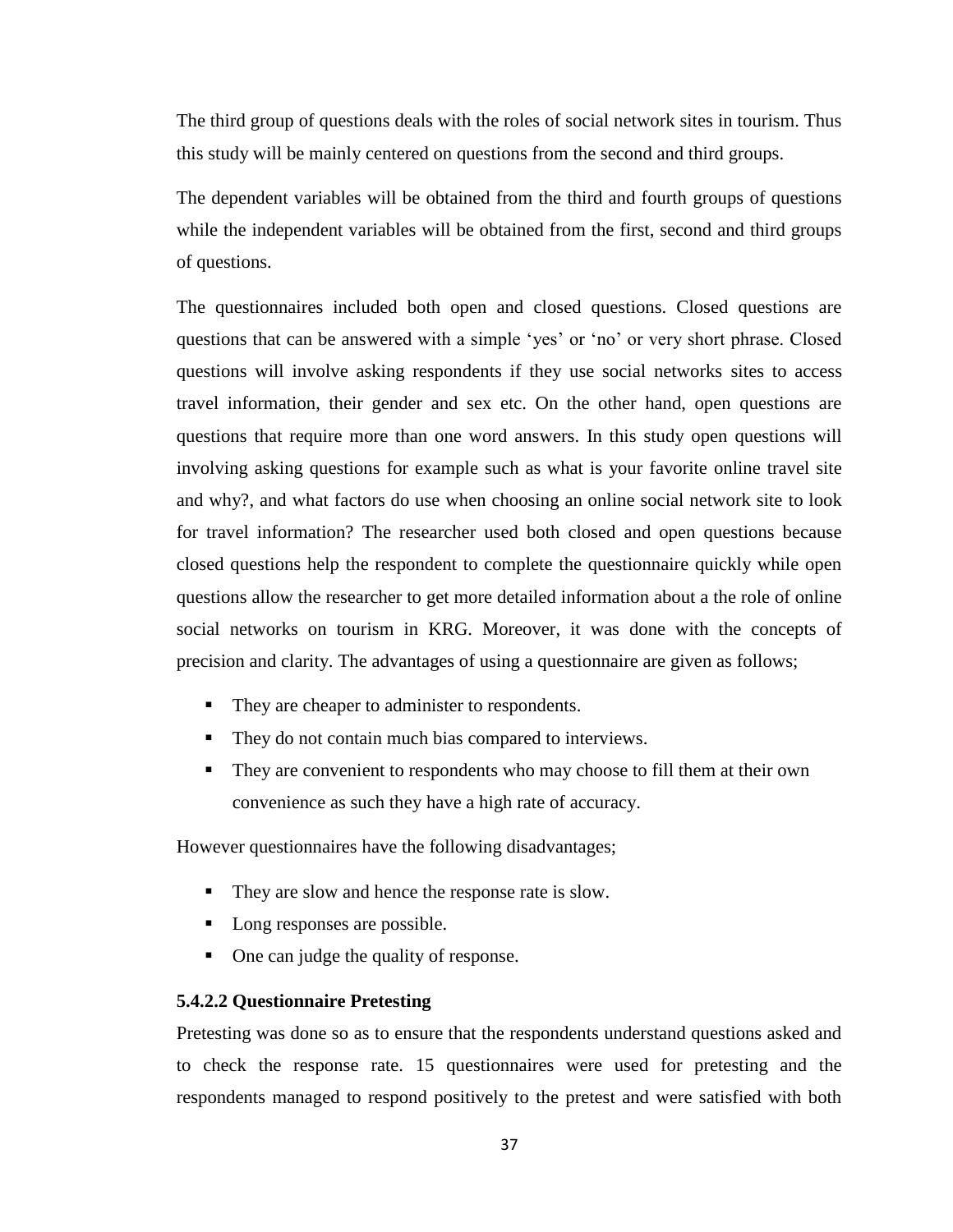the objectives of the survey and its clarity. Having seen that the respondents were satisfied with the survey, the researcher went on to administer more questionnaires so as to proceed with the data collection and analysis process.

## **5.4.2.3 Questionnaire Distribution**

The questionnaires were distributed in person and dates and time were agreed upon for collection of the questionnaires. This was useful because it made sure that the questionnaires were delivered to the correct respondents and would be collected when the respondents are done completing them.

## **5.5 Problems Encountered in Data Gathering**

The major hindrance encountered was the unavailability of official statistics from the period 1999-2006. This is evidenced by a written document reference number 245 dated 4 February 2016 obtained from the Kurdistan's General Board of Tourism (GBT). The request for data was made on 5 November 2015 and only managed to get a response confirming the unavailability of data on the  $4<sup>th</sup>$  February 2016 (see appendix 2). In addition, some of the respondents took time to respond citing busy schedules, in addition, some questionnaires were returned with unfilled spaces and this to some extent affected the final response rate. This also affects the study's results and recommendations.

## **5.7 Conclusion**

This chapter has laid down the procedures that were used to gather the required data, present and analyze it. Time constraints were encountered in collecting the questionnaires. The collected responses were analyzed and organized into tables, charts and diagrams. The following chapter is a description of the data analysis and presentation procedures that were used.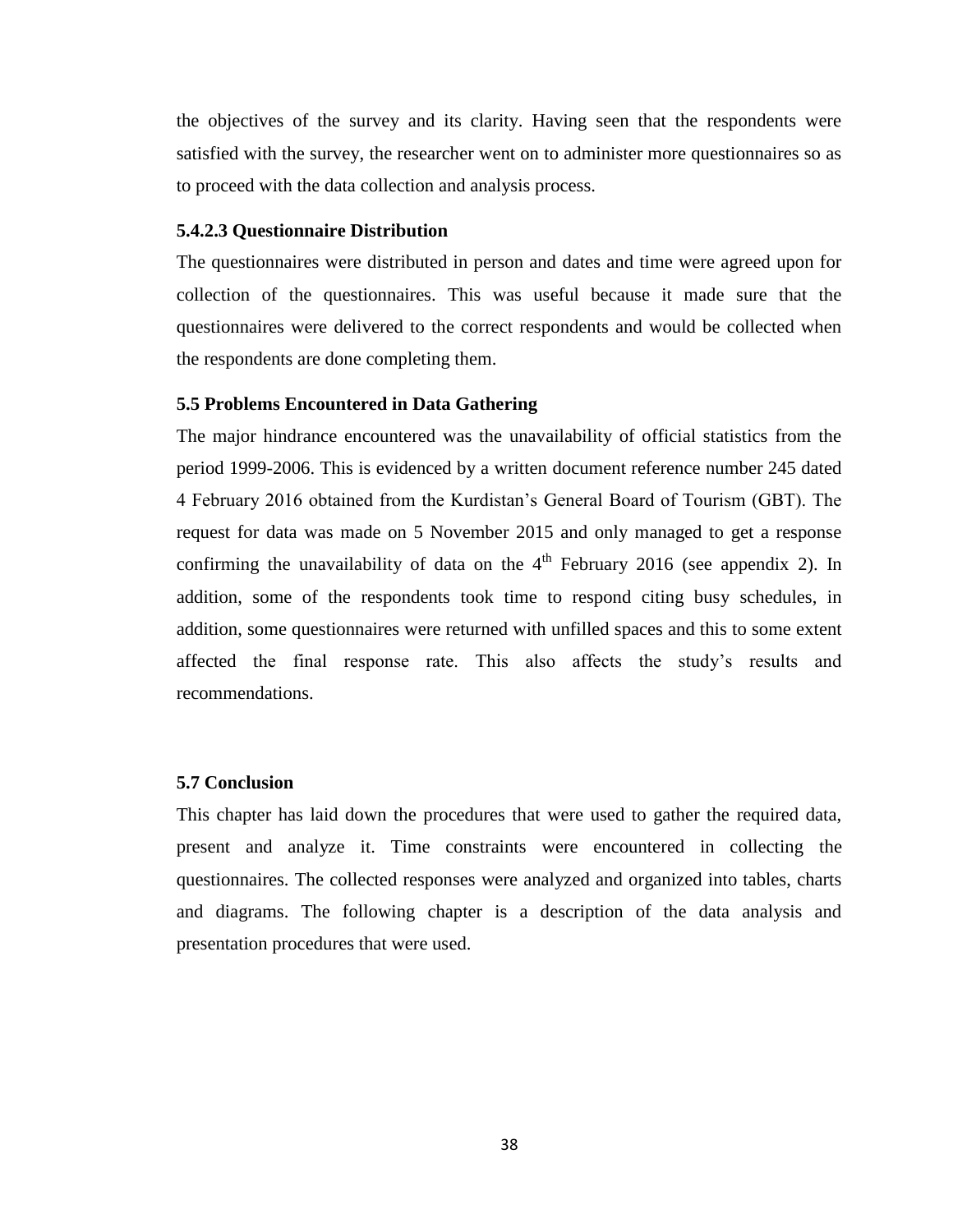## **CHAPTER VI**

## **RESULTS FINDINGS AND DISCUSSION**

## **6.1 Response Rate**

The research draws its attention on analyzing business tourists who visit Erbil and utilize social networks sites to access tourism products. A total of 485 questionnaires were distributed to business tourists residing in Erbil hotels and 470 questionnaires were returned which represents a response rate of 96.91%. Using cut off points for response rates established by Njui, (2013), it can be noted that a 50% response rate is standard rate upon which deductions can start to be made. On the other hand, a response rate of 60% is considered better while that which is above 70% is considered to be an excellent response rate. This therefore exhibits that our response rate is relatively high and hence the probability that the obtained results will contain a high level of reliability is very high. The response rate information is shown in table 6.1.

Table 6.1 Response Rate

|                          | <b>Frequency</b> | <b>Percentage</b> |
|--------------------------|------------------|-------------------|
| Filled questionnaires    | 470              | 96.91%            |
| Unreturned questionnaire |                  | 3.09%             |
| <b>Total</b>             | 485              | <b>100</b>        |

From the 485 questionnaires that were distributed, the following decomposition of the distribution process was made;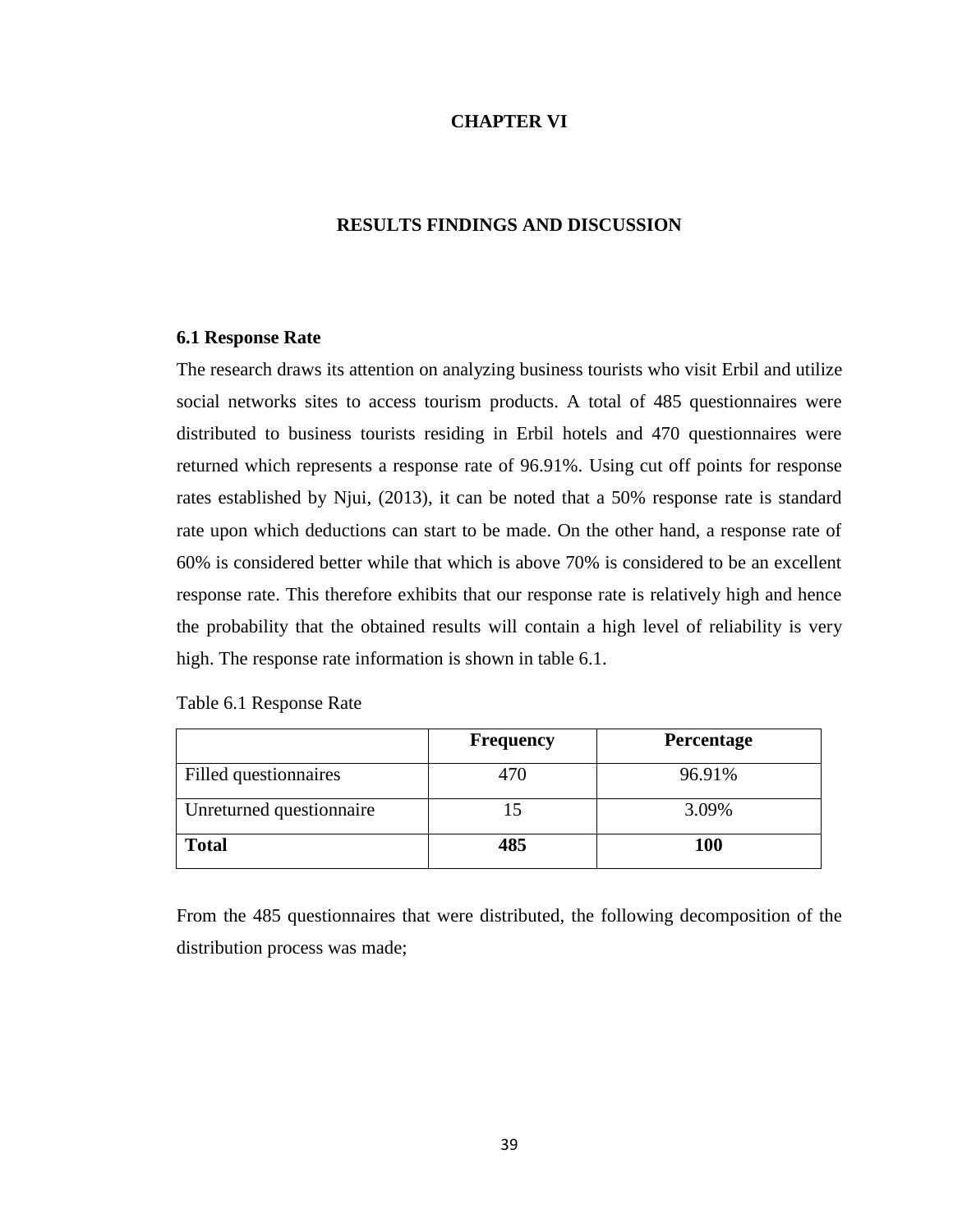| <b>HOTEL NAME</b>        | <b>HOTEL STARS</b>       | <b>QUESTIONNAIRES DISTRIBUTED</b> |
|--------------------------|--------------------------|-----------------------------------|
| Rotana                   | 5                        | 10                                |
| Divan                    | $\overline{5}$           | $\tau$                            |
| Van royal                | 5                        | 11                                |
| Tangram                  | $\overline{5}$           | 11                                |
| Shaqlawa international   | 5                        | 8                                 |
| Sipan                    | 5                        | 10                                |
| Grand swiss              | $\overline{5}$           | 8                                 |
| Dedeaman                 | 5                        | 13                                |
| Ozbaankawa royal         | 5                        | 10                                |
| Erbil international      | $\overline{5}$           | 9                                 |
| Cristal erbil            | $\overline{5}$           | 8                                 |
| khanzad                  | 5                        | 11                                |
| Darin plaza              | $\overline{\mathcal{L}}$ | 8                                 |
| Grand plaza              | $\overline{\mathbf{4}}$  | 9                                 |
| Canyon                   | $\overline{4}$           | $\overline{7}$                    |
| Altinsaray               | $\overline{4}$           | 10                                |
| Banoj                    | $\overline{\mathcal{L}}$ | 11                                |
| Bloumecary               | $\overline{4}$           | 11                                |
| Monaco palace            | $\overline{4}$           | 8                                 |
| View                     | $\overline{4}$           | 12                                |
| Grand istanbul           | $\overline{\mathbf{4}}$  | $\overline{7}$                    |
| <b>Grand Erbil</b>       | 4                        | 10                                |
| Helindeville             | $\overline{4}$           | 8                                 |
| Erbil tower              | $\overline{\mathcal{L}}$ | 14                                |
| Jiger palace             | $\overline{4}$           | 9                                 |
| <b>ABN</b> international | $\overline{\mathcal{L}}$ | 12                                |
| Palma palace             | $\overline{\mathcal{A}}$ | 8                                 |
| Hayali suits             | $\overline{\mathcal{L}}$ | 11                                |
| Ktina                    | $\overline{\mathcal{A}}$ | 11                                |
| Sky Erbil                | $\overline{4}$           | 9                                 |
| Shahin palace            | $\overline{4}$           | 12                                |
| Erbil qoartz             | $\overline{4}$           | $\overline{7}$                    |
| Classy Erbil             | $\overline{4}$           | 10                                |
| Wlat                     | $\overline{4}$           | 8                                 |
| Mariana                  | $\overline{4}$           | 11                                |
| Best in Erbil            | $\overline{4}$           | 12                                |
| Capital Erbil            | $\overline{4}$           | 17                                |
| Altinmalk plaza          | $\overline{4}$           | 13                                |
| Ararat Erbil             | $\overline{\mathcal{A}}$ | 9                                 |
|                          |                          |                                   |

Table 6.2 Decomposition of the questionnaire distribution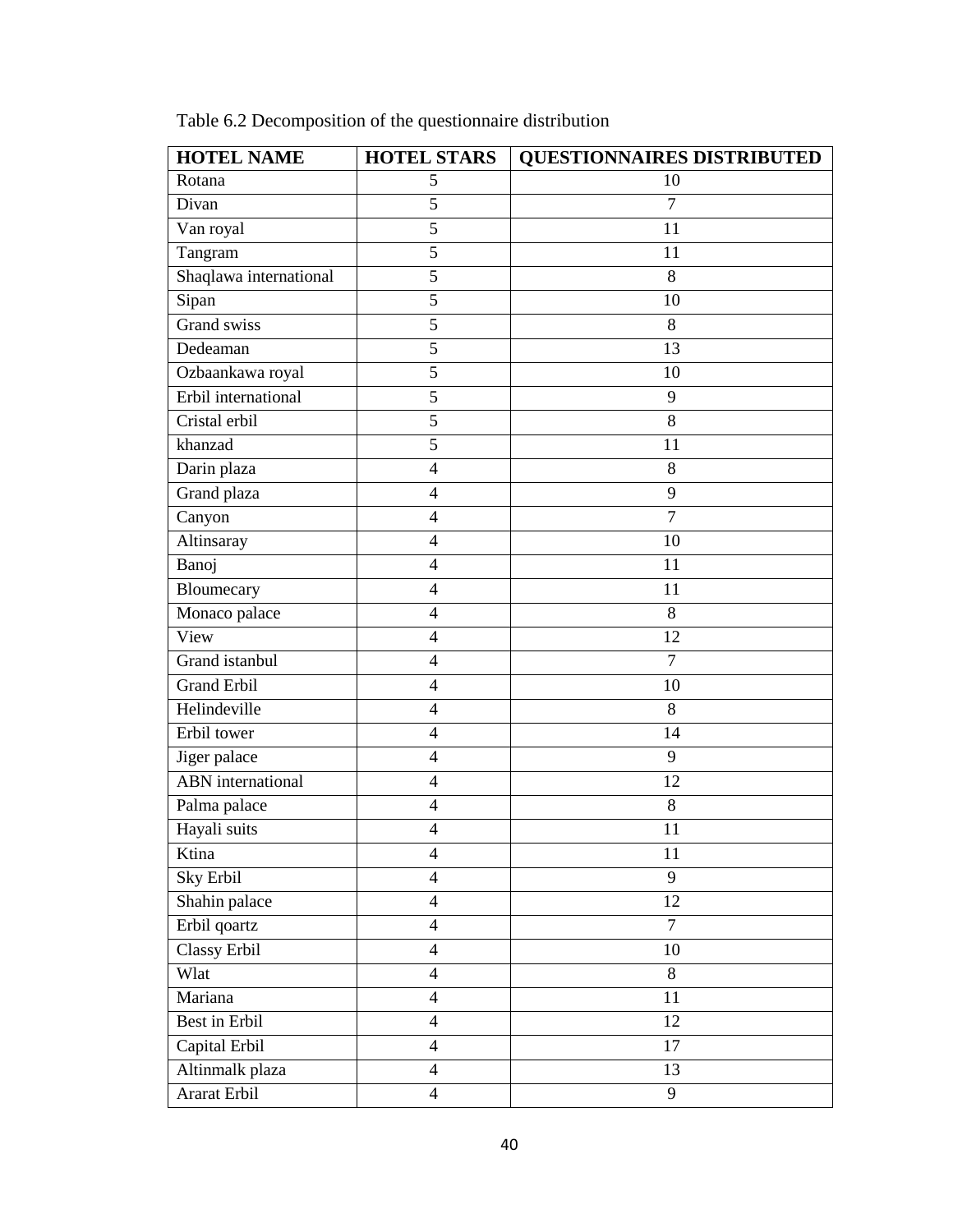| Fiori       | 14 |
|-------------|----|
| Jouhyana    |    |
| Lamassu     |    |
| Seever      |    |
| Karwansaray | 10 |
| Fomix Erbil |    |
| Aljawahry   |    |
| Chwarchra   |    |

# **6.2 General Background of the Respondents**

Out of the 470 questionnaires that were retrieved, the general background of the respondents is shown in table 6.3.

| Table 6.3 General background of the respondents |  |  |
|-------------------------------------------------|--|--|
|-------------------------------------------------|--|--|

| <b>Item</b>             | <b>Variable</b>           | <b>Description</b> | <b>Responses</b> | Percentage |
|-------------------------|---------------------------|--------------------|------------------|------------|
| $\mathbf{1}$            | <b>Gender</b>             | Male               | 251              | 53.4%      |
|                         |                           | Female             | 219              | 46.6%      |
|                         |                           | <b>Total</b>       | 470              | 100%       |
| $\overline{2}$          | Age                       | 18-23              | 70               | 14.9%      |
|                         |                           | 24-29              | 114              | 24.3%      |
|                         |                           | 30-35              | 119              | 25.3%      |
|                         |                           | $36-41$            | 71               | 15.1%      |
|                         |                           | $42+$              | 96               | 20.4%      |
|                         |                           | <b>Total</b>       | 470              | 100%       |
| $\overline{\mathbf{3}}$ | <b>Marital status</b>     | Single             | 161              | 34.3%      |
|                         |                           | Married            | 309              | 65.7%      |
|                         |                           | <b>Total</b>       | 470              | 100%       |
| $\overline{\mathbf{4}}$ | <b>Level of education</b> | Secondary          | 31               | 6.6%       |
|                         |                           | Undergraduate      | 168              | 35.7%      |
|                         |                           | Graduate           | 192              | 40.9%      |
|                         |                           | Post graduate      | 64               | 13.6%      |
|                         |                           | Phd                | 15               | 3.2%       |
|                         |                           | <b>Total</b>       | 470              | 100%       |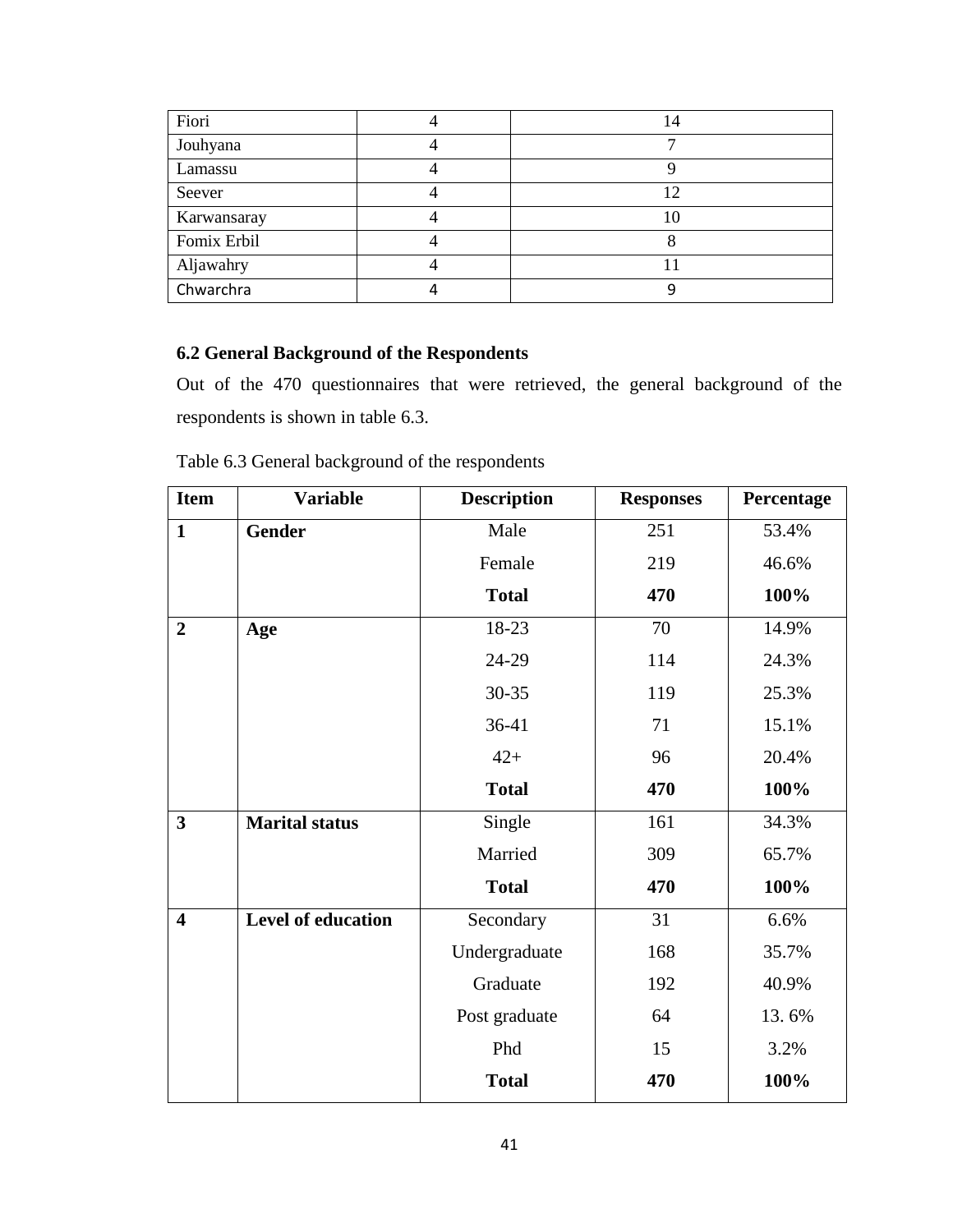From the table 6.3 it can be observed that from the 470 questionnaires that were retrieved, 53.4% of the respondents were male while 46.6% of the respondents were female. It can further be revealed that 14.9% of these respondents were between the age group of 18-23 years, 24.3% were between the age group of 24-29 years, 25.3% were between the age group of 30-35 years, 15.1% were between the age group of 36-41 years and 20.4% were above the age group of 42 years. 34.3%of the 470 respondents were single while 65.7% respondents were married. The highest level of education recorded among the tourists is graduate level and 3.2% of the respondents had a Ph.D. 168 tourists had an undergraduate degree while 31 tourists were qualified up to secondary level.

| Table 6.4 Number of tourists with children |  |  |  |  |
|--------------------------------------------|--|--|--|--|
|--------------------------------------------|--|--|--|--|

| <b>Item</b> | <b>Variable</b> | <b>Description</b> | <b>Responses</b> | <b>Percentage</b> |
|-------------|-----------------|--------------------|------------------|-------------------|
|             | Do you have     | No children        | 249              | 53.0%             |
|             | Children        | Have children      | 221              | 47.0%             |

Table 6.4 exhibits that 249 tourists had no children while 221 tourists had children. This is of paramount importance because the number of tourists visiting a country can increase with the number of tourists who have children.

Figure 6.1 Use of tourism applications among business guests who visited Erbil



*Source: Excel computation based on questionnaire data*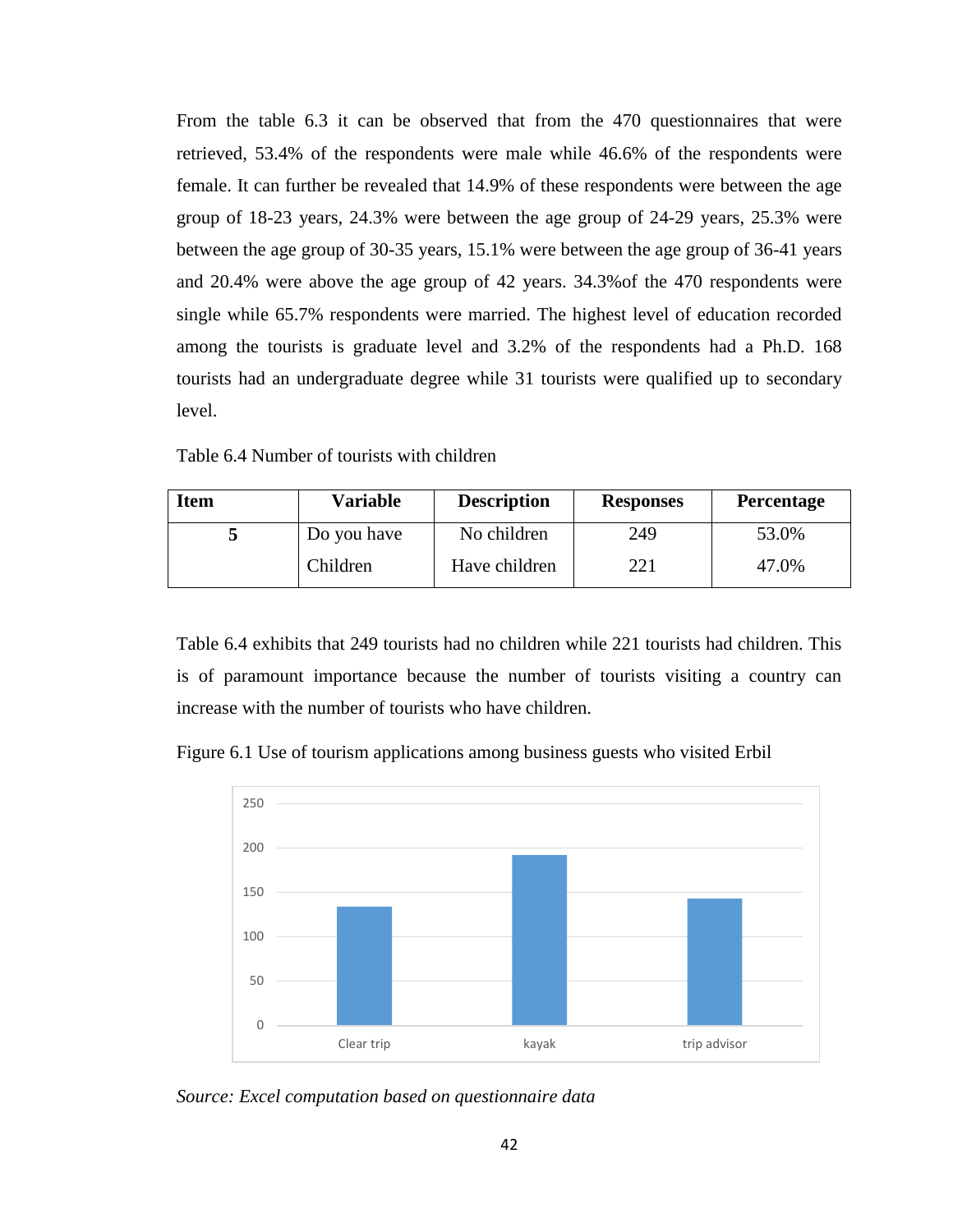Amongst the three widely used travel sites, it was discovered that most business tourists strongly prefer to use Kayak in making travel arrangements such as hotel and flight bookings. The number of tourists who used Kayak is 192 followed by TripAdvisor with 143. ClearTrip was ranked last with a usage of 134 tourists. Implications are therefore implies that more information was sought especially concerning flights and hence we can expect more tourists to be or having to planned to visit Erbil.

|             | Number of      | Percentage     |                    | Number of      | Percentage     |
|-------------|----------------|----------------|--------------------|----------------|----------------|
| Country     | tourists       | $\%$           | Country            | tourists       | $\%$           |
| Algeria     | 3              | 0.6            | Italy              | $\overline{7}$ | 1.5            |
| Philippines | 8              | 1.7            | Morocco            | 11             | 2.3            |
| Portugal    | $\mathbf{1}$   | 0.2            | Moldova            | $\overline{4}$ | 0.9            |
| Romania     | $\mathbf{1}$   | 0.2            | Jordan             | 14             | 3              |
| Russia      | 11             | 2.3            | Lebanon            | 16             | 3.4            |
| Slovakia    | $\mathbf{1}$   | 0.2            | Nepal              | 8              | 1.7            |
| Somalia     | 5              | 1.1            | <b>Netherlands</b> | $\mathbf{1}$   | 0.4            |
| Australia   | 6              | 1.3            | Nigeria            | $\overline{4}$ | 0.9            |
| Switzerland | 5              | 1.1            | Norway             | 6              | 1.3            |
| Canada      | 11             | 2.3            | Pakistan           | 6              | 1.3            |
| China       | 9              | 1.9            | Portugal           | $\mathbf{1}$   | 0.2            |
| Colombia    | 7              | 1.5            | Romania            | $\mathbf{1}$   | 0.2            |
| Denmark     | $\mathbf{1}$   | 0.2            | Russia             | 11             | 2.3            |
| Djibouti    | $\mathbf{1}$   | 0.2            | Slovakia           | $\mathbf{1}$   | 0.2            |
| Egypt       | 14             | $\overline{3}$ | Somalia            | 5              | 1.1            |
| Finland     | 12             | $\overline{3}$ | Sweden             | 14             | $\overline{3}$ |
| Ethiopia    | $\overline{2}$ | 0.4            | Syria              | 34             | 7.2            |
| France      | 11             | 2.3            | Thailand           | 5              | 1.1            |
| Georgia     | 16             | 3.4            | Turkey             | 39             | 8.3            |

Table 6.5 Number of business tourists who visited Erbil by their country of origin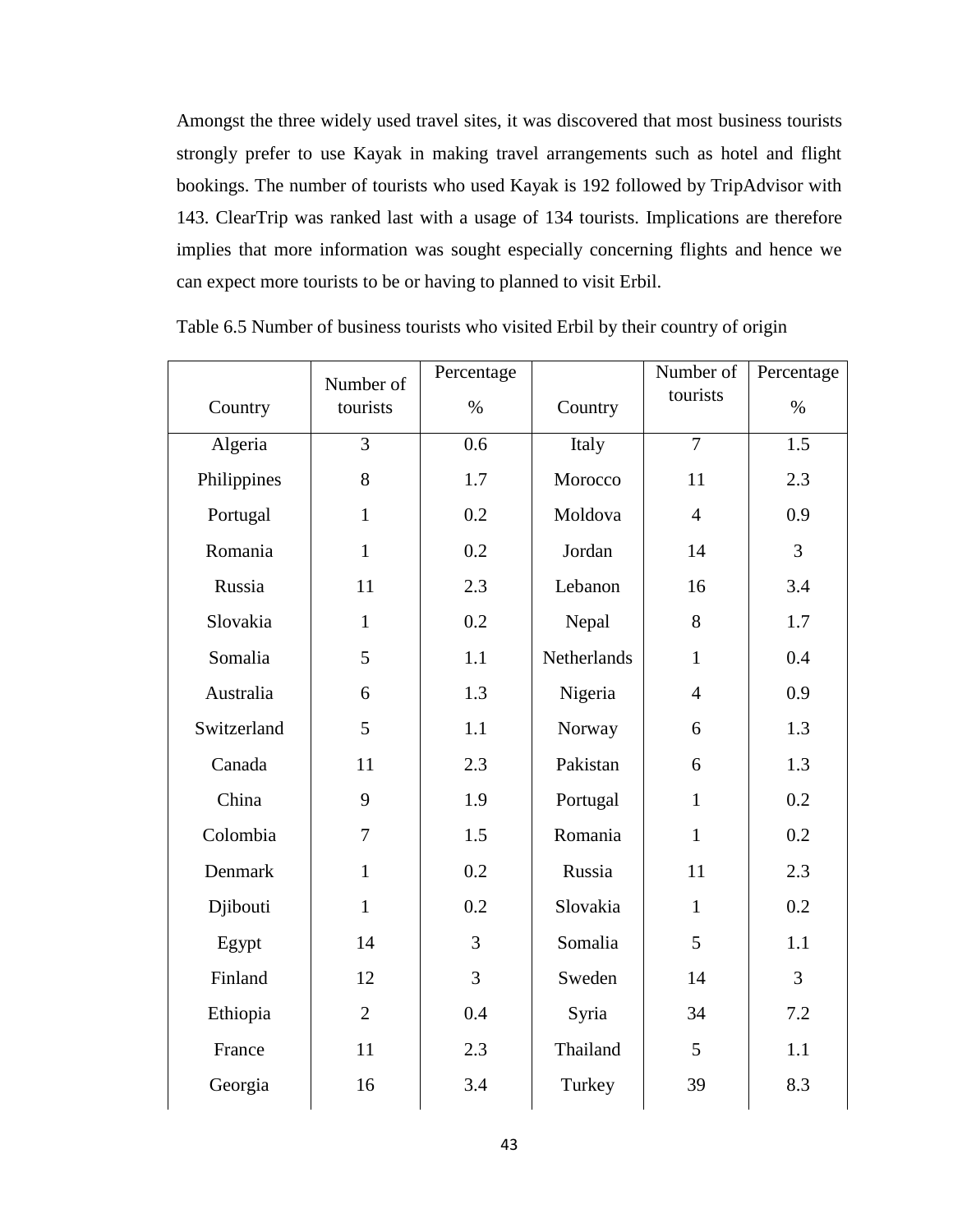| Germany | 17 | 3.6            | <b>UAE</b> | 7              | 1.5 |
|---------|----|----------------|------------|----------------|-----|
| Holland | 16 | 3.4            | UK         | 29             | 6.2 |
| Hungary |    | 0.2            | Ukraine    | 6              | 1.3 |
| India   | 9  | $\overline{2}$ | <b>USA</b> | 58             | 12  |
| Iran    | 21 | 4.5            | Yemen      | $\overline{4}$ | 0.9 |
| Spain   | 3  | 0.6            |            |                |     |

The highest number of tourist who visited Erbil came from USA with a total of 58 followed by Turkey with 39. Other leading nations with the significant numbers of tourists that visited Erbil are UK, Syria, Lebanon, Georgia and Holland with total of 30, 20, 16, 16 and 16 respectively.

Figure 6.2 Business tourists' social network sites usage per day

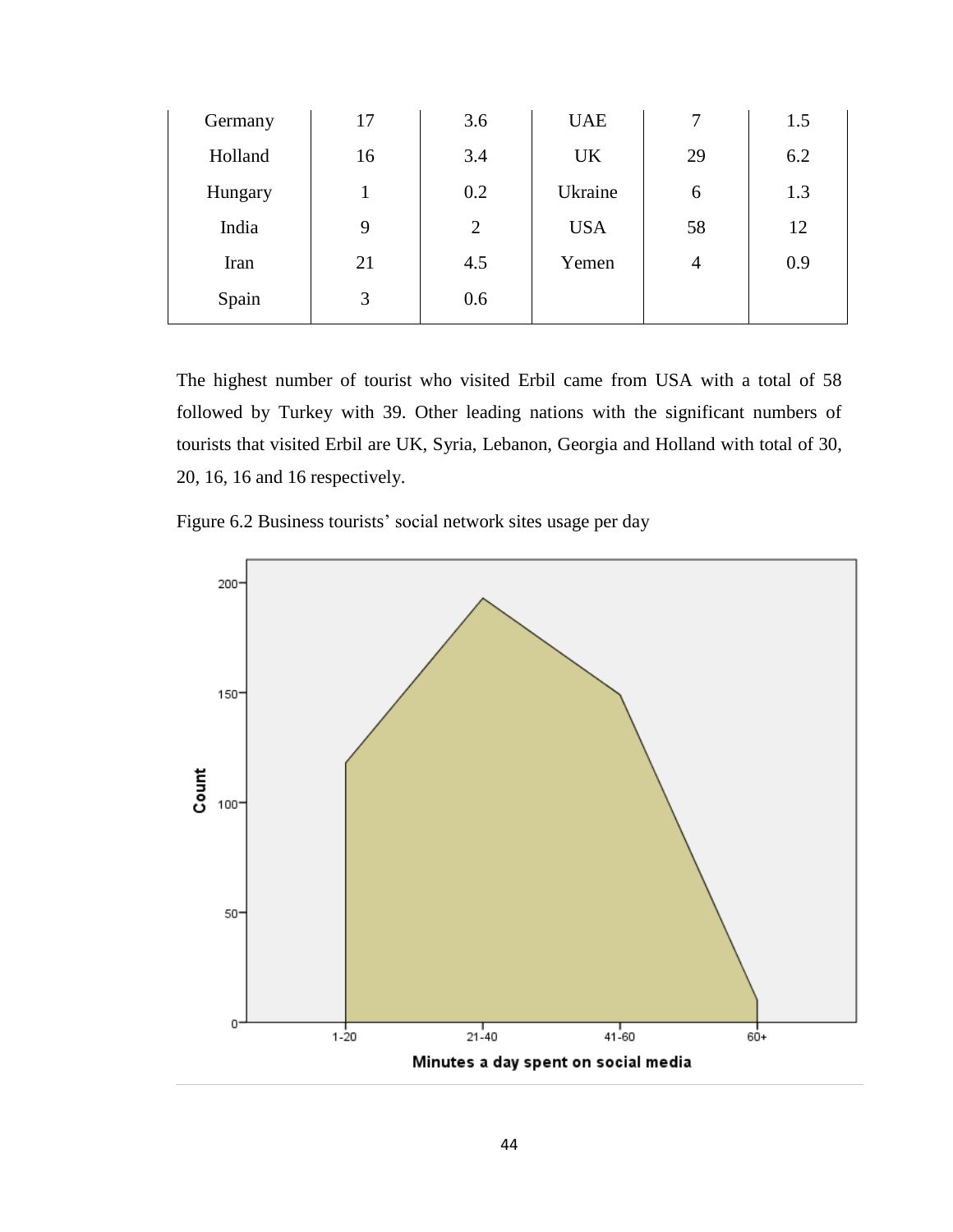Figure 6.2 exhibits social network sites usage in terms of minutes spent a day on social network sites. Figure 6.2 reveals that a significant number of tourists spent 21-40 minutes a day on social network sites followed by 41-60 minutes. A high usage of social network sites entails a change in tourists' behavior in terms of accessing tourism information. This therefore implies that business tourists are spending much time a day accessing tourism websites in search of tourism related information. Such social network sites daily usage intensity also implies that the related social network sites are either cost effective or time saving. It also implies that tourists are now preferring convenient ways of accessing information which can guarantee them efficiency and effectiveness. Failure to have social network sites by tourism suppliers therefore can imply a loss of potential customers.

## **6.3 Effectiveness of the Roles Social Network Sites in Tourism in Erbil**

The main objective of this study is to analyze the roles that are being played by social network sites in Erbil tourism industry. Using the obtained data, the following analysis was deduced;

## **6.3.1 Effectiveness of the Informational Role of Social Network Sites in Tourism**

A Likert Scale of 1-5 was assigned to determine the effectiveness of the roles of social network sites in tourism. The scale ranged from the lowest value of 1 representing ineffective while that of 5 represented very effective. The results are shown in table 6.6.

Table 6.6 Effectiveness of the informational role of social network sites in tourism

| <b>Informational role <math>(X_1)</math></b>                       | <b>Mean</b> | <b>Std. Dev</b> |
|--------------------------------------------------------------------|-------------|-----------------|
| How would you characterize your general knowledge of social        | 3.78        | 1.24            |
| network sites                                                      |             |                 |
| What is your degree of satisfaction that you get from using social | 3.61        | 1.38            |
| media networks                                                     |             |                 |
| Use social media for socializing purposes                          | 3.53        | 1.43            |
| Respond to comments                                                | 3.54        | 1.36            |
| Ask or answer an tourism question                                  | 3.84        | 1.26            |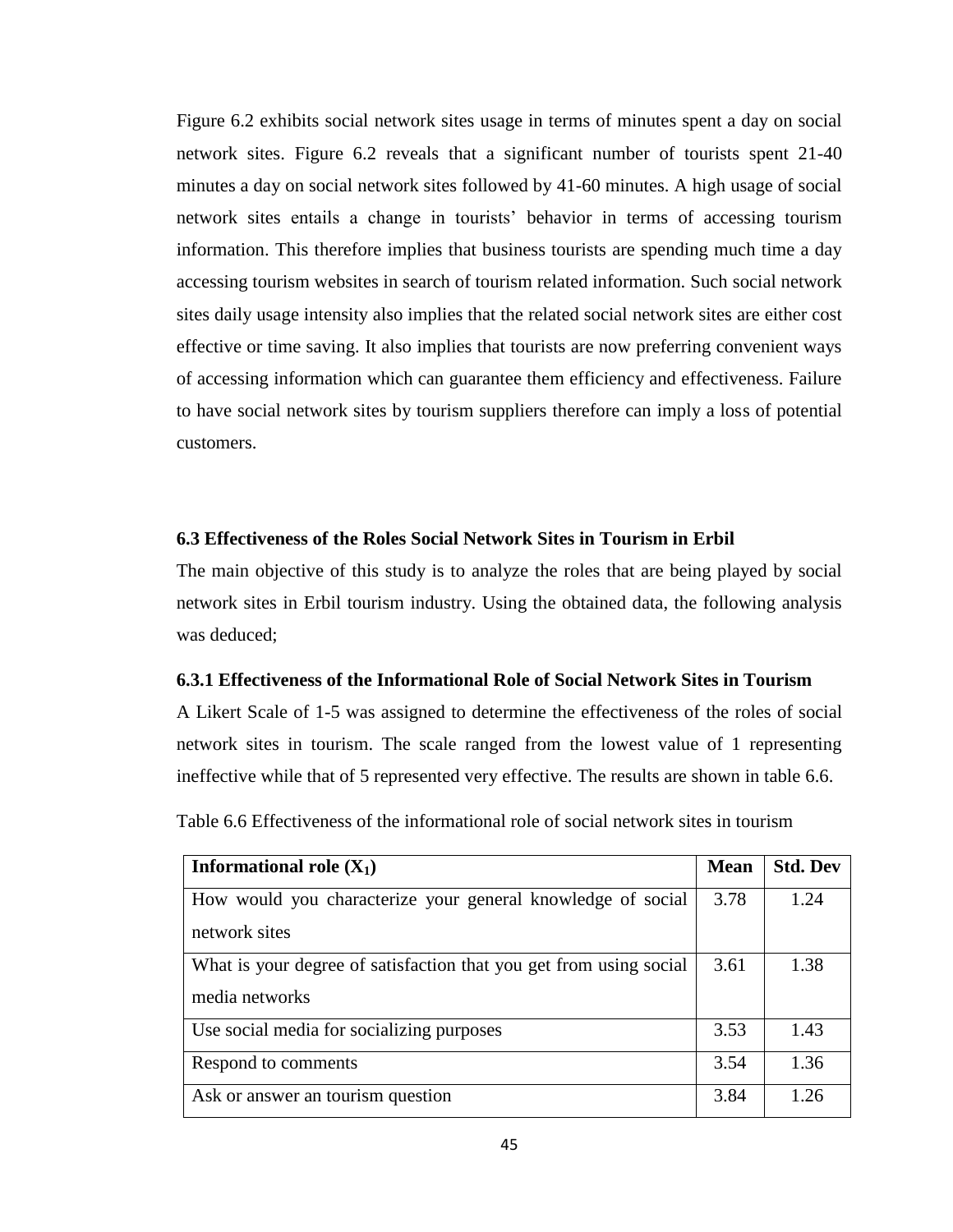It can be noted from table 6.6 that all the responses aimed at assessing the informational role of social network sites had mean scores that revolved around 4. The mean score of 4 resembles effective on the Likert Scale. Though the usage of social network sites to ask or answer tourism questions had a highest mean score of 3.84, it still falls under the range of effective on the Likert Scale. Generally it can be observed that all the elements of the informational have relatively almost equal mean scores and this signifies that they are relatively contributing equally to towards the effective fulfillment of providing information. However, the use of social network sites for socializing purposes had a high standard deviation of 1.43. This entails that the use of social network sites for socializing purposes has a high responsive capacity and any possible changes in the factor will cause high changes in the ability to provide information.

## **6.3.2 Effectiveness of the Promotional Role of Social Network Sites in Tourism**

From table 6.7 it can be deduced that the use of social network sites to aid tourist destination enter new tourism markets is highly effective with a highest mean score contribution of 3.81. The use of social network sites to expand tourism clientele base is relatively ineffective since it is yielding lower contributions compared to other factors. The ability of social network sites to make the tourism corporation known has a high responsive capacity and hence attention must be drawn to avoid adverse changes. Adverse changes in the ability to make the tourism corporation known can pose severe adverse effects on promotion initiatives.

| Promotional role $(X_2)$                  | <b>Mean</b> | <b>Std. Dev</b> |
|-------------------------------------------|-------------|-----------------|
| To market existing tourism products       | 3.72        | 1.12            |
| To promote new tourism products           | 3.78        | 1.16            |
| Expand tourism clientele base             | 3.58        | 1.12            |
| Enter new tourism markets                 | 3.81        | 1.16            |
| Makes the tourism corporation to be known | 3.72        | 1 1 G           |

Table 6.7 Effectiveness of the promotional role of social network sites in tourism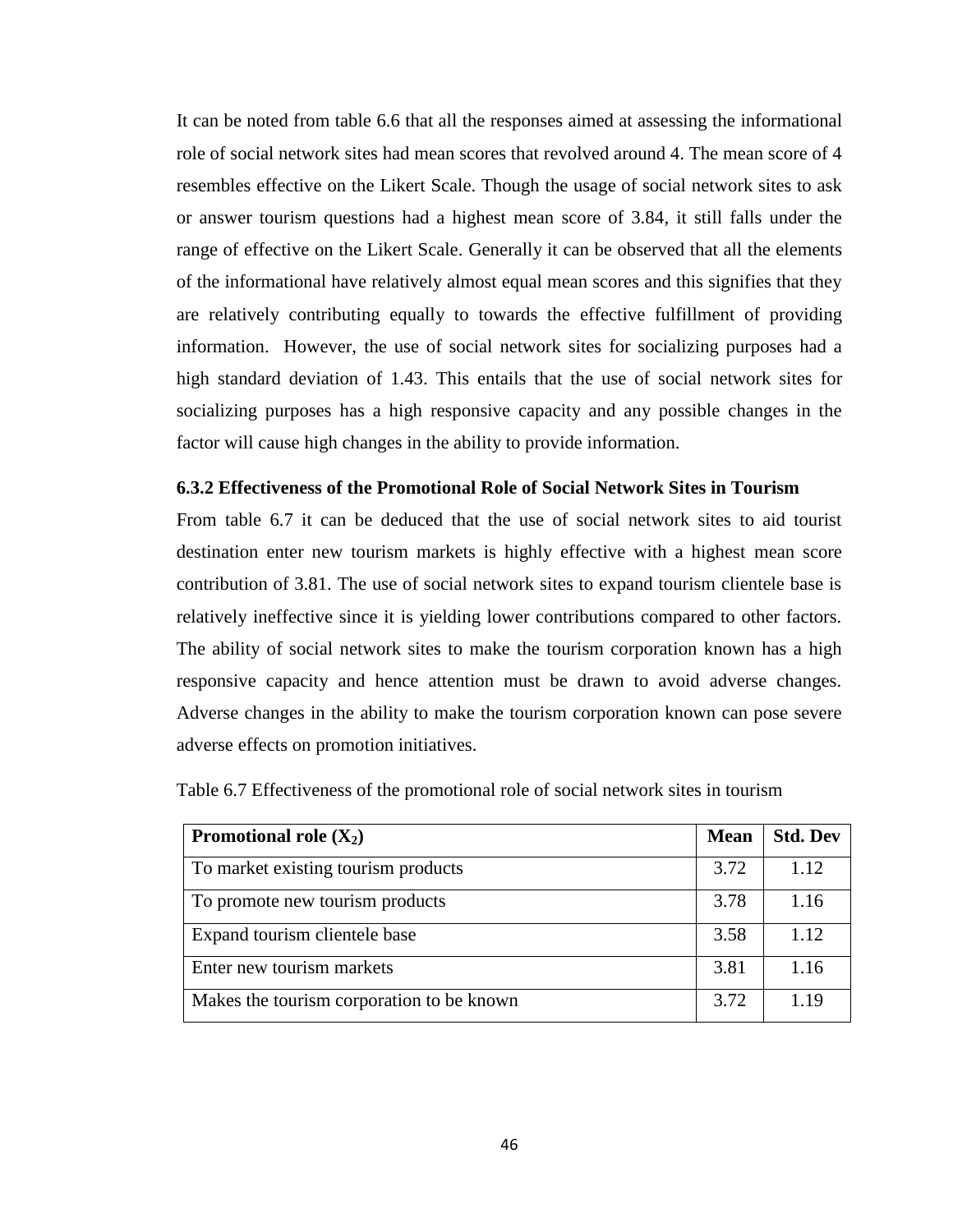#### **6.3.3 Effectiveness of the Competitive Role of Social Network Sites in Tourism**

The study also endeavored to examine how social network sites can be utilized in improving the competitiveness of tourism product suppliers. The results of the analysis are shown in table 6.8. The results provide strong evidence that social network sites are effective in improving the competitiveness of tourism product suppliers and this is reinforced by the highest mean score of 3.88. The use social network sites to reduce tourism competition and improve the competitiveness of the tourism firm have relatively the same standard deviations. This means that these factors have high responsive potential to aid in improving the competitiveness of tourism firms. Hence policy initiatives must strengthen in ensuring that they improve the roles that are being played by these elements.

| Competitive role $(X_3)$                          | <b>Mean</b> | <b>Std. Dev</b> |
|---------------------------------------------------|-------------|-----------------|
| Gain more tourism market share                    | 3.81        | 1.06            |
| Reduce the level of competition to a tourism firm | 3.86        | 1.15            |
| Helps in acquiring information                    | 3.87        | 1.15            |
| Improves the competitiveness of the tourism firm  | 3.88        | 1.13            |
| Helps build corporate tourism legacy              | 3.62        | 1.09            |

Table 6.8 Effectiveness of the competitive role of social network sites in tourism

## **6.3.4 Effectiveness of the Innovative Role of Social Networks in Tourism**

Results shown in table 6.9 provide evidence that the adoption of social networks is effective in aiding tourists to make informed decisions and this is reinforced by a highest mean score of 3.40. Information provided by the respondents show that the tourists lowly ranked the use of social network sites as cheaper way of accessing information with a mean score of 2.91. Possible reasons suggest that there are other costs that are incurred in utilizing such sites. For instance, one might incur Wi-Fi costs, data bundle costs, travelling costs as one travels to an area of that can provide such access. The respondents also shown preference that the use of social network sites to obtain reliable information is significantly important. This is reinforced by a high standard deviation of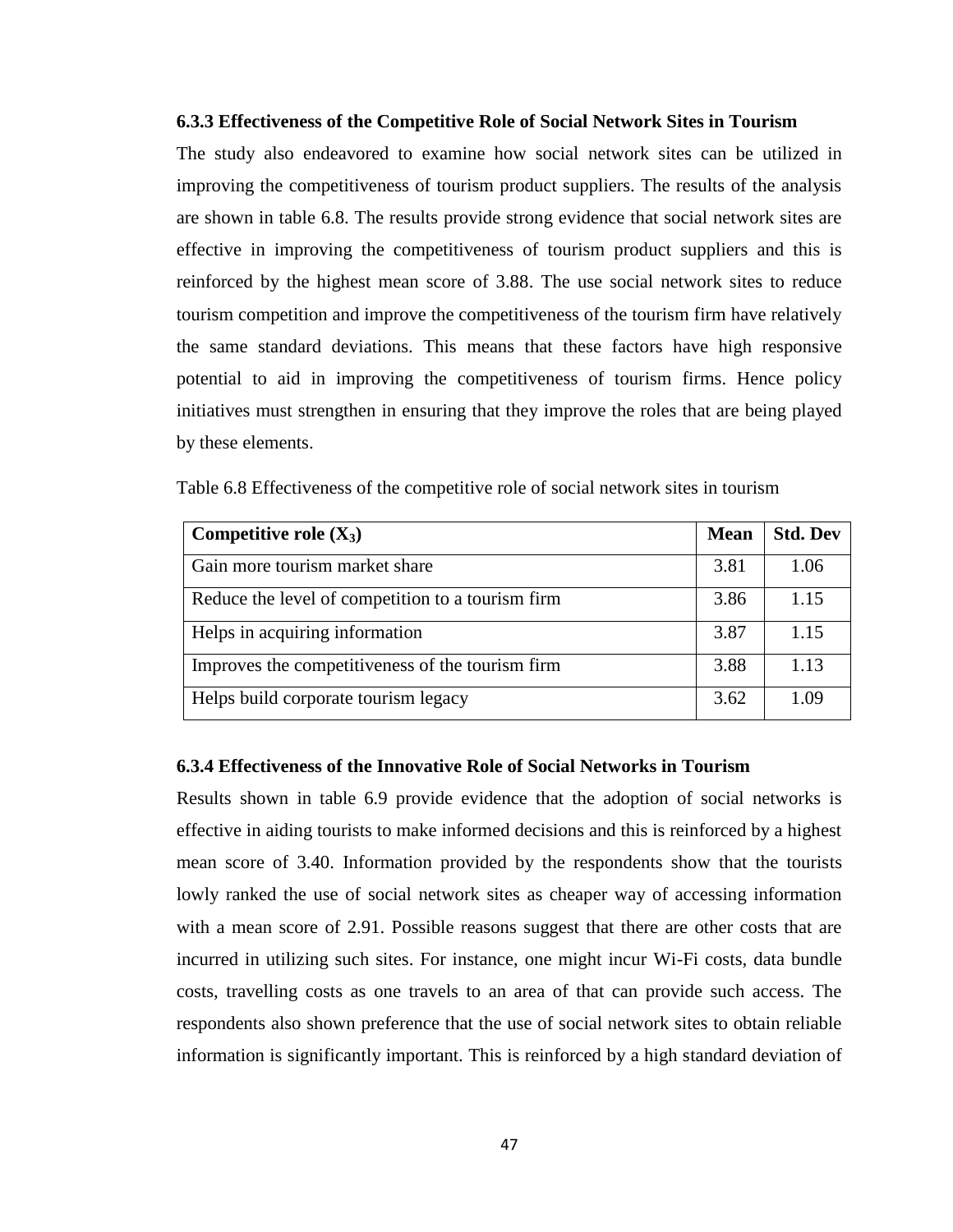1.52. Thus failure by tourists to get reliable information can significantly tarnish the image of the service provider and can drive the firm out of business.

| <b>Innovative role <math>(X_4)</math></b>                                                    | <b>Mean</b> | <b>Std. Dev</b> |
|----------------------------------------------------------------------------------------------|-------------|-----------------|
| Makes it cheaper to access tourism information                                               | 2.91        | 1.31            |
| Tourists can get instant feedback                                                            | 3.21        | 1.37            |
| It helps tourists to make decisions thereby reducing uncertainty                             | 3.40        | 1.19            |
| Tourists can get reliable information which service providers are<br>not willing to disclose | 3.15        | 1.52            |
| Promotes convenience and effectiveness in sharing information                                | 2.95        | 1.45            |

Table 6.9 Effectiveness of the innovative role of social network sites in tourism

## **6.3.5 Analysis of Increase in Tourism Sales Volume**

Results presented in table 6.10 show that the ability of tourists to spend more money an important element in improving tourism sales volume with a mean score of 3.87. This is followed by improvement in tourists' perceptions with a mean score of 3.86. The willingness of tourists to visit a particular destination is also an important force to reckon with. This is evidenced by a high standard deviation of 1.17. Thus the willingness of tourists to visit a particular destination must be influenced in the positive direction so that the impact on tourism sales volume will be significant.

Table 6.10 Analysis of increases in tourism sales volume

| Increase in tourism sales volume $(TS_v)$                    | <b>Mean</b> | <b>Std. Dev</b> |
|--------------------------------------------------------------|-------------|-----------------|
| Tourists are willing to visit tourist destinations that have | 3.83        | 1.17            |
| significant access to social media networks                  |             |                 |
| Social media networks cause tourist to spend more money on   | 3.87        | 1.13            |
| tourism products                                             |             |                 |
| It results in tourism brand loyalty                          | 3.61        | 1.11            |
| Safeguards the tourism company's reputation                  | 3.79        | 1.06            |
| Improves tourists perceptions of the tourist destination     | 3.86        | 1 1 5           |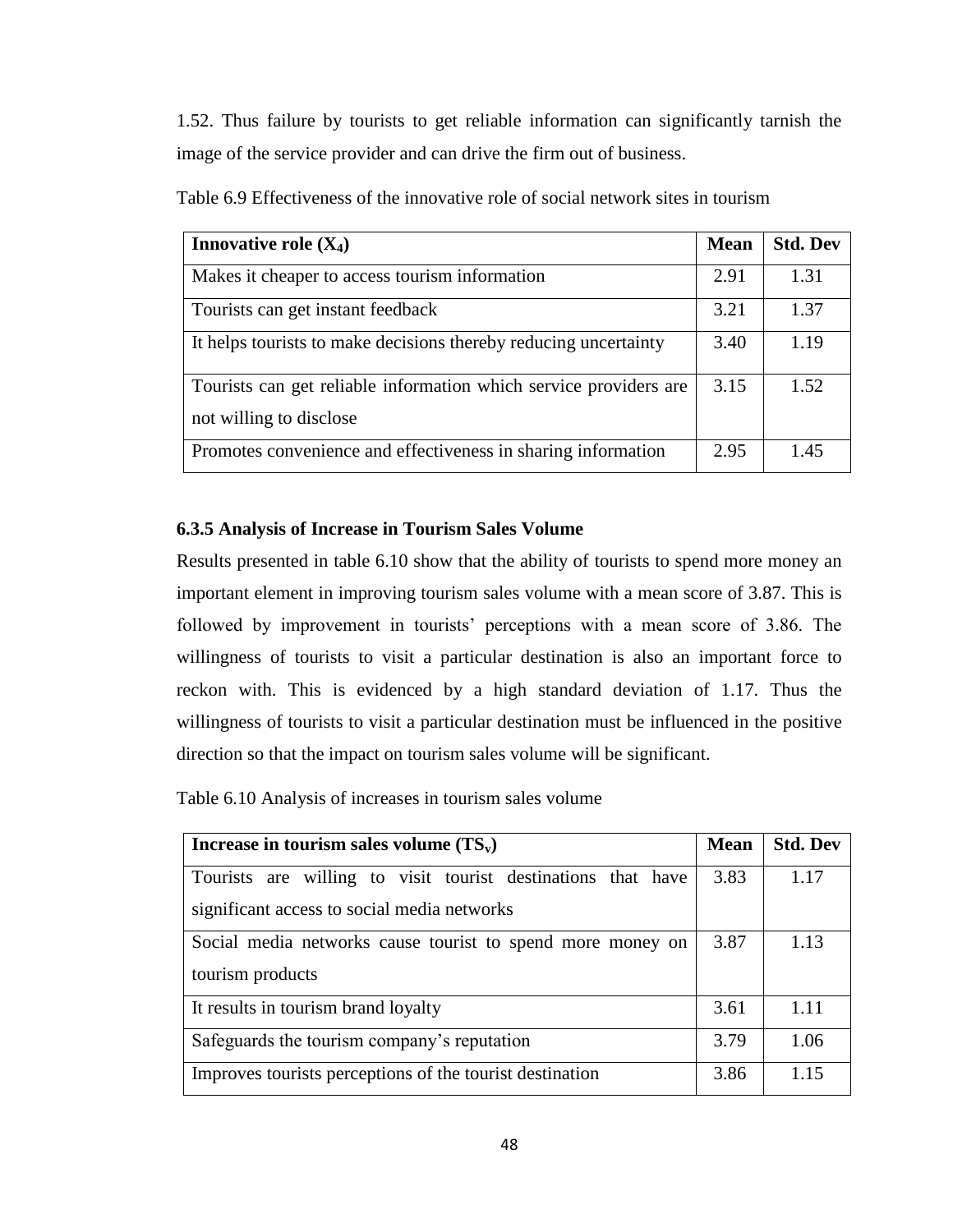## **6.4 Social Network Sites Usage Among the Respondents**



Figure 6.3 Social network sites usage among the tourists

Source: Excel data presentation based on the retrieved data

It is denoted in figure 6.3 that a significant portion of the tourists who visited Erbil are Facebook users and constituted 61% of the total number of tourist. This was followed with Twitter with a second highest number of users equivalent to 24%. Flicker and YouTube had similar number of users and each accounted for 3% of the total number of tourists who visited Erbil. LinkedIn constituted of 4% of the total number of the total number of tourists who visited Erbil. It can be deuced that informal word of mouth about tourism in Erbil is more dominant. This entails that tourists are more likely to get information about tourism in Erbil from their friends, family and relatives.

## **6.5 Coefficient of Correlation**

The Kendall Tau's-b was employed in order to determine the nature and strength of association of the variables. The results are presented in table 6.11. It can be noted that all the variables are positively related and the correlations are significant at 1%. The competitive role of social network sites is highly correlated with increase in sales volume and promotional roles with coefficients of 0.925 and 0.854 respectively. The innovative role is lowly correlated with informational, promotional and competitive roles of social network sites with coefficients of 0.133, 0.160 and 0.382 respectively.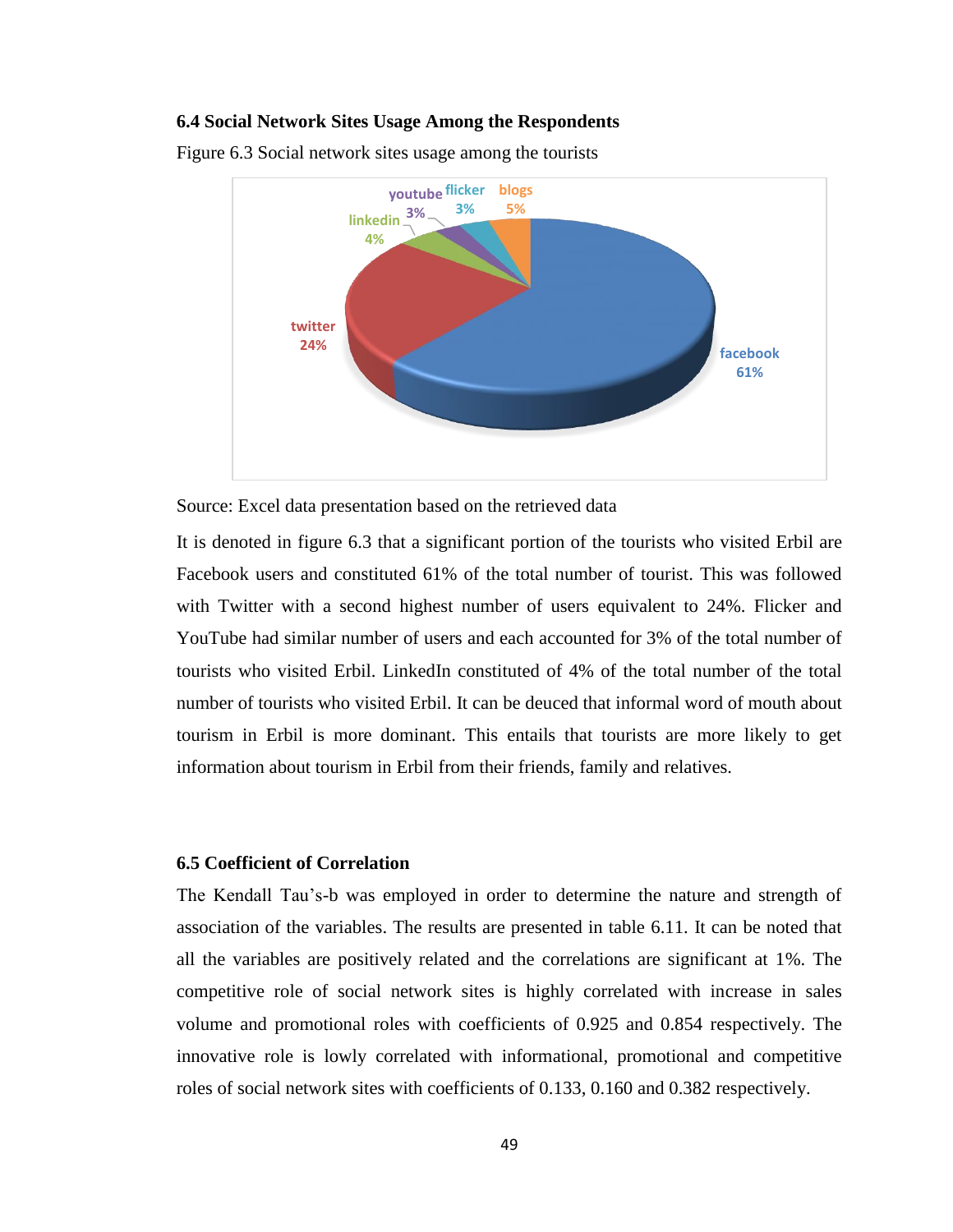|                      |                        | Promotio  | competiti | innovat     | Increase in | informatio |
|----------------------|------------------------|-----------|-----------|-------------|-------------|------------|
|                      |                        | nal       | ve        | ive         | sales       | nal        |
| Promotional          | Pearson<br>Correlation | 1         | $.854***$ | $.160^{**}$ | $.804***$   | $.120***$  |
|                      | Sig. (2-tailed)        |           | .000      | .001        | .000        | .009       |
|                      | N                      | 470       | 470       | 470         | 470         | 470        |
| competitive          | Pearson<br>Correlation | $.854***$ | 1         | $.382***$   | $.925***$   | $.207***$  |
|                      | Sig. (2-tailed)        | .000      |           | .000        | .000        | .000       |
|                      | N                      | 470       | 470       | 470         | 470         | 470        |
| innovative           | Pearson<br>Correlation | $.160***$ | $.382***$ | 1           | $.397***$   | $.133***$  |
|                      | Sig. (2-tailed)        | .001      | .000      |             | .000        | .004       |
|                      | N                      | 470       | 470       | 470         | 470         | 470        |
| Increase in<br>sales | Pearson<br>Correlation | $.804***$ | $.925***$ | $.397***$   |             | $.190***$  |
|                      | Sig. (2-tailed)        | .000      | .000      | .000        |             | .000       |
|                      | N                      | 470       | 470       | 470         | 470         | 470        |
| informationa         | Pearson<br>Correlation | $.120***$ | $.207***$ | $.133***$   | $.190***$   | 1          |
|                      | Sig. (2-tailed)        | .009      | .000      | .004        | .000        |            |
|                      | ${\bf N}$              | 470       | 470       | 470         | 470         | 470        |

## Table 6.11 Coefficient of Correlation

*\*\*. Correlation is significant at the 0.01 level (2-tailed).*

## **6.6 Model Summary Results**

An R-square of 0.76 was obtained and this entails that 76% variation in tourism sales volume is explained by informational, promotional, and competitive and innovative roles of social networks sites. Thus 24% variation in tourism sales volume is explained by variables outside the model. Model summary results are presented in table 6.12.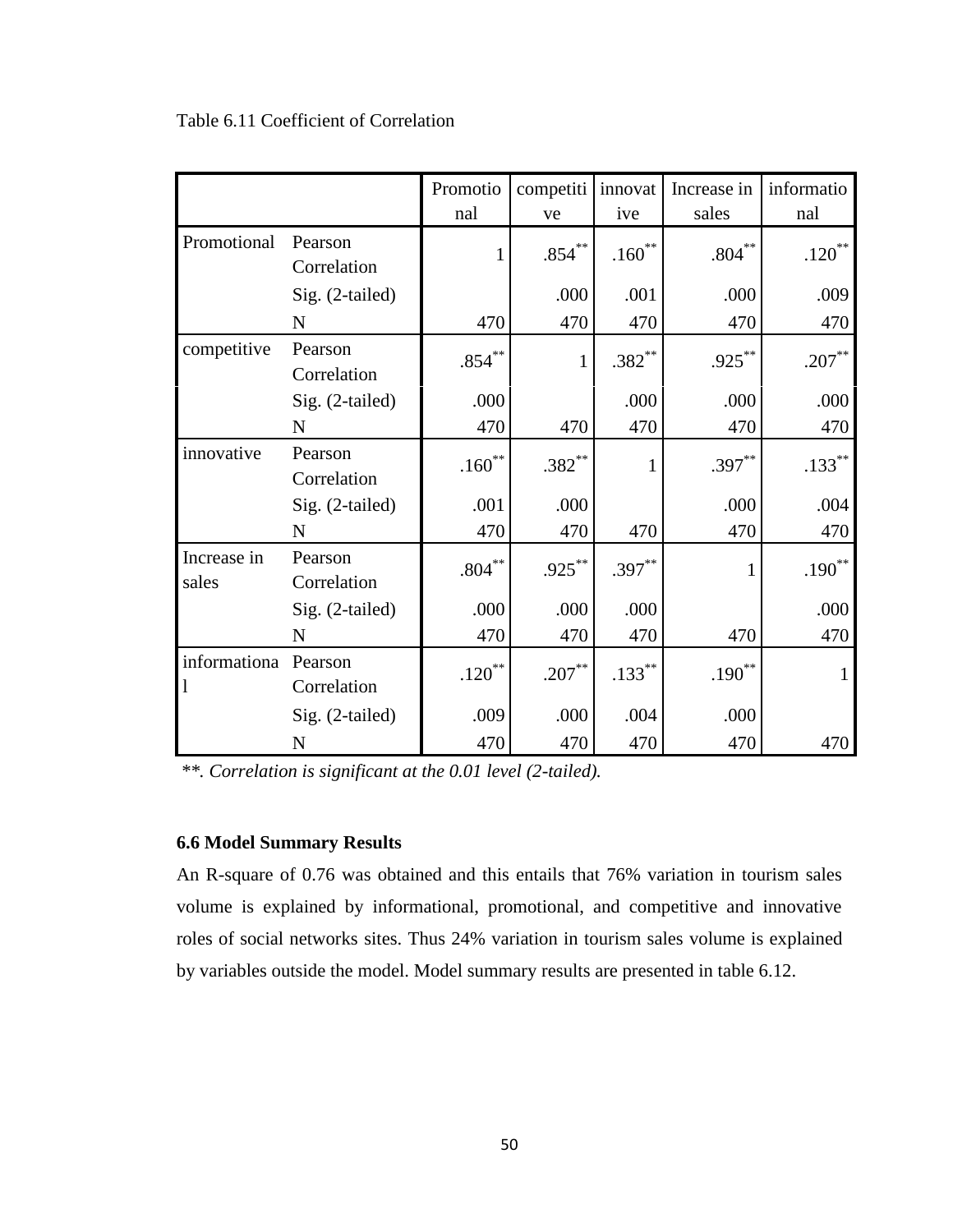#### Table 6.12 Model summary results

| R-squared         | 0.76  |
|-------------------|-------|
| Adjusted R-square | 0.757 |

## **6.7 Empirical Results**

Table 6.13 Estimated Model results

|                             | <b>Coefficients</b> | t-statistic | <b>Sig</b> |
|-----------------------------|---------------------|-------------|------------|
| <b>Constant</b>             | 0.127               | 1.156       | 0.242      |
| <b>Informational</b>        | 0.02                | 1.038       | 0.3        |
| <b>Promotional</b>          | 0.161               | 3.344       | $0.001*$   |
| Competitive                 | 0.652               | 8.536       | $0.000*$   |
| <b>Innovative</b>           | 0.055               | 3.491       | $0.001*$   |
| <b>Tourism sales volume</b> | 0.093               | 1.443       | 0.150      |

*\* Statistically significant at 1%* 

Using the above results, the estimated equation can thus be expressed as follows;

# $S_N = 0.127 + 0.020X_1 + 0.161X_2 + 0.652X_3 + 0.055X_4 + 0.093X_5$

Informational role had a coefficient of 0.02 and this entails that an increase in tourism informative initiatives or activities by 1% will result in an increase in the use of social network sites by 2%. This provides empirical support to the findings by Gohil (2015) which outlined that there is a positive association between the informational role of tourism and social network sites. Possible reasons suggest that providing tourists with all the information they need on social network sites reduces acts of mistrusts on the part of tourists. Thus more tourists will acquire tourism products as their level of trust of the tourism products rises.

Promotional role had a coefficient of 0.161 which entails that either a 1% change increase in awareness campaigns will cause an increase in social network sites activities by 16.1%. Alternatively, it can be expressed that an improvement in the ability of tourism service to promote tourism using social network will have a positive effect on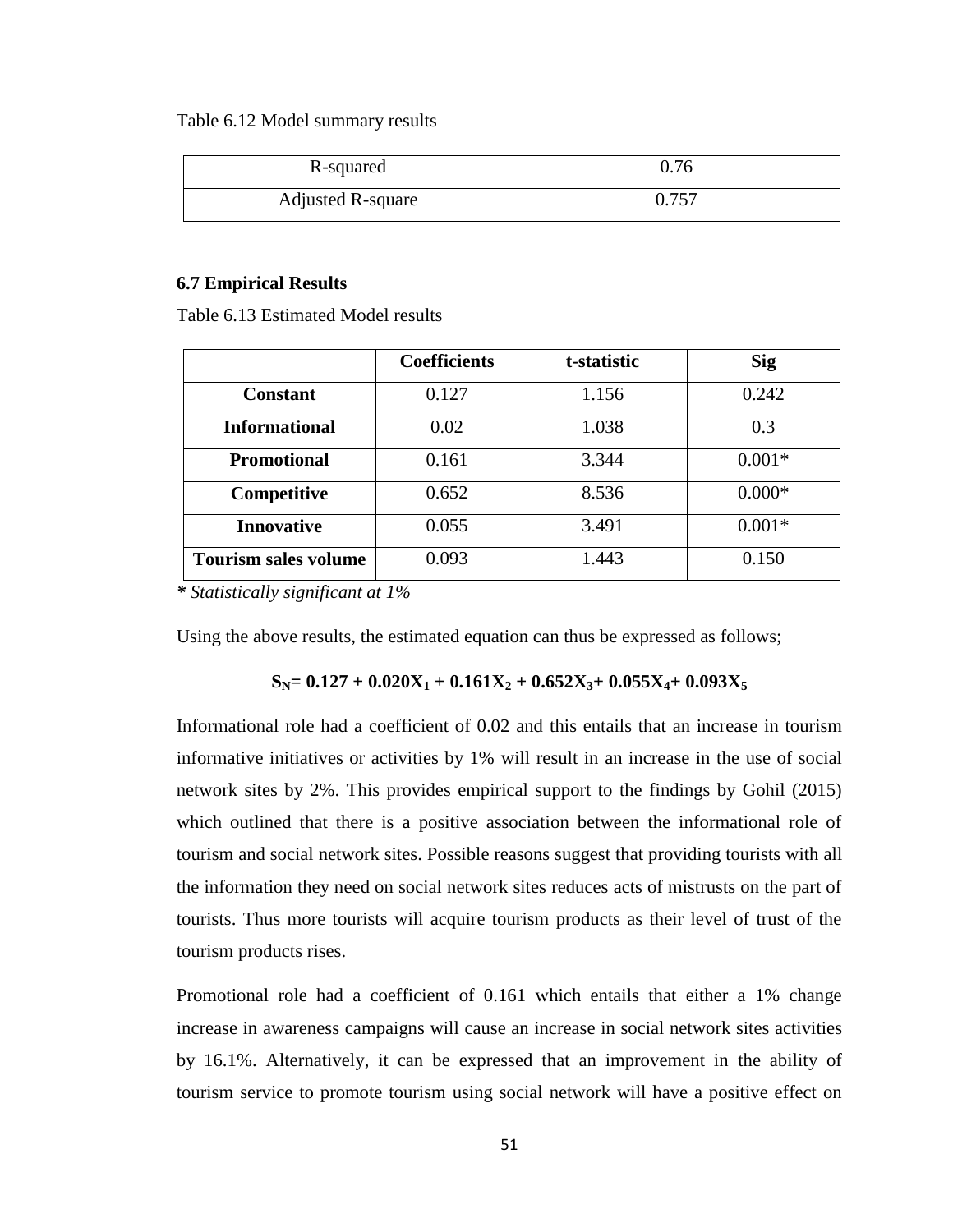social network usage of 16.1%. This concurs with results by Zeng and Geritsen (2014) and this suggests that the ability to promote the tourism destinations and services greatly exposes service providers to more customers and hence an increase in sales volume. Hence social network site usage rises together with the increase in response to the promotional activities.

Tourism efforts to enhance the competitiveness of the firm using social network sites has a coefficient of 0.652 which entails that either a 1% improvement in the drive to improve the competitiveness of tourism service providers will cause an increase in social network sites usage by 65.2%. This was supported by Zeng and Geritsen (2014) and this is because an improvement in competitiveness improves the firms' dominance in the market and hence can easily get more customers through manipulative actions such as competitive pricing or arbitrage pricing.

The results also support study results by Gohil (2015) as evidenced by a positive association between the innovative efforts in tourism and social network sites. The innovative drive by tourism firms through the usage of social network sites will cause an increase in social network sites usage by 5.5%. This is because innovation improves the way of doing business and thereby resulting in efficiency and effectiveness which are strongly needed by tourists. Tourists favor destinations that are effective and efficient in offering services. Hence sales volumes are foreseen to increase in favor of those destinations that are efficient and effective in offering services. Policy implications must therefore promote innovative ways of doing business.

Further insights can be established from table 6.13 that an increase in tourism activities to gunner more sales will result a higher usage of social network sites. This can be evidenced by a coefficient of 0.093 which implies that social network usage will increase by 0.093 following an increase in efforts to increase tourism sales by 1 unit. This can be reinforced by insights established by Gohil (2015) which established that there is a positive connection between tourism and social network sites.

The studies sought answer to the question what is the role of online social network sites on tourists visiting Erbil. Using information utilized in the conceptual framework and regression model estimation it can therefore be concluded that the roles of social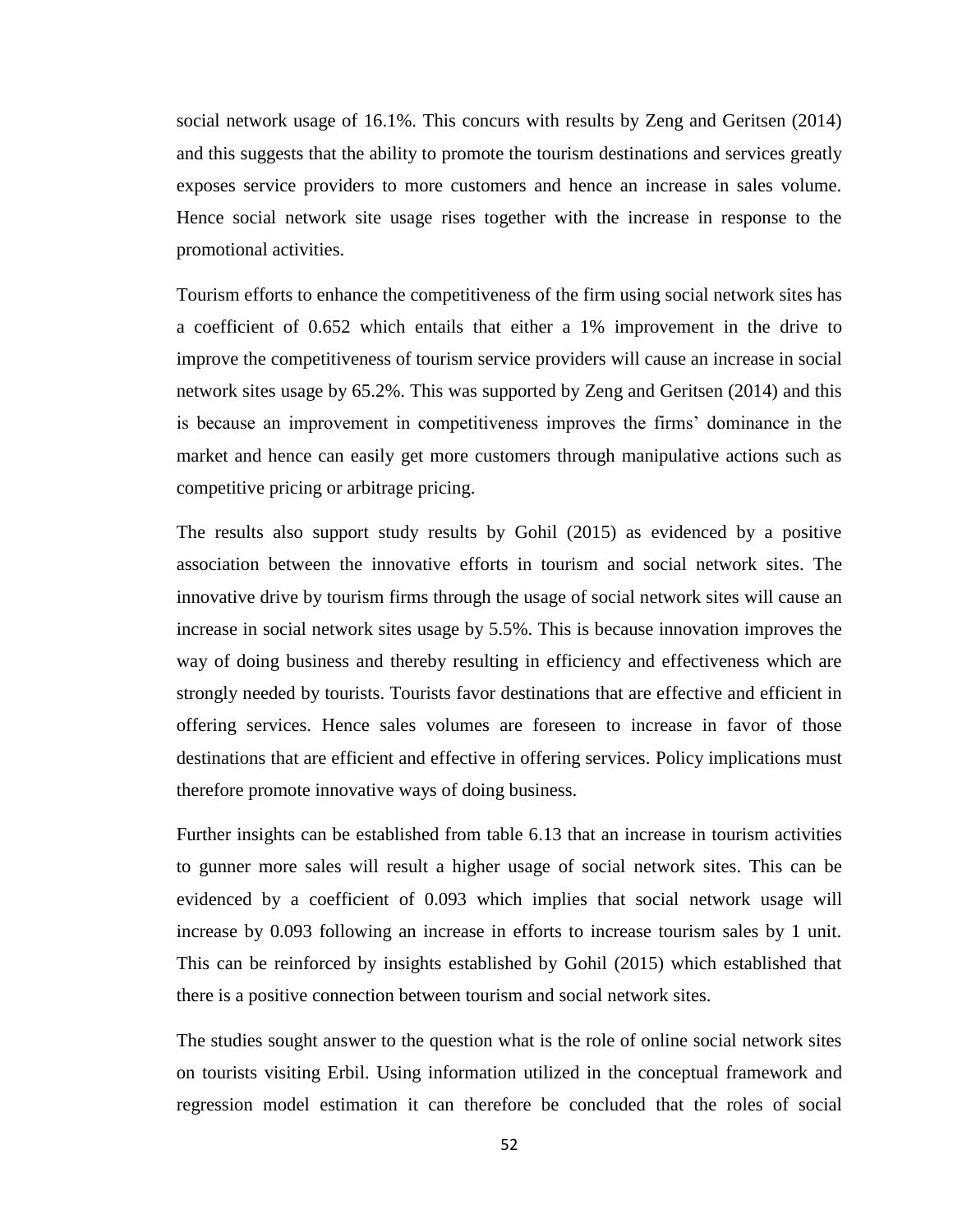network sites in tourism are promotional, informational, competitive, innovative and increase in sales volume.

The study also endeavored to establish how online social network sites influence tourism trends. It was established that the extent to which tourism relies on the usage of social network sites lies in the ability of social network sites to enhance tourism activities in relation to informational, promotional, innovative, competitive and increasing sales volume. Thus tourism trends can be said to positively change in response to positive developments in social network sites.

The question how can social network sites developments be used to indicate the behavior of tourism in Erbil was addressed by positive relationships between tourism and social network sites. In this respect, tourism activities have been established to cause an increase in social network sites developments. Thus improvements or developments in social networks sites are in response to changes in tourism activities. This therefore implies that social network sites developments are a reflection of what is transpiring in tourism. For instance, an increase in social network sites development can be said to be as a result of an increase in tourism activities.

From the estimated regression results, it was established that tourism activities can explain changes in social network sites by 76%. Thus positive or negative changes in social network sites are said to either enhance tourism activities or hamper tourism respectively. This addresses the question how social network sites affect tourism markets in Erbil.

3 of the 5 positive variables are significant at 1% and we can in overall accept the alternative hypothesis that social network sites play a significant positive role in Erbil tourism industry. The extent to which this hypothesis holds can be reinforced by the obtained R-square of 76%.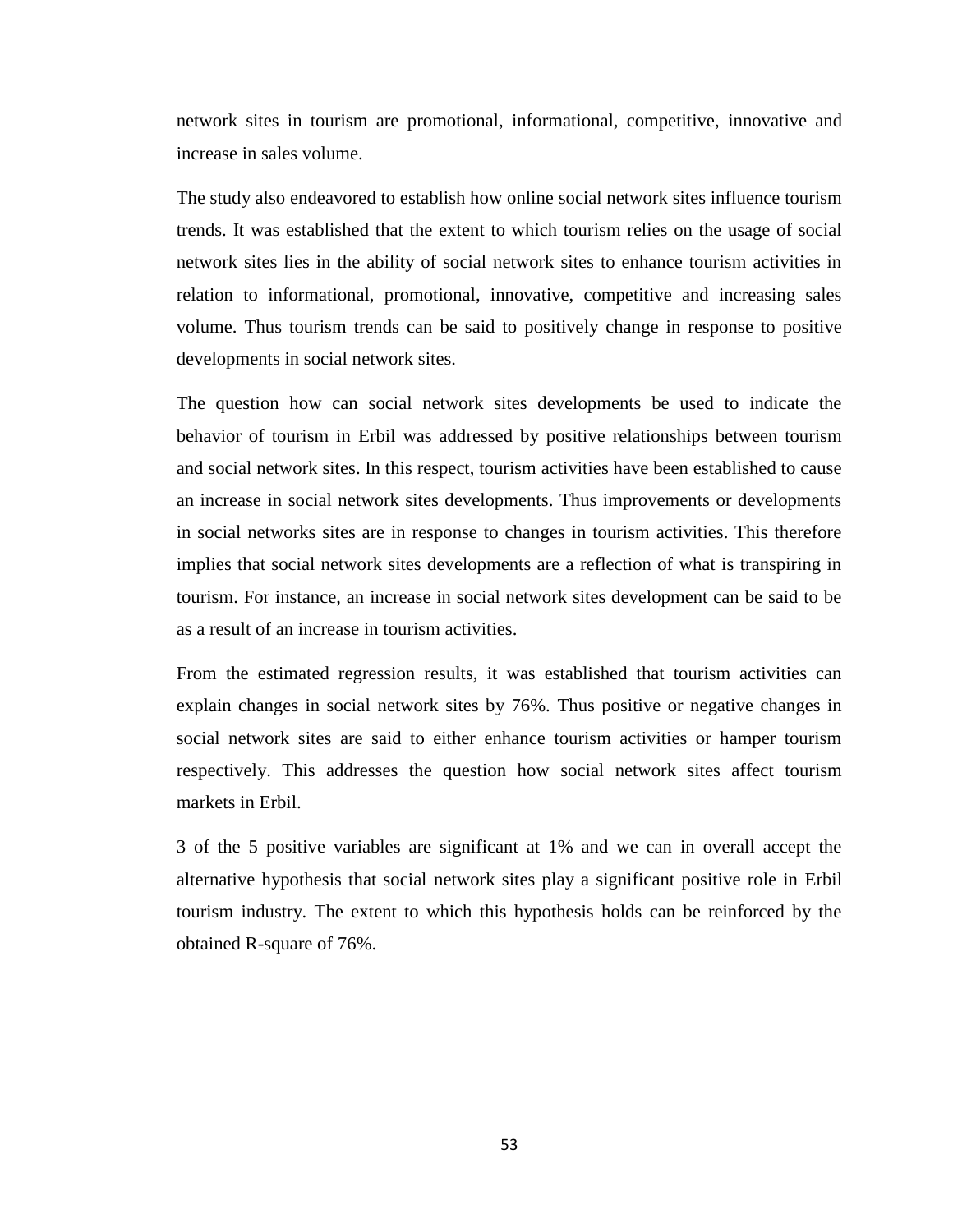## **6.8 Analysis of Variance (ANOVA)**

From table 6.14, it can be noted that the obtained significant value is significant at 0.01 thus we accept the null hypothesis of homogeneity. We therefore conclude that there is homogeneity in both the variance and sample size of tourism and social network site usage data. Thus the error value is approximately equal. Thus our estimated model can be said to be correctly specified and the null hypothesis of variable inclusion is rejected.

Table 6.14 Analysis of Variance (ANOVA) table

|            | Sum of  | d.f. | <b>Mean square</b> | F       | <b>Sig</b> |
|------------|---------|------|--------------------|---------|------------|
|            | squares |      |                    |         |            |
| Regression | 131.137 |      | 26.227             | 293.150 | $0.000*$   |
| Residual   | 41.513  | 465  | 0.089              |         |            |
| Total      | 172.649 | 469  |                    |         |            |

## **6.9 Reliability Test**

Reliability test was conducted for the four variables that address the roles of auditing. The Cronbach's alpha will be used to interpret the results of the analysis. The following was obtained;

| <b>Cronbach's Alpha</b> | Cronbach's Alpha Based   No of Items |  |
|-------------------------|--------------------------------------|--|
|                         | on Standardized Items                |  |
| 0.716                   | 0.782                                |  |

Of the 5 variables that were analyzed, a Cronbach's alpha statistic of 71.6% was obtained for roles of social network sites. This entails that 71.6% changes in tourism sales volume is considered to be internally consistent and reliable. The item statistics presented in table 6.16 shows that there is a positive correlation between the selected variables. This means that all the social network roles are mutually and positively related to tourism sales volume.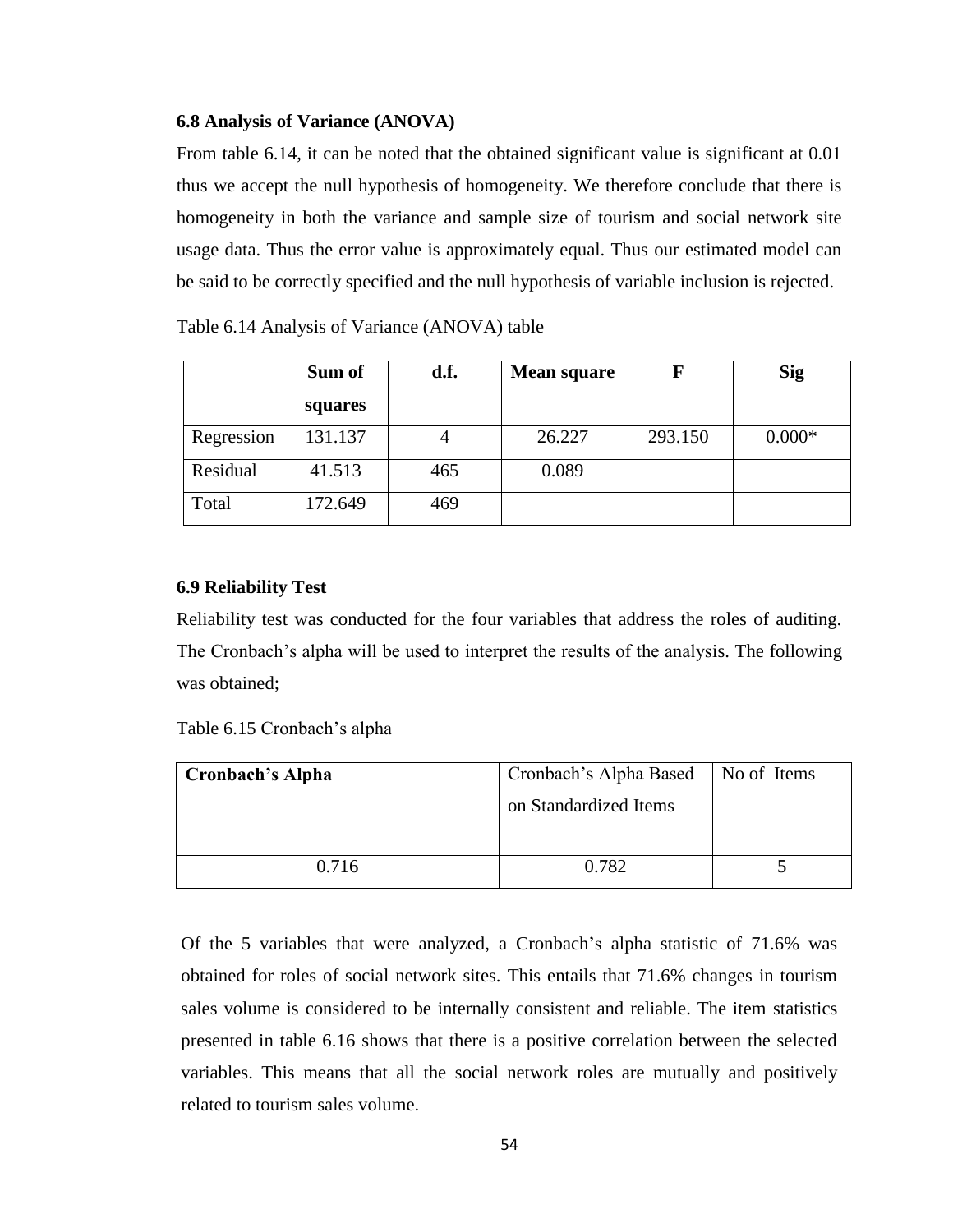Table 6.16 Item-total statistics

|                   | Cronbach's Alpha if Item Deleted |       |
|-------------------|----------------------------------|-------|
| Promotional       |                                  | 0.637 |
| competitive       |                                  | 0.567 |
| Innovative        |                                  | 0.777 |
| Increase in sales |                                  | 0.571 |
| Informational     |                                  | 0.774 |

Table 6.16 also shows that if factors such as promotional, competitive and increase in sales are removed, the reliability of the model will decline to 63.7%, 56.7% and 57.1% respectively in explaining social network sites usage. The model's reliability will however increase to 77.7% if innovative is removed and this suggests that the innovative role of social network sites is negatively impacting the effectiveness of social network roles. Thus a removal of this role from Erbil tourism initiatives will see an increase in social network sites usage. On the other hand, factors such as informational and innovative are significantly important in improving social network sites usage in tourism. Policy initiatives should therefore be designed to improve the effectiveness of these factors.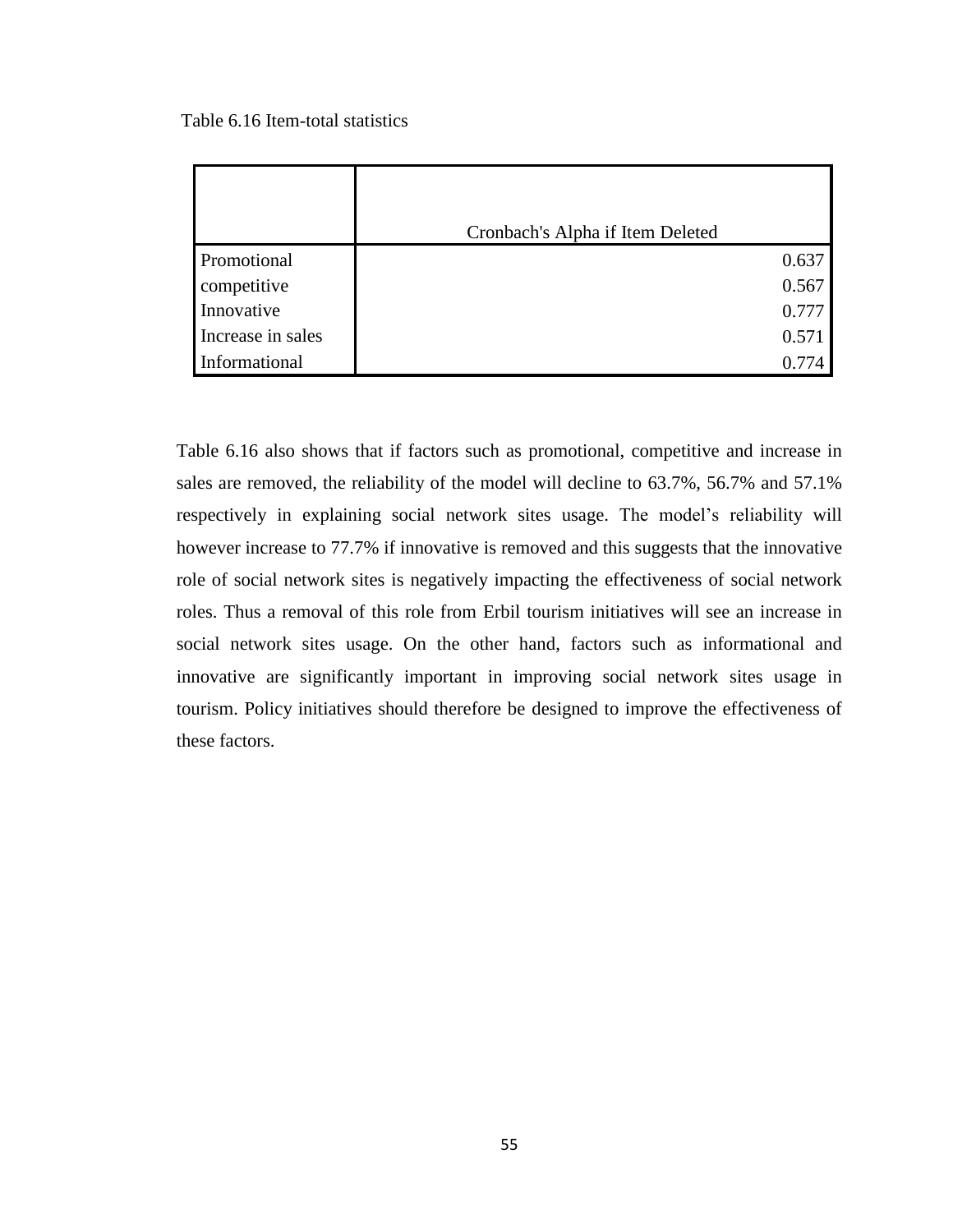## **CHAPTER VII**

## **RECOMMENDATIONS AND CONCLUSIONS**

#### **7.1 Introduction**

The main objective of the study was to examine the roles that are being played by social network sites in tourism. This was necessitated by an exponential growth in social network sites and users around the world. This was also followed by a surge in the number of millennials who are traveling around the world. The widespread proliferation in the number and types of social network sites has posed numerous changes in tourism trends and not much has been done to examine the underlying issues. On the other hand, there has been no consensus as to whether the changes in tourism trends is being attributed to demographic changes or changes in social network sites. This study therefore was an endeavor to examine the roles that are being played by social network sites in tourism. The recommendations made herein are based on the analyzed data.

## **7.2 Recommendations**

#### **7.2.1 Recommendations to Business Entities Involved in Tourism**

The obtained results revealed that all tourism activities have a positive effect on social network sites. Deductions can be made that social network sites usage is resultantly causing positive effects in tourism and hence it's wide spread use. Foremost, tourism players are therefore encouraged to further improve the ability to provide information through the use of social network sites. Such information must contain a high possible level of reliability at all costs. This is because failure to provide accurate or reliable information can have undesirable negative consequences on the performance of both the firms and the tourism industry.

The results of the study revealed that there is a positive linkage between tourism promotional activities and social network sites usage. Thus firms in the tourism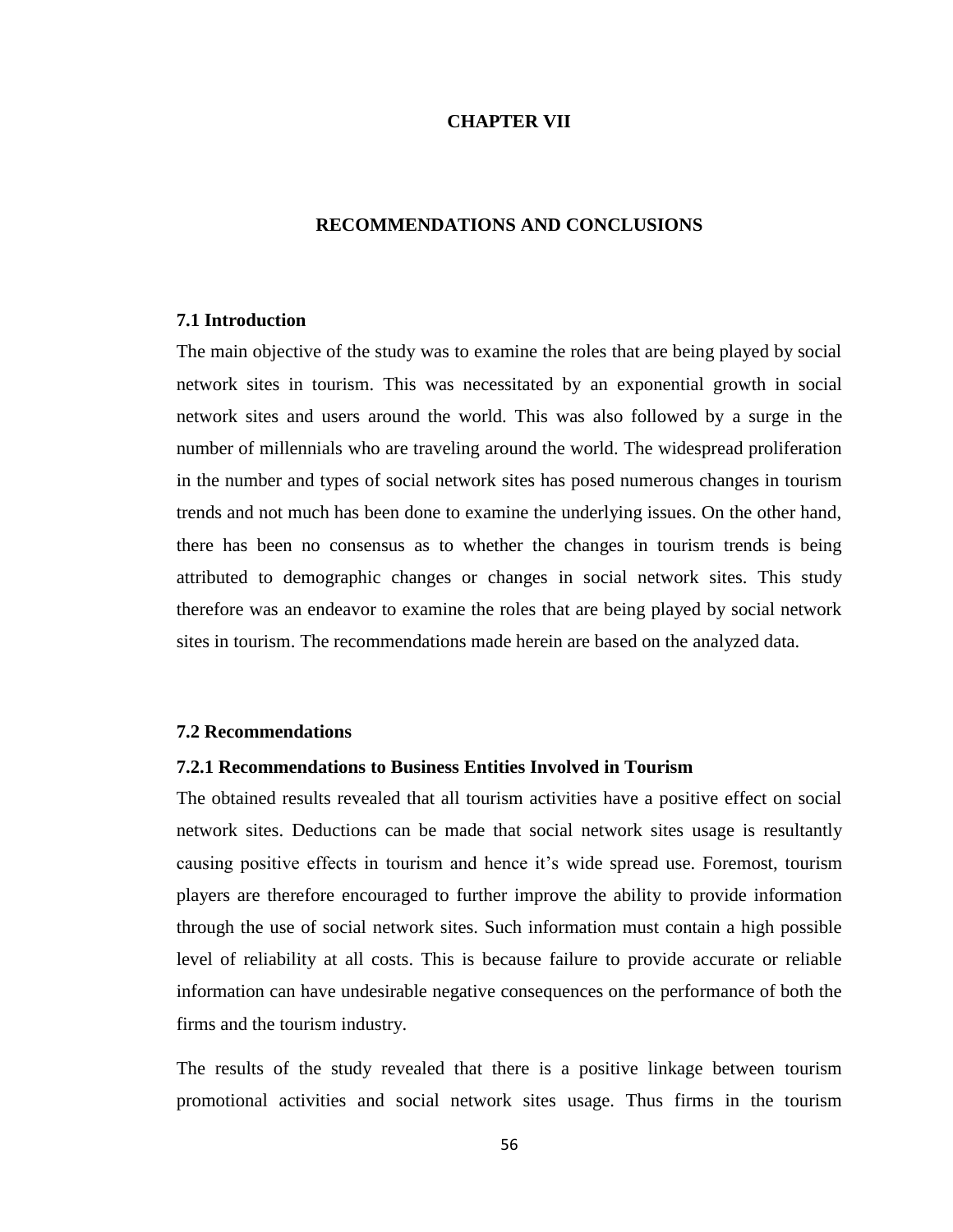industries are advocated to continually engage in intensive marketing initiatives so as to further promote their products. This enables firms to gain access into new markets and expand their current level of customer out reach.

The ability of social network sites to enhance the competitive position of tourism firms needs to be continually assessed and improved all time. This is because failure to improve the competitive position of the firm in the market can cause the firm to lose customers to other tourism firms especially those from outside KRG. Competitive strategies must be designed in such way that reflects current changes in the world economy so as to cater for the ever changing customer needs and problems.

Business entities engaged in tourism and other tourism related activities are strongly urged to continue and increase their usage of social network sites as a way of innovating their information systems. This is based on the results of the study which showed that innovation has a positive linkage with tourism sales volume. Innovation is essential because it results in efficiency and effectiveness in the operations of firms. This is important because tourists are always looking for service providers who can provide a particular service effectively and efficiently.

## **7.2.2 Recommendations to the Government**

The government of Kurdistan Region of Iraq must implement strategies that promote tourism. For instance, increased security and awareness campaigns can be made especially on international scale were most foreign tourists have a negative perception about KRG because of security fears. Thus there is greater need by the government of Kurdistan to continually promote KRG as a safe tourist destination. Bilateral and multilateral agreements in the area of tourism can be made by the government with other foreign nations.

#### **7.3 Suggestions for Future Studies**

The results of the study have shown strong and reliable evidence that social network sites are playing a significant role in tourism in KRG. Other studies can however, narrow the study to specific region and types of tourism.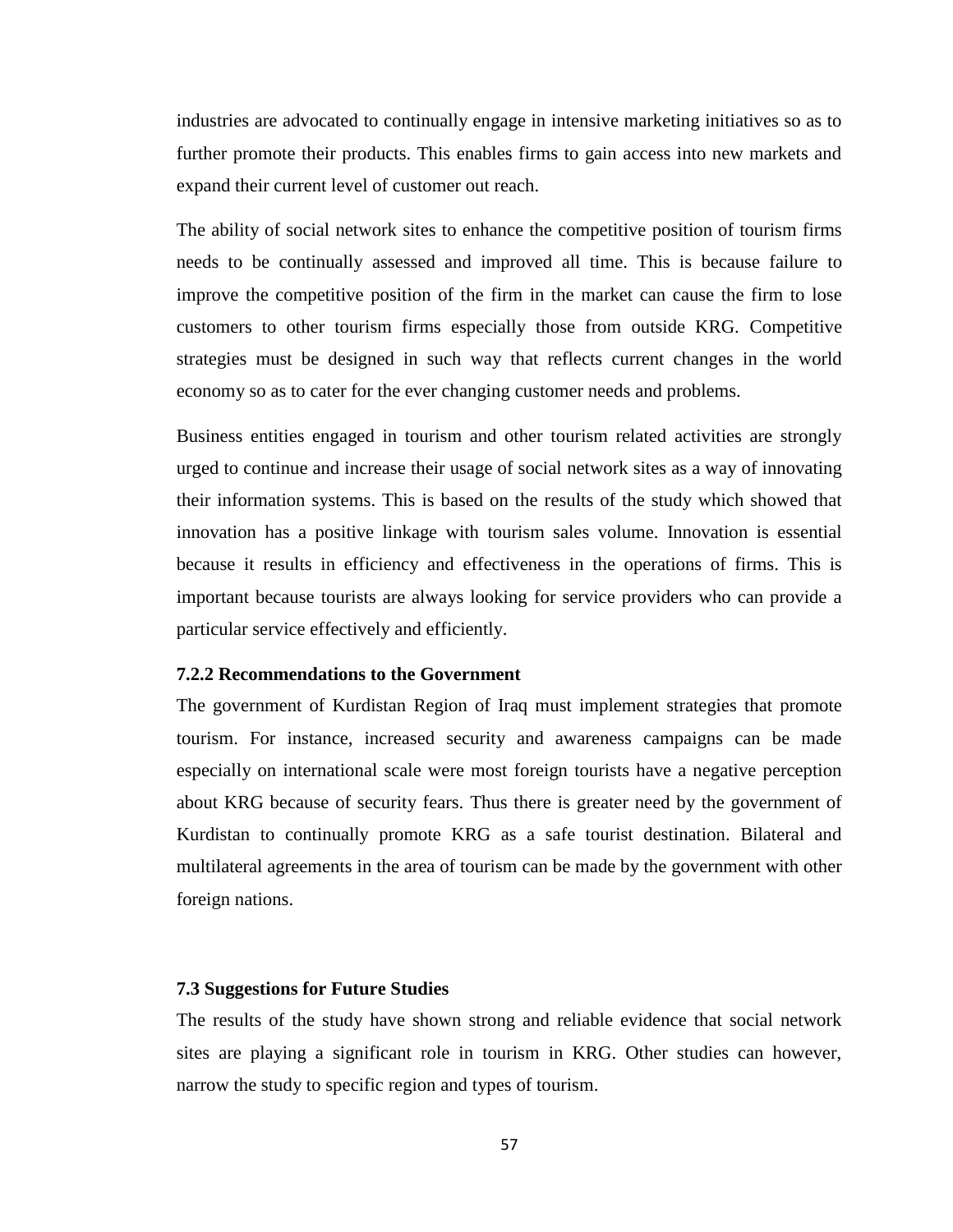#### **7.4 Conclusion**

It can therefore be concluded that social network sites are playing a significant role in tourism in Erbil. The most significant roles that are being by social network sites are in Erbil are promotional, competitive and innovative and these are positively contributing to the success of tourist destinations in Erbil. Thus in order to fully benefit from social network sites, tourism officials in Kurdistan Region of Iraq must innovate their information systems and provide information on social network sites. This must be supported by the necessary infrastructure so as to domestically promote social network site usage. Initiatives can be adopted which further make the accessibility of social network sites cost effective. Significant attention must be trusted towards promoting domestic tourism and efforts can be undertaken to improve the international image of Kurdistan Region of Iraq .

It can be concluded from this study that the social network sites role of providing information has a significant positive impact on tourism sales volume. This is mainly attributed to the fact that providing information reduces uncertainty. Tourists are specifically interested in obtaining information about where there are going, what is involved, how to get there, possible good and bad things they stand to encounter. As a result the extent to which such information is provided aids in the decision making process. This is supported from information drawn from buying process model which outlined that purchase decisions and post purchase decisions are determined by the ability of the consumer to obtain information so as to make an assessment and evaluation of the available alternatives.

It can also be concluded that social network sites is now widely being used is tourism to promote tourism. This is evidenced by results obtained in this study which outlined that the promotional role of social network sites has significant positive implications on tourism sales volume. Social network sites thus provide tourism firms with a greater ability to promote tourism destinations and related services. It can also be said in this regard that the ability of tourism service providers to reach existing and new tourists is now hinging on the promotional ability of social network sites.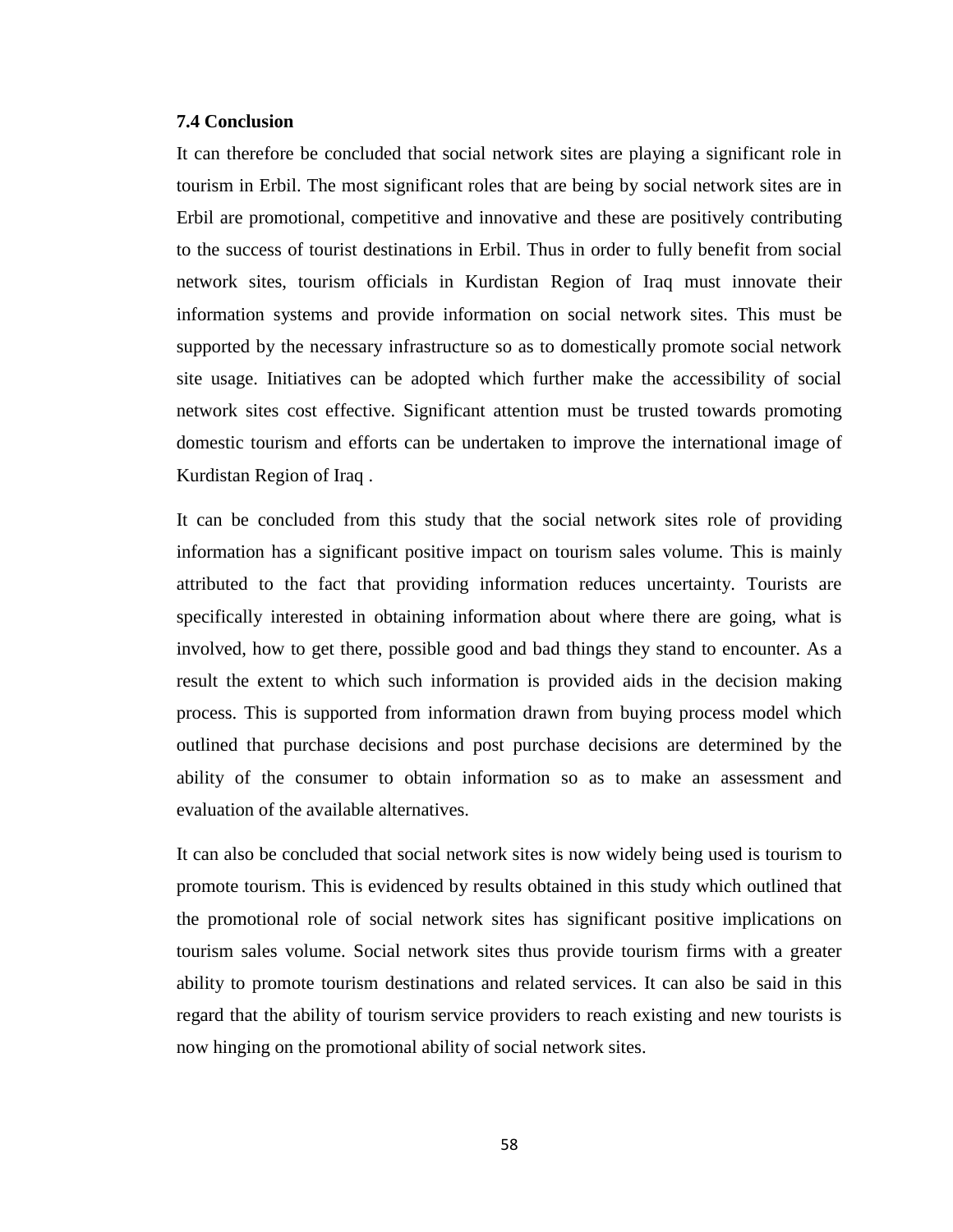Further conclusions can be made that social network sites is also part of the innovative drive by tourism service providers to innovate their business operations. As such many tourism service providers have taken a toll to increasingly utilize social network sites as an operation enhancement toll that can be used to reach tourists at a lower cost and a fast rate. Thus the social network sites role of innovation can be concluded to be significantly and positively related to tourism sales volume.

Insights provided in this study highlighted that tourism service providers are now facing a lot of competition and as results were advocated to further improve their competitiveness. Improvements in competitiveness result in an increase in both the influx of tourists and tourism sales volume. Thus it can be concluded that tourism sales volume is positively and significantly related to the competitiveness of tourism service providers.

The effectiveness of social network sites to execute profound functions greatly depends on factors that surround the use of the concerned social network sites. As such may include feasibility, convenience, affordability, objectives etc.

Conclusions can therefore be drawn that social network has wide positive implications on the tourism industry. This can be evidenced by its numerous roles that it is playing towards improving tourism. In overall, the alternative hypothesis that social network plays a significant positive role in Erbil tourism industry can be concluded to be acceptable.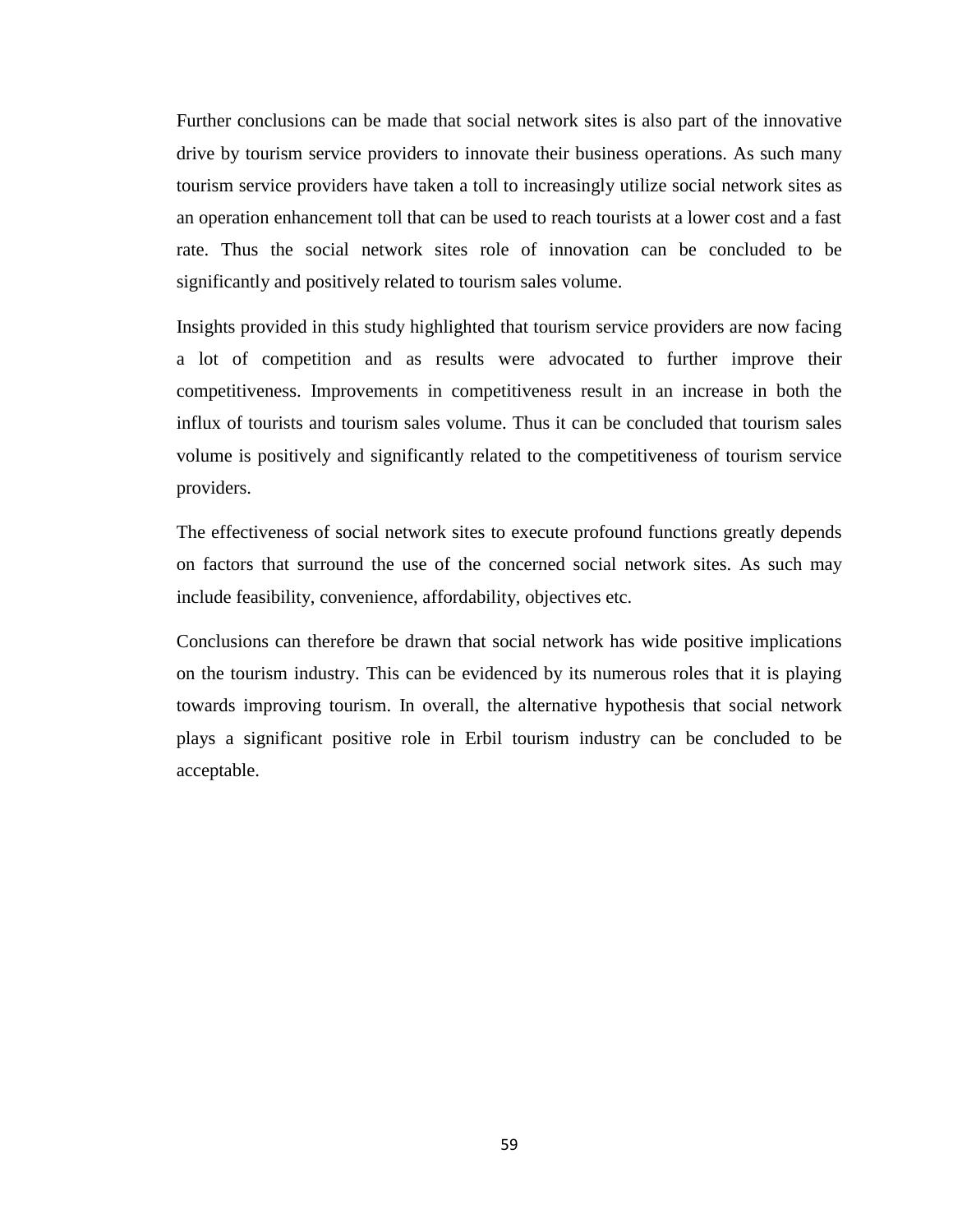#### **REFERENCES**

- Boni, A. and Stemart, N. (2006). Web 2.0 at Advance. Micro Application. *European Scientific Journal, Vol. 9,* No. 20, pp 115-123.
- Bradbury, K. (2013). The Growing Role of Social Media in Tourism Marketing. [http://kelseybradbury.weebly.com/uploads/1/0/9/2/10927387/tourismsocialmedia](http://kelseybradbury.weebly.com/uploads/1/0/9/2/10927387/tourismsocialmedia-comm427.pdf%20Accessed%20on%2023%20December%202015) [-comm427.pdf Accessed on 23 December 2015.](http://kelseybradbury.weebly.com/uploads/1/0/9/2/10927387/tourismsocialmedia-comm427.pdf%20Accessed%20on%2023%20December%202015)
- Bughin, J. (2009). How Firms are Benefiting from Web 2.0. McKinsey Quarterly, July 2009 *Global Survey Results*.
- Byeong, P et al. (2012). Factors Influencing Social Capital in Rural Tourism in South Korea. *Journal of Tourism 33,* 1511-1520.
- Cox et al (2007). The role of User Generated Content in Tourists' Travel Planning Behavior. *Journal of Hospitality Marketing and Management, Vol. 18*, pp. 743- 764.
- Daft, R. L., and Lengel, R. H. (1984). Information Richness: A New Approach to Managerial Behavior and Organizational Design. In B. Staw and L. L. Cummings (Eds.). *Research In Organizational Behavior*, Vol. 6, pp. 191-133.
- Dana, B. (2007). Social Network Sites: Definition, History and Scholarship. University of Californian-Berkeley. [http://www.danah.org/papers/JCMCIntro.pdf.](http://www.danah.org/papers/JCMCIntro.pdf) Accessed on 23 December 2015.
- Denyer, D. et al. (2011). Social, Open and Participative? Exploring Personal Experiences and Organizational Effects of Enterprise 2.0 Use. Long Range Planning, 44(5.6) 375-396.
- Dewing, M. (2012). Social Media: An Introduction. Parliamentary Information and Research Service. Accessed from <http://www.lop.parl.gc.ca/content/lop/researchpublications/2010-03-e.pdf> on August 2015.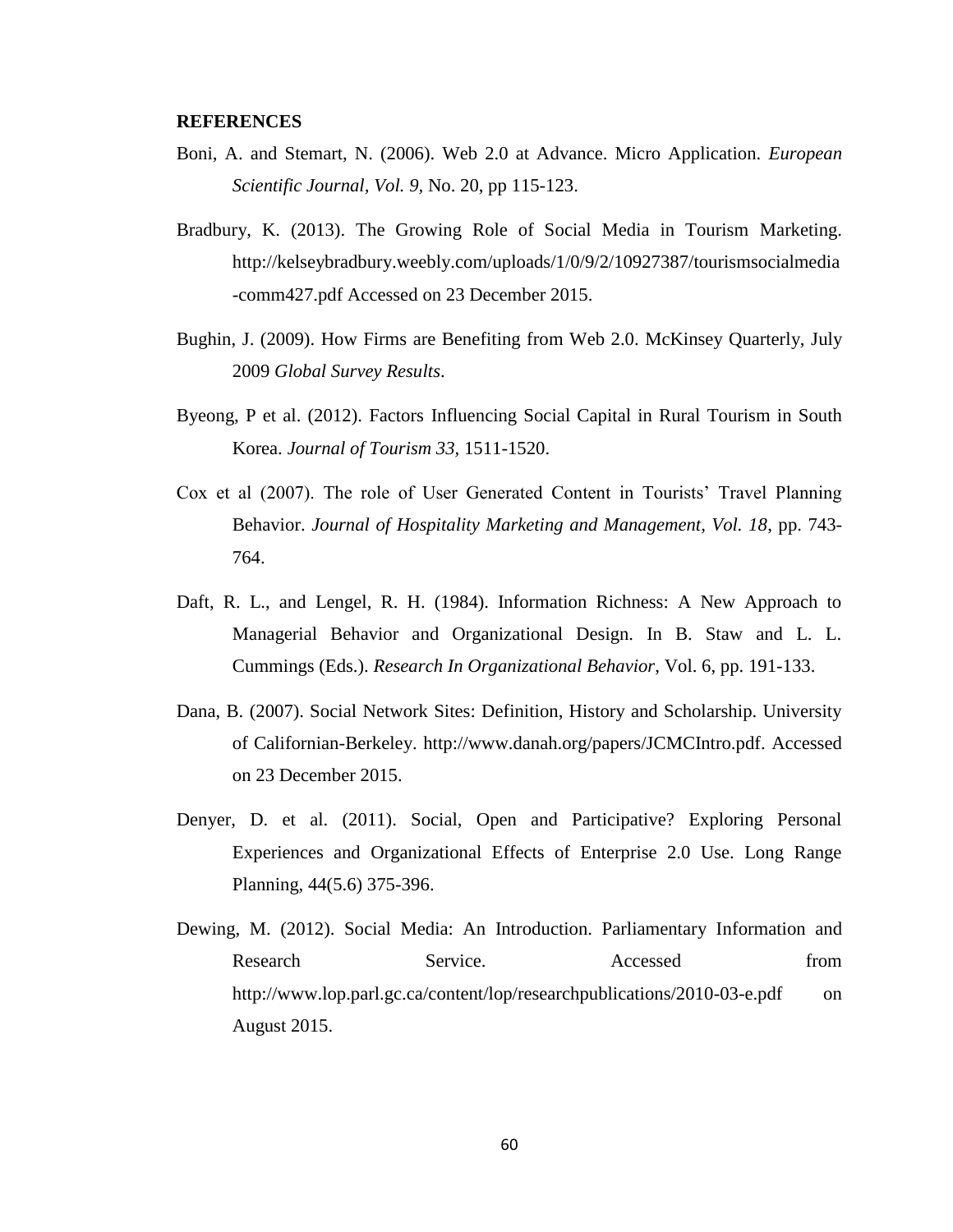- eMarketing (2011). *Egypt Releases the First Report About the Internet and the Evolution in Egypt*. 6 June 2011. Accessed on August 10, 2015 [http://www.pr.com/press](http://www.pr.com/press-release/336504)[release/336504.](http://www.pr.com/press-release/336504)
- CBC News, (2012).*Facebook Tops 1 Billion Users,*4 October 2012. Retrieved from [http://www.cbc.ca/news/technology/facebook-tops-1-billion-users-1.1211341 on](http://www.cbc.ca/news/technology/facebook-tops-1-billion-users-1.1211341%20on%2017%20November%202016)  [17 November 2016.](http://www.cbc.ca/news/technology/facebook-tops-1-billion-users-1.1211341%20on%2017%20November%202016)
- Fotis, B. et al (2010). Social Media Impact on leisure Travel: The Case of the Russian Market and the Challenges for the Cyprus Tourism Industry, Preliminary Findings. Euro med, Academy of Business-Conference Readings Book Proceedings Business Developments Across Countries And Cultures, Euro Med Press, 1365-1367.
- Germann, J, M. (2013). Technologies and the Moral Economy of Alternative Tourism: The Case of Couch surfing. Annals of Tourism Research, Vol. 43, pp. 210-230.
- Gohil, N. (2015). Role and Impact of Social Media in Tourism: A Case Study on the Initiatives of Madhya Pradesh State Tourism. International Journal of Research in Economics and Social Sciences, Vol. 5, No. 4, 8-15.
- Hausmen, A. and Sickpe, J. (2009). The Effect of Web Interface Features on Consumer Online Purchase Intentions. *Journal of Business Research, Vol. 62*, No. 1, pp. 5- 13.
- Hopkins, J. L. (2012). Can Facebook be an Effective Mechanism for Generating Growth and Value in Small Business? *Journal of Systems and Information technology, 14*(2), 131-141.
- Huang, Y. Backman, S. J. and Backman, K. F. (2010). The Impact of Virtual Experiences on Peoples' Travel Experiences. In Proceedings of the International Conference: ICT in Tourism, Lungano. Vol. 7, No. 1, 193-211.
- ISG (2015). Mobile Evolution and Development of the Internet. *Global Internet Report*  2015. USA.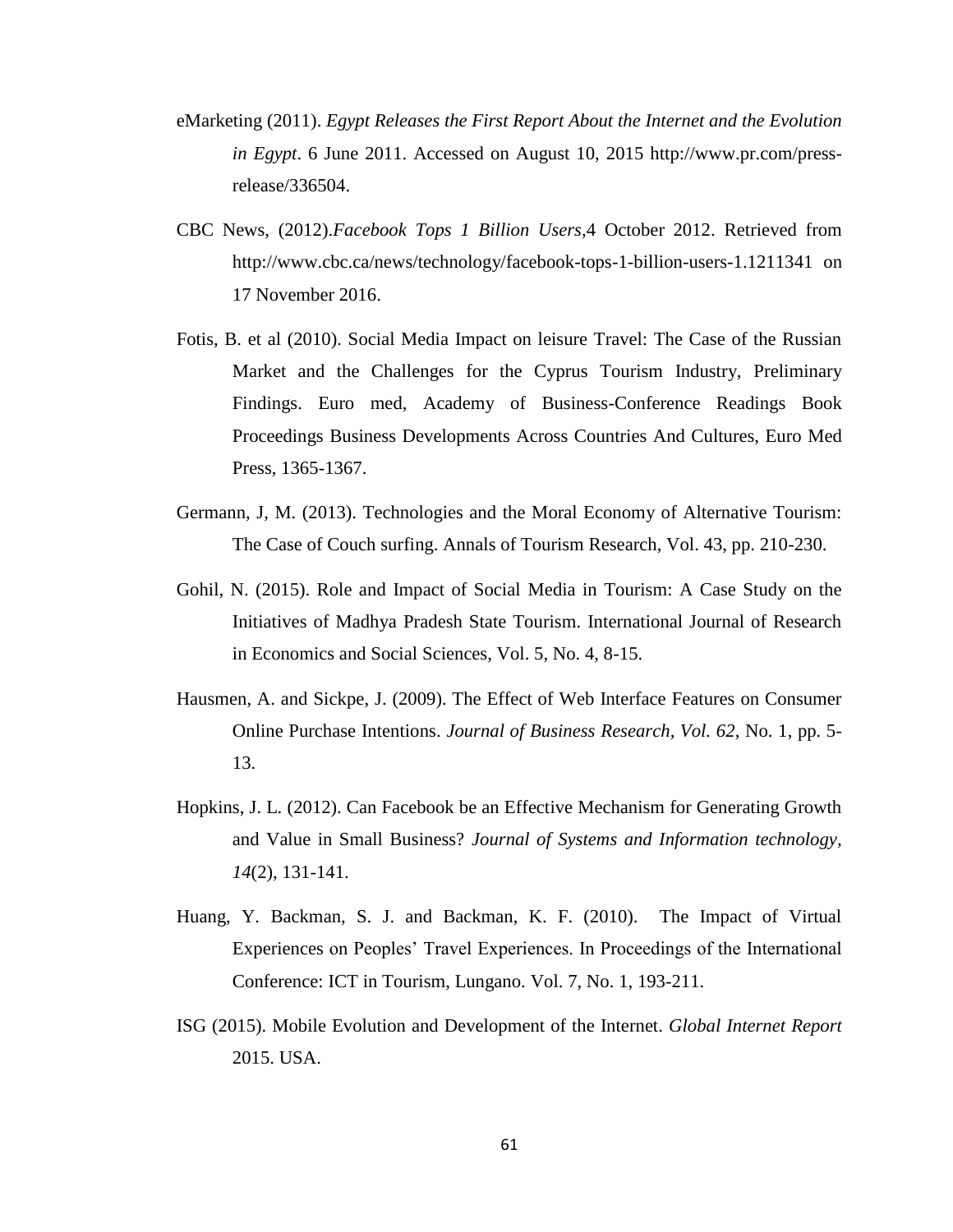- Jashi, C. (2013). Significance of Social Media Marketing in Tourism. *Conference Paper*, pp 37-40, Tbilisi University.
- Kamal, S. (2013). History and Experience of Post-conflict Reintegration and Stabilization: Reflections from DDR in Africa, Hotel African Tunis Accessed from/[/http://www.tdrp.net/TDRP\\_Conference2013/TDRP\\_Conference2013.php.](http://www.tdrp.net/TDRP_Conference2013/TDRP_Conference2013.php) On 17 November 2015.
- Kapiki, S. (2015). E-Hospitality Strategies Enhancing Competitiveness: Evidence from China and Central Macedonia, Greece. *Handbook on Tourism Development and Management.* Nova Science Publishers, New York.
- Kent. G, (2009). Achievements and Challenges in the Kurdistan Region and the Need for Increased British Engagement. Kurdistan. Accessed fro[mhttp://cabinet.gov.krd/uploads/documents/invest\\_in\\_kurdistan\\_2009.pdf](http://cabinet.gov.krd/uploads/documents/invest_in_kurdistan_2009.pdf) on 17 November 2015.
- Knowiton, T. (2012). Twitter Passes 500 Million Users, Study Reveals: Canada Accounts for 2% of All Users. TechVibes, 30 July 2012.
- Kotler, P., and Armstrong, G. M. (2004). *Principles of Marketing*. Pearson-Prentice Hall, USA. Kurdistan Tourism Authority, (2015). Tourism Information About Visiting Kurdistan. Retrieved from [http://www.tourismkurdistan.com/news/.](http://www.tourismkurdistan.com/news/) Accessed on 10 August 2015.
- Kurdistan Tourism Authority, (2016).Changes in Kurdistan. Retrieved from [http://iraqidinarnewstoday.net/kurdistan-tourism-authority-provides-facilities-to](http://iraqidinarnewstoday.net/kurdistan-tourism-authority-provides-facilities-to-attract-tourists)[attract-touristso](http://iraqidinarnewstoday.net/kurdistan-tourism-authority-provides-facilities-to-attract-tourists)n 2 January 2016.
- Larsen, J et al. (2006). Networks and Tourism, Mobile Social Life. *Journal of Tourism. Annals of Tourism Research* 34(1): 244-262.
- Monachesi, P. et al. (2009). Supporting Knowledge Discovery in an eLearning Environment Having Social Components. In Proceedings of International Conference on Engineering Education, Instructional Technology, Assessment and E-learning, Springer, No. 11, pp 143-177.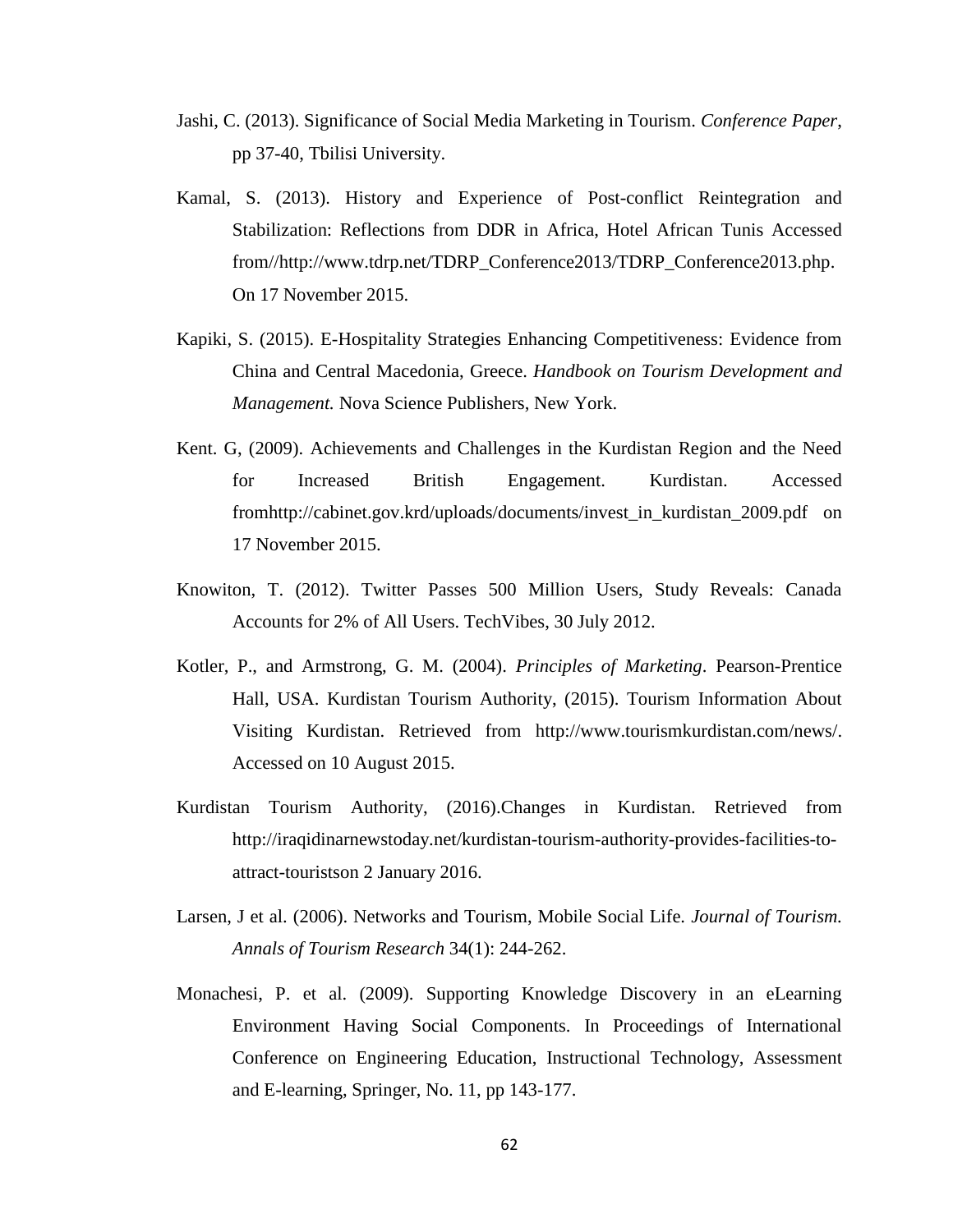- Noti, E. (2013). Web 2.0 and its Influence in the Tourism Sector. Ministry of Tourism and Culture. Vol. 9, No. 20, 115-123.
- Padden. B. (2006). Iraq Kurdistan: A Tourist Destination. VOA of 18 August 2006. Accessed from [http://www.tourismkurdistan.com/news/o](http://www.tourismkurdistan.com/news/)n 13 November 2015.
- Paige, P, V et al. (2015). Social Network Participation and Coverage by Tourism Industry Sector. *Journal of Destination Marketing and Management,* No.6, pp 110-119.
- Picciano, A. G. (2002). Beyond Student Perceptions: Issues of Interaction, Presence, and Performance in an Online Course. Vol. 6, Issue 1, pp 21-40.
- Popesku, J. (2014). Social Media as Tool of Destination Marketing Organizations. E-Business in Tourism and Hospitality Industry. Vol. 4(1): 212-219.
- Rathonyi, G. (2013). Influence of Social Media on Tourism Especially Among Studentsof the University of Debrecen. Applied Studies in Agribusiness and Commerce, *Scientific Paper,* pp 105-112.
- Roberts, W, S. (2012). Will Social Media help build your business? Foodservice & Hospitality, USA. *Business Journal* 45: 29-30.
- Rowe, M. (2011). Let's Go Social. *Social Science Journal*, Vol. 95(2): 28-32.
- Seaman, J. and Levy, J. (2003). *Social Media in Higher Education: The Survey*, Pearson, USA.
- Sigala, M. (2007). Web 2.0 in Tourism Industry: A New Tourism Generation and New e-business models, TDN, Accessed fro[mhttp://www.traveldailynews.com/columns/article/20554/web-2-0-in-the](http://www.traveldailynews.com/columns/article/20554/web-2-0-in-the-tourism)[tourism.](http://www.traveldailynews.com/columns/article/20554/web-2-0-in-the-tourism)
- Solomon, M. R (2011). *Consumer Behavior: Buying, Having and Being: Instructor's Review Copy:* Prentice Hall.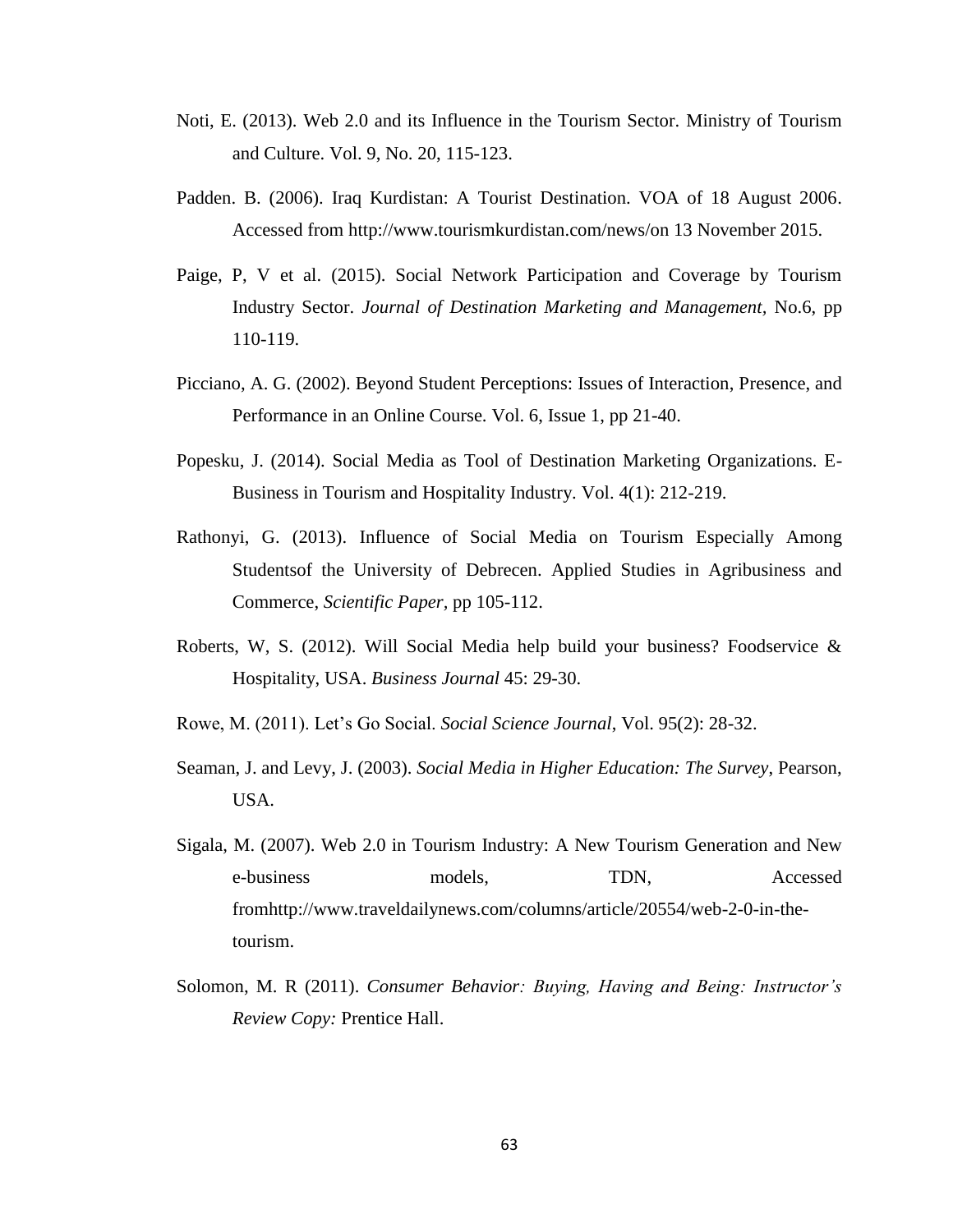- Suh, K. S. (1999). Impact of Communication Medium on Task performance and Satisfaction: An Example of Media-richness Theory. Information Management, 35, 295-392.
- The Social Media Tourism Symposium (2011). Facebook Event Page. Retrieved on 25 December 2015, from [http://www.facebook.com/sometourism.](http://www.facebook.com/sometourism)
- Thurlow, C., Lengel, L., and Tonic, A. (2004). Computer mediated Communication: Social Interaction and the Internet. Thousand Oaks, CA: Sage .Dept. of Telecommunication, Information Studies and Media, Michigan State University.
- World Tourism Authority. (2015). *Planning Directorate, Department of Statistics Publication*. Accessed from<http://statistics.unwto.org/> on 17 November 2015.
- World Travel Tourism Council (2012). Economic Impacts of Tourism. Accessed from <http://www.wttc.org/research/economic-research/economic-impact-analysis/> on 17 November 2015.
- Zheng, X. (2010). Role of Social Media in Online Travel Information Search. Tourism Management. Vol. 31. Iss. 2, pp 179-188.
- Zeng, B. and Gerritsen, R. (2014).What do we know about Social Media in Tourism? A Review. Tourism Management Perspectives Article, 10, 27–36.
- Walther, J. B. (1992). Interpersonal Effects in Computer-mediated Interaction: A Relational Perspective. Communication Research, 19(1), 52-90.
- Xiang, Z. and Gretzel, U. (2010). Role of Social Media in Online Travel Information Search. Tourism Management, Vol. 31, No. 2, pp 169-176.
- Zammit,K. B. (2012). Examining the Role of Social Media Among Four-H Alumni In Louisiana. MSc Thesis, Louisiana State University, USA.

#### **Online sources**

[http://www.hawlergov.org/en/article.php?id=1360564288.](http://www.hawlergov.org/en/article.php?id=1360564288) Iraqi Kurdistan Newroz Telecom: Building the Infrastructure for Kurdistan's Internet Created on 11/2/2013. 9:31.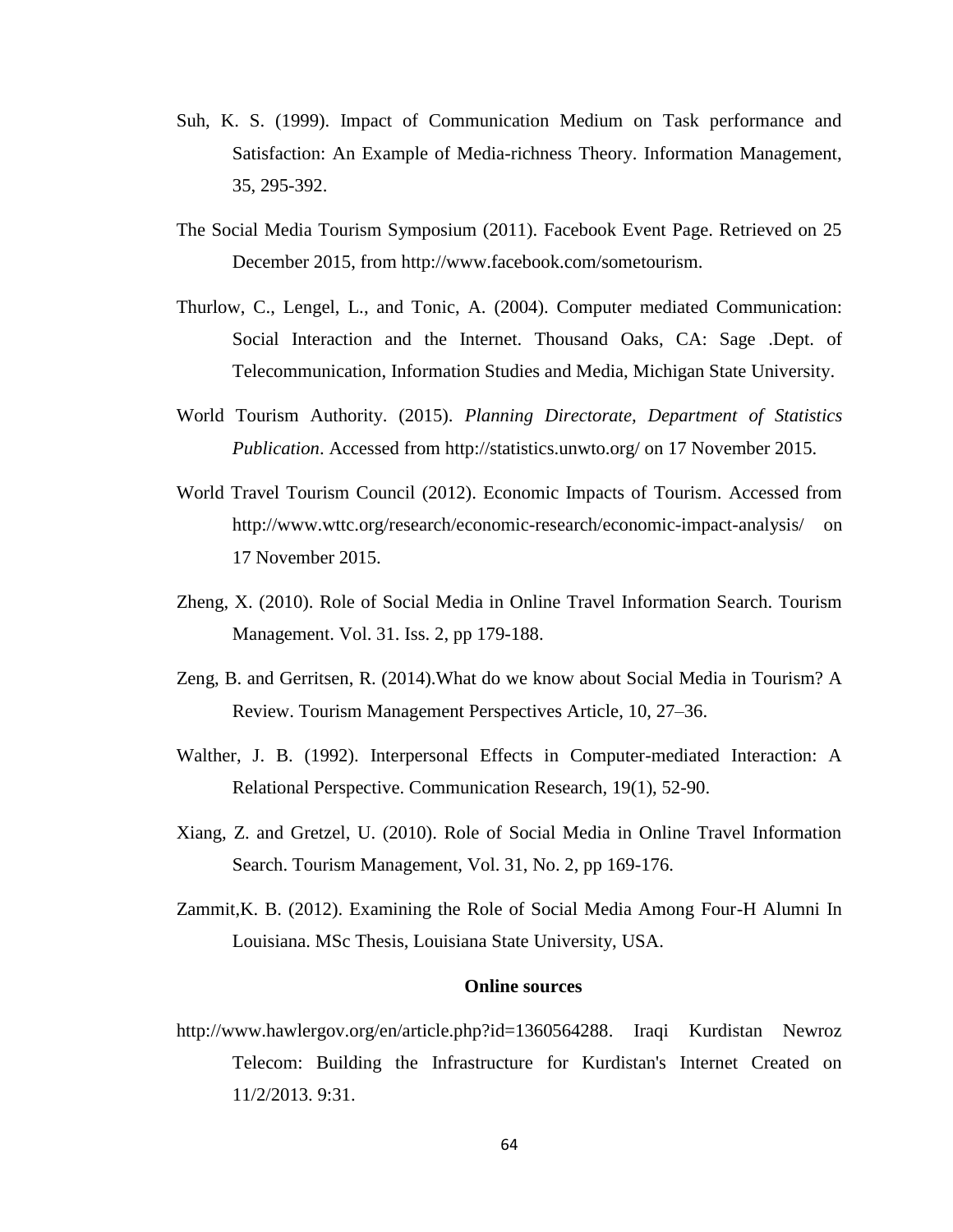- [http://www.washingtoninstitute.org/policy-analysis/view/isis-iraq-and-the-war-in-syria](http://www.washingtoninstitute.org/policy-analysis/view/isis-iraq-and-the-war-in-syria-military-outlook)[military-outlook.](http://www.washingtoninstitute.org/policy-analysis/view/isis-iraq-and-the-war-in-syria-military-outlook)
- [http://www.al-monitor.com/pulse/originals/2013/06/kurdistan-region-loans-develop](http://www.al-monitor.com/pulse/originals/2013/06/kurdistan-region-loans-develop-tourism.html)[tourism.html.](http://www.al-monitor.com/pulse/originals/2013/06/kurdistan-region-loans-develop-tourism.html)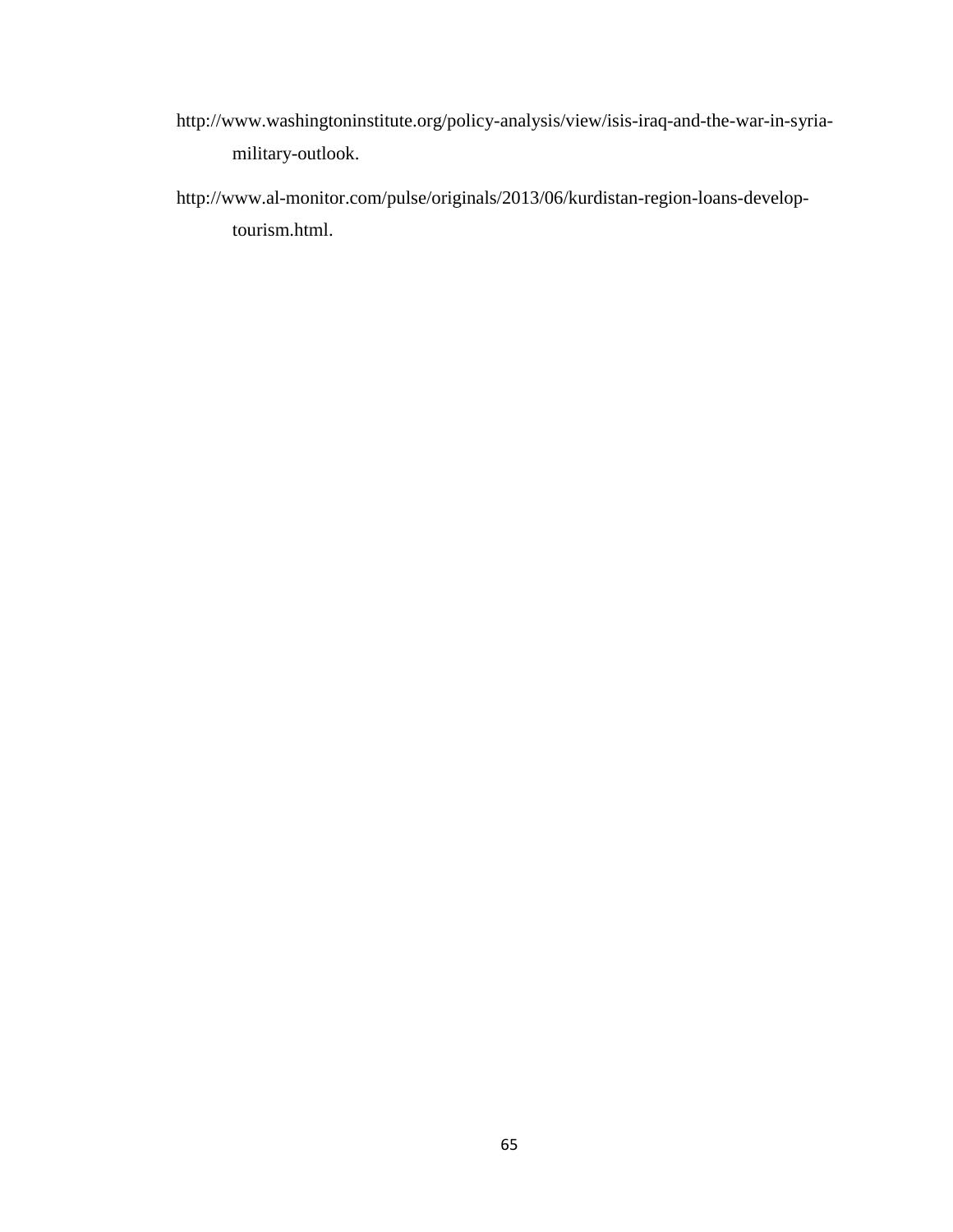## **List of Appendices**

### **Appendix I:Research Questionnaire: Social network sites and Tourism**

This questionnaire is in partial fulfilment of the requirements of the Masters in Tourism and Hotel Management at Near East University, North Cyprus. Kindly complete the required information and note well that this information is strictly for academic purposes and hence will be treated with utmost confidentiality.

#### **SECTION A: RESPONDENT PROFILE**

**1. What is your gender? Please tick where appropriate**.

| Male   |  |
|--------|--|
| Female |  |

### **2. What is your age group? Please tick where appropriate**.

| 18-23     |  |
|-----------|--|
| 24-29     |  |
| $30 - 35$ |  |
| 36-41     |  |
| 2∓        |  |

### **3. Marital status? Please tick where appropriate**.

| Single  |  |
|---------|--|
| Married |  |

If your answer to the above is married, indicate below if you have children or not.

| Yes            | $\mathbf{L}$ |
|----------------|--------------|
| N <sub>0</sub> |              |

\_\_\_\_\_\_\_\_\_\_\_\_\_\_\_\_\_\_\_\_\_\_\_\_\_\_\_\_\_\_\_\_\_\_\_\_\_\_\_\_\_\_\_\_\_\_\_\_

## **4.What is your country of origin?**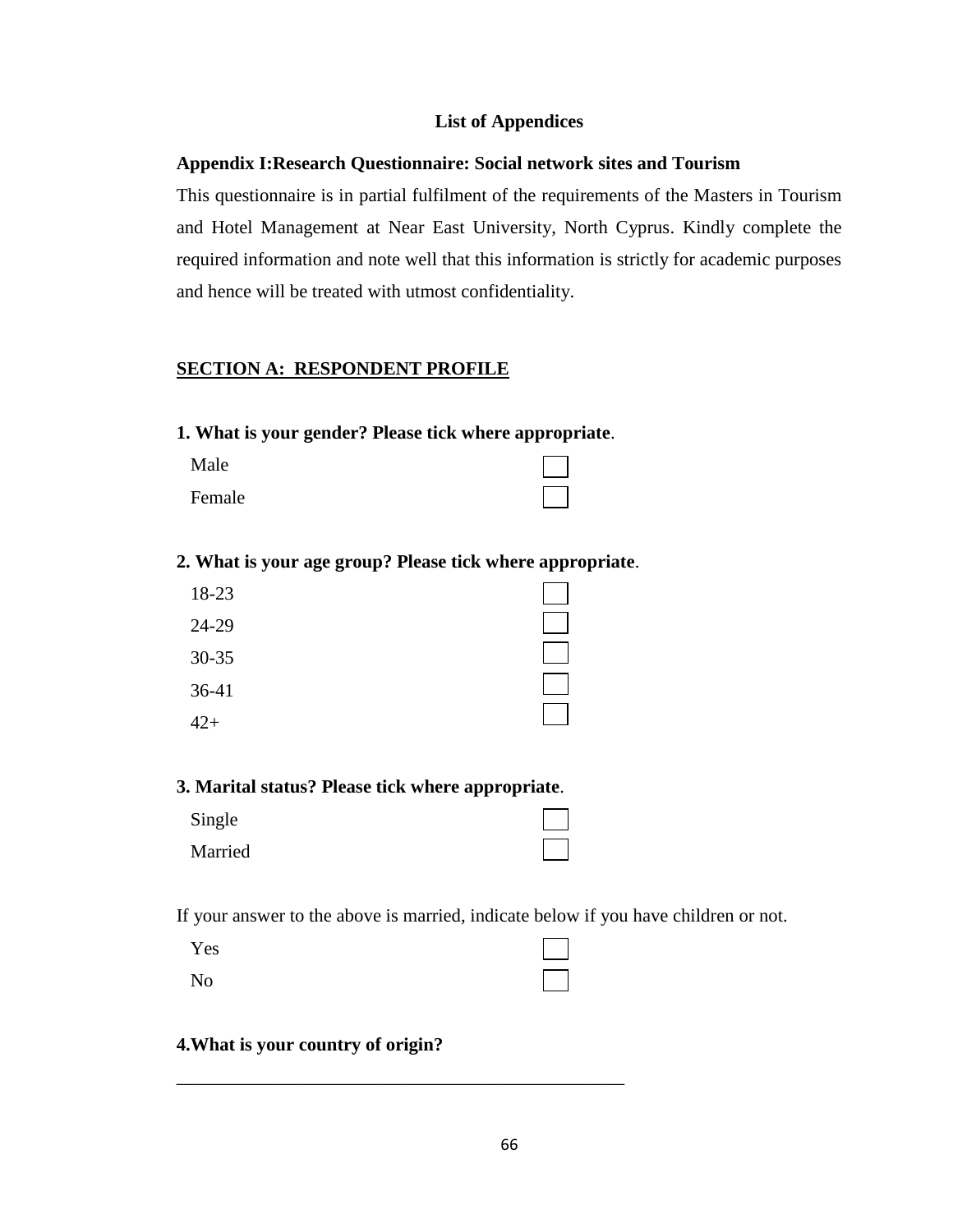### **5. What is your level of education? Please tick where appropriate.**

| Primary school |  |
|----------------|--|
| Secondary      |  |
| Undergraduate  |  |
| Graduate       |  |
| Post graduate  |  |
|                |  |

# **SECTION B: INFORMATION SECTION**

**6. Do you use online social network sites? Please tick where appropriate.** 

| Yes            | $\mathbf{1}$               |
|----------------|----------------------------|
| N <sub>o</sub> | $\mathcal{L}(\mathcal{L})$ |

**7. Which of the following social networking sites are you a member of? Please tick where appropriate.**

| Facebook              |  |
|-----------------------|--|
| Twitter               |  |
| LinkedIn              |  |
| YouTube               |  |
| Flicker               |  |
| <b>Blogs</b>          |  |
| Other, please specify |  |

# **8. Roughly how long have you been using social network sites?**

\_\_\_\_\_\_\_\_\_\_\_\_\_\_\_\_\_\_\_\_\_\_\_\_\_\_\_\_\_\_\_\_\_\_\_\_\_\_\_\_\_\_\_\_\_\_\_\_\_\_\_\_

| 1-12 months |  |
|-------------|--|
| 2-5 years   |  |
| 6-10 years  |  |
|             |  |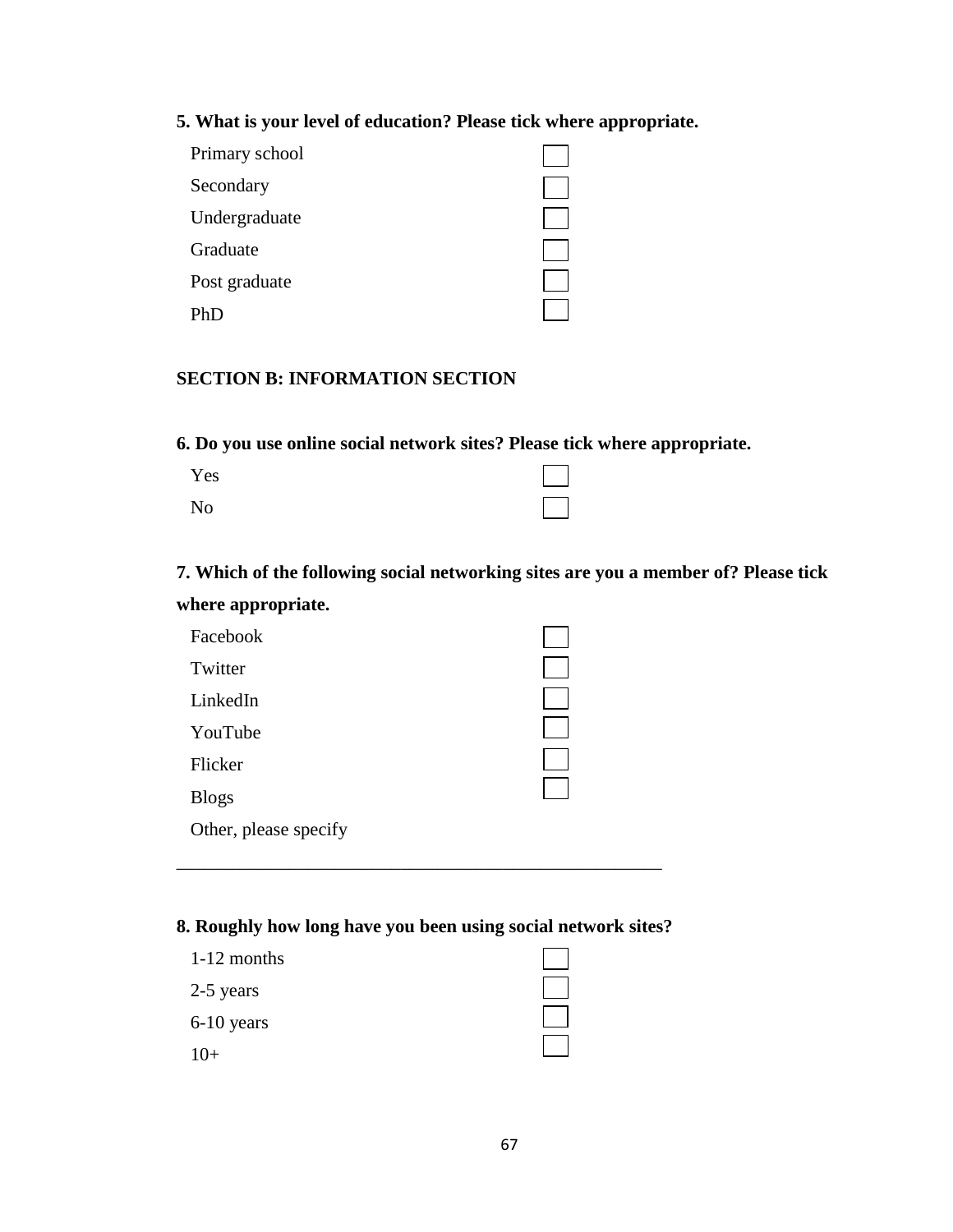**9. Roughly how many minutes a day do you spend on social network sites? Please** 

| tick where appropriate. |                                                                                 |
|-------------------------|---------------------------------------------------------------------------------|
| $1 - 20$                |                                                                                 |
| $20 - 40$               |                                                                                 |
| $40 - 60$               |                                                                                 |
| $60+$                   |                                                                                 |
|                         | 10. Which site do you use for travel information, bookings, hotels and flights? |
| TripAdvisor             |                                                                                 |
| Kayak                   |                                                                                 |
| <b>ClearTrip</b>        |                                                                                 |
| Other.                  |                                                                                 |
|                         |                                                                                 |

**11.** How effective are the following social network roles (informational, promotional, competitive and innovative) in tourism? On a scale of 1-5 where  $5=$  very effective,  $4=$ effective, 3=moderately effective, 2= slightly effective and 1= ineffective

| <b>Informational role</b>                             |   |   |   |                       |  |
|-------------------------------------------------------|---|---|---|-----------------------|--|
| How would you characterize your general knowledge     |   |   |   |                       |  |
| of social network sites                               |   |   |   |                       |  |
| What is your degree of satisfaction that you get from |   |   |   |                       |  |
| using social media networks                           |   |   |   |                       |  |
| Use social media for socializing purposes             |   |   |   |                       |  |
| Respond to comments                                   |   |   |   |                       |  |
| Ask or answer an tourism questions                    |   |   |   |                       |  |
| <b>Promotional role</b>                               | 1 | 2 | 3 | $\boldsymbol{\Delta}$ |  |
| To market existing tourism products                   |   |   |   |                       |  |
| To promote tourism new products                       |   |   |   |                       |  |
| Expand tourism clientele base                         |   |   |   |                       |  |
| Enter new tourism markets                             |   |   |   |                       |  |